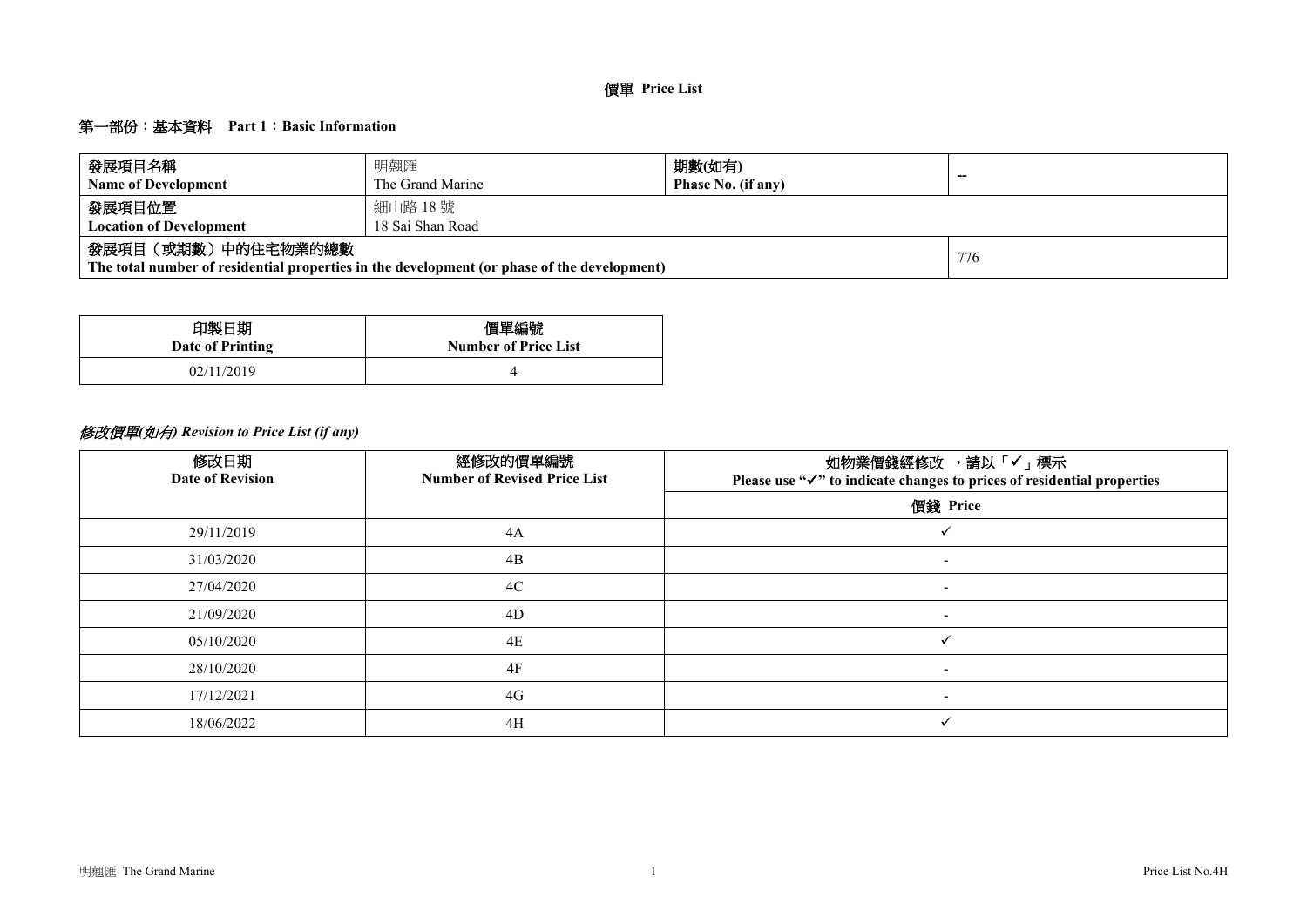### 第二部份:面積及售價資料 **Part 2: Information on Area and Price**

|                | 物業的描述                       |              | 實用面積                                             | 售價(元)        | 實用面積             |                          |                          |                          |                   | 其他指明項目的面積(不計算入實用面積)      |                          |                                                                   |                          |                             |                |
|----------------|-----------------------------|--------------|--------------------------------------------------|--------------|------------------|--------------------------|--------------------------|--------------------------|-------------------|--------------------------|--------------------------|-------------------------------------------------------------------|--------------------------|-----------------------------|----------------|
|                | Description of              |              | (包括露台,工作平台及陽台(如有)                                | Price $(\$)$ | 每平方米/呎售價         |                          |                          |                          |                   |                          |                          | Area of other specified items (Not included in the Saleable Area) |                          |                             |                |
|                | <b>Residential Property</b> |              | 平方米(平方呎)                                         |              | 元,每平方米           |                          |                          |                          |                   |                          | 平方米(平方呎)                 |                                                                   |                          |                             |                |
|                |                             |              | Saleable Area                                    |              | (元,每平方呎)         |                          |                          |                          |                   |                          | sq. metre (sq. ft.)      |                                                                   |                          |                             |                |
|                |                             |              | (including balcony, utility platform             |              | Unit Rate of     | 空調機房                     | 窗台                       | 閣樓                       | 平台                | 花園                       | 停車位                      | 天台                                                                | 梯屋                       | 前庭                          | 庭院             |
|                |                             |              | and verandah, if any)                            |              | Saleable Area    | Air-                     | Bay                      | Cock-                    | Flat              | Garden                   | Parking                  | Roof                                                              | Stair-                   | Terrace                     | Yard           |
|                |                             |              | sq. metre (sq. ft.)                              |              | \$ per sq. metre | conditioning             | window                   | loft                     | roof              |                          | space                    |                                                                   | hood                     |                             |                |
| 大廈名稱           | 樓層                          | 單位           |                                                  |              | (\$ per sq. ft.) | plant room               |                          |                          |                   |                          |                          |                                                                   |                          |                             |                |
| <b>Block</b>   | Floor                       | Unit         |                                                  |              |                  |                          |                          |                          |                   |                          |                          |                                                                   |                          |                             |                |
| Name           |                             |              |                                                  |              |                  |                          |                          |                          |                   |                          |                          |                                                                   |                          |                             |                |
|                |                             |              | 39.554 (426)                                     |              | 213,303          |                          |                          |                          |                   |                          |                          |                                                                   |                          |                             |                |
| -1             | 3                           | $\, {\bf B}$ | 露台 Balcony: 2.000 (22)                           | 8,437,000    | (19, 805)        | $\overline{a}$           | $\frac{1}{2}$            | $\sim$                   | $\overline{a}$    | $\overline{a}$           | $-$                      | $\sim$                                                            | $\overline{a}$           | $\overline{a}$              |                |
|                |                             |              | 工作平台 Utility Platform:<br>$-(-)$                 |              |                  |                          |                          |                          |                   |                          |                          |                                                                   |                          |                             |                |
|                |                             |              | 39.554(426)                                      |              | 214,365          |                          |                          |                          |                   |                          |                          |                                                                   |                          |                             |                |
| 1              | 5                           | $\, {\bf B}$ | 露台 Balcony: 2.000 (22)                           | 8,479,000    | (19,904)         | $\overline{\phantom{a}}$ | $\sim$                   | $\sim$                   | $\overline{a}$    | $\overline{a}$           | $\sim$                   | $\sim$                                                            | $\overline{a}$           |                             |                |
|                |                             |              | 工作平台 Utility Platform:<br>$-(-)$                 |              |                  |                          |                          |                          |                   |                          |                          |                                                                   |                          |                             |                |
|                |                             |              | 39.554 (426)                                     |              | 215,452          |                          |                          |                          |                   |                          |                          |                                                                   |                          |                             |                |
| 1              | 6                           | $\, {\bf B}$ | 露台 Balcony: 2.000 (22)                           | 8,522,000    | (20,005)         | $\sim$ $\sim$            | $\frac{1}{2}$            | $\sim$                   | $\overline{a}$    | $\sim$                   | $\overline{a}$           | $\overline{a}$                                                    | $\overline{a}$           | $\sim$                      |                |
|                |                             |              | 工作平台 Utility Platform:<br>$-(-)$                 |              |                  |                          |                          |                          |                   |                          |                          |                                                                   |                          |                             |                |
|                |                             |              | 39.554 (426)                                     |              | 216,514          |                          |                          |                          |                   |                          |                          |                                                                   |                          |                             |                |
| 1              | $\overline{7}$              | $\mathbf{B}$ | 露台 Balcony: 2.000 (22)                           | 8,564,000    | (20, 103)        | $\overline{\phantom{a}}$ | $\overline{\phantom{a}}$ | $\overline{\phantom{a}}$ | $\qquad \qquad -$ | $\overline{\phantom{a}}$ | $\overline{\phantom{a}}$ | $\overline{\phantom{a}}$                                          | $\overline{\phantom{a}}$ | $\sim$                      |                |
|                |                             |              | 工作平台 Utility Platform:<br>$-(-)$                 |              |                  |                          |                          |                          |                   |                          |                          |                                                                   |                          |                             |                |
|                |                             |              | 38.076 (410)                                     |              | 211,340          |                          |                          |                          |                   |                          |                          |                                                                   |                          |                             |                |
| $\overline{1}$ | 3                           | ${\bf C}$    | 露台 Balcony: 2.000 (22)                           | 8,047,000    | (19,627)         | $\overline{\phantom{a}}$ | $\qquad \qquad -$        | $\overline{\phantom{a}}$ | $\overline{a}$    | $\overline{a}$           | $\overline{a}$           | $\overline{a}$                                                    | $\overline{a}$           | $\mathcal{L}_{\mathcal{A}}$ | $\sim$         |
|                |                             |              | 工作平台 Utility Platform:<br>$-(-)$                 |              |                  |                          |                          |                          |                   |                          |                          |                                                                   |                          |                             |                |
|                |                             |              | 38.076 (410)                                     |              | 212,391          |                          |                          |                          |                   |                          |                          |                                                                   |                          |                             |                |
| $\mathbf{1}$   | 5                           | ${\bf C}$    | 露台 Balcony: 2.000 (22)                           | 8,087,000    | (19, 724)        | $\overline{\phantom{a}}$ |                          | $\sim$                   | $\overline{a}$    | $\overline{a}$           | $\overline{a}$           | $\sim$                                                            |                          |                             |                |
|                |                             |              | 工作平台 Utility Platform:<br>$-(-)$                 |              |                  |                          |                          |                          |                   |                          |                          |                                                                   |                          |                             |                |
|                |                             |              | 38.076 (410)                                     |              | 213,468          |                          |                          |                          |                   |                          |                          |                                                                   |                          |                             |                |
| $\mathbf{1}$   | 6                           | $\mathsf C$  | 露台 Balcony: 2.000 (22)                           | 8,128,000    | (19, 824)        | $\sim$                   | $\qquad \qquad -$        | $\overline{\phantom{a}}$ | $\overline{a}$    | $\overline{a}$           | $\overline{a}$           | $\overline{\phantom{a}}$                                          | $\overline{a}$           | $\sim$ $\sim$               | $\overline{a}$ |
|                |                             |              | 工作平台 Utility Platform:<br>$-(-)$<br>38.076 (410) |              | 214,518          |                          |                          |                          |                   |                          |                          |                                                                   |                          |                             |                |
|                | $\overline{7}$              | $\mathsf{C}$ |                                                  |              |                  |                          |                          |                          |                   |                          |                          |                                                                   |                          |                             |                |
| 1              |                             |              | 露台 Balcony: 2.000 (22)                           | 8,168,000    | (19, 922)        | $\overline{a}$           | $\qquad \qquad -$        | $\overline{\phantom{a}}$ | $\overline{a}$    | $\overline{a}$           | $-$                      | $\overline{a}$                                                    | $\overline{a}$           |                             |                |
|                |                             |              | 工作平台 Utility Platform:<br>$-(-)$<br>38.076 (410) |              | 216,672          |                          |                          |                          |                   |                          |                          |                                                                   |                          |                             |                |
| $\mathbf{1}$   | 8                           | $\mathsf C$  | 露台 Balcony: 2.000 (22)                           | 8,250,000    | (20, 122)        | $\sim$ $\sim$            | $\frac{1}{2}$            | $\sim$                   | $\overline{a}$    | $\sim$                   | $\sim$ $\sim$            | $\overline{a}$                                                    | $\sim$                   | $\sim$                      |                |
|                |                             |              | 工作平台 Utility Platform:<br>$-(-)$                 |              |                  |                          |                          |                          |                   |                          |                          |                                                                   |                          |                             |                |
|                |                             |              | 38.076 (410)                                     |              | 216,672          |                          |                          |                          |                   |                          |                          |                                                                   |                          |                             |                |
| -1             | 9                           | $\mathsf C$  | 露台 Balcony: 2.000 (22)                           | 8,250,000    | (20, 122)        |                          |                          |                          |                   |                          |                          |                                                                   |                          |                             |                |
|                |                             |              | 工作平台 Utility Platform:<br>$-(-)$                 |              |                  |                          |                          |                          |                   |                          |                          |                                                                   |                          |                             |                |
|                |                             |              |                                                  |              |                  |                          |                          |                          |                   |                          |                          |                                                                   |                          |                             |                |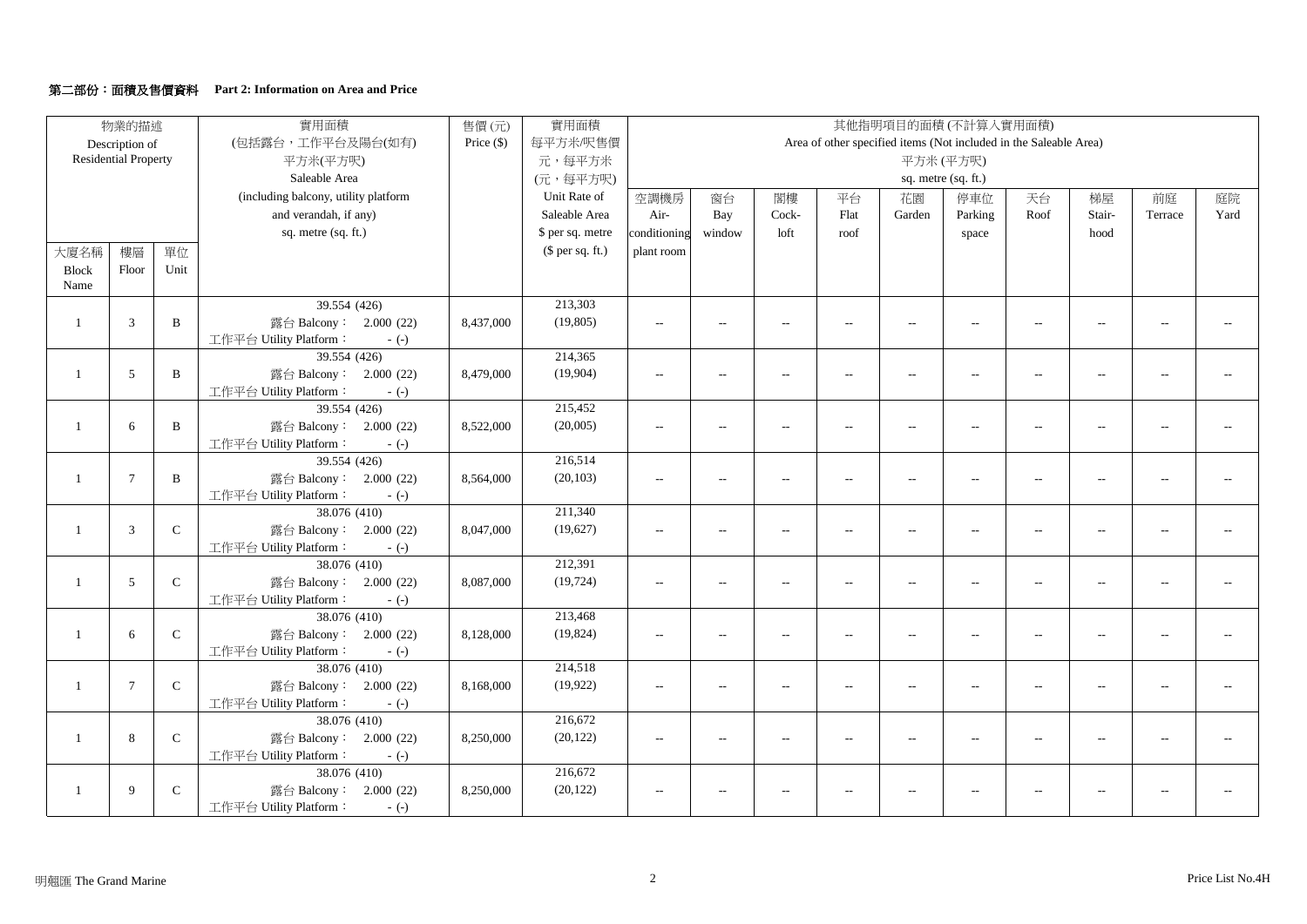|                | 物業的描述                       |           | 實用面積                                                        | 售價(元)      | 實用面積<br>其他指明項目的面積(不計算入實用面積) |                |                          |                          |                |                |                                                                   |                          |                |                |      |
|----------------|-----------------------------|-----------|-------------------------------------------------------------|------------|-----------------------------|----------------|--------------------------|--------------------------|----------------|----------------|-------------------------------------------------------------------|--------------------------|----------------|----------------|------|
|                | Description of              |           | (包括露台,工作平台及陽台(如有)                                           | Price (\$) | 每平方米/呎售價                    |                |                          |                          |                |                | Area of other specified items (Not included in the Saleable Area) |                          |                |                |      |
|                | <b>Residential Property</b> |           | 平方米(平方呎)                                                    |            | 元,每平方米                      |                |                          |                          |                |                | 平方米(平方呎)                                                          |                          |                |                |      |
|                |                             |           | Saleable Area                                               |            | (元,每平方呎)                    |                |                          |                          |                |                | sq. metre (sq. ft.)                                               |                          |                |                |      |
|                |                             |           | (including balcony, utility platform                        |            | Unit Rate of                | 空調機房           | 窗台                       | 閣樓                       | 平台             | 花園             | 停車位                                                               | 天台                       | 梯屋             | 前庭             | 庭院   |
|                |                             |           | and verandah, if any)                                       |            | Saleable Area               | Air-           | Bay                      | Cock-                    | Flat           | Garden         | Parking                                                           | Roof                     | Stair-         | Terrace        | Yard |
|                |                             |           | sq. metre (sq. ft.)                                         |            | \$ per sq. metre            | conditioning   | window                   | loft                     | roof           |                | space                                                             |                          | hood           |                |      |
| 大廈名稱           | 樓層                          | 單位        |                                                             |            | $$$ per sq. ft.)            | plant room     |                          |                          |                |                |                                                                   |                          |                |                |      |
| <b>Block</b>   | Floor                       | Unit      |                                                             |            |                             |                |                          |                          |                |                |                                                                   |                          |                |                |      |
| Name           |                             |           |                                                             |            |                             |                |                          |                          |                |                |                                                                   |                          |                |                |      |
|                |                             |           | 38.076 (410)                                                |            | 221,005                     |                |                          |                          |                |                |                                                                   |                          |                |                |      |
| $\mathbf{1}$   | 10                          | ${\bf C}$ | 露台 Balcony: 2.000 (22)                                      | 8,415,000  | (20, 524)                   | $\overline{a}$ | $\overline{\phantom{a}}$ | $\sim$                   | $\overline{a}$ | $\sim$         | $\sim$                                                            | $\sim$                   |                | $\sim$         |      |
|                |                             |           | 工作平台 Utility Platform:<br>$-(-)$                            |            |                             |                |                          |                          |                |                |                                                                   |                          |                |                |      |
|                |                             |           | 38.076 (410)                                                |            | 222,108                     |                |                          |                          |                |                |                                                                   |                          |                |                |      |
| $\mathbf{1}$   | 11                          | ${\bf C}$ | 露台 Balcony: 2.000 (22)                                      | 8,457,000  | (20, 627)                   | $\sim$         | $\overline{a}$           | $\overline{\phantom{a}}$ | $\overline{a}$ | $\overline{a}$ | $\overline{a}$                                                    | $\overline{a}$           |                | $\overline{a}$ |      |
|                |                             |           | 工作平台 Utility Platform:<br>$-(-)$                            |            |                             |                |                          |                          |                |                |                                                                   |                          |                |                |      |
|                |                             |           | 54.486 (586)                                                |            | 214,606                     |                |                          |                          |                |                |                                                                   |                          |                |                |      |
| -1             | 12                          | D         | 露台 Balcony: 2.060 (22)                                      | 11,693,000 | (19, 954)                   | $-$            | $\overline{a}$           | $\sim$                   | $\overline{a}$ | $\overline{a}$ | $\overline{a}$                                                    | $\sim$                   |                |                |      |
|                |                             |           | 工作平台 Utility Platform: 1.510 (16)                           |            |                             |                |                          |                          |                |                |                                                                   |                          |                |                |      |
|                |                             |           | 54.486 (586)                                                |            | 215,670                     |                |                          |                          |                |                |                                                                   |                          |                |                |      |
| -1             | 15                          | ${\rm D}$ | 露台 Balcony: 2.060 (22)                                      | 11,751,000 | (20,053)                    | $\sim$         | $\overline{a}$           | $\sim$                   | $\overline{a}$ | $\sim$         | $-$                                                               | $\sim$                   |                | $\sim$         |      |
|                |                             |           | 工作平台 Utility Platform: 1.510 (16)                           |            |                             |                |                          |                          |                |                |                                                                   |                          |                |                |      |
|                |                             |           | 54.486 (586)                                                |            | 216,753                     |                |                          |                          |                |                |                                                                   |                          |                |                |      |
| -1             | 16                          | D         | 露台 Balcony: 2.060 (22)                                      | 11,810,000 | (20, 154)                   | $-$            | $\overline{a}$           | $\overline{\phantom{a}}$ | $\overline{a}$ | $\overline{a}$ | $\overline{a}$                                                    | $\overline{a}$           | $\overline{a}$ | $\sim$         |      |
|                |                             |           | 工作平台 Utility Platform: 1.510 (16)                           |            |                             |                |                          |                          |                |                |                                                                   |                          |                |                |      |
|                |                             |           | 54.486 (586)                                                |            | 217,836                     |                |                          |                          |                |                |                                                                   |                          |                |                |      |
| $\overline{1}$ | 17                          | ${\bf D}$ | 露台 Balcony: 2.060 (22)                                      | 11,869,000 | (20, 254)                   | $\sim$ $\sim$  | $\overline{a}$           | $\overline{\phantom{a}}$ | $\overline{a}$ | $\sim$         | $\sim$                                                            | $\sim$                   | $\sim$         | $\sim$         |      |
|                |                             |           | 工作平台 Utility Platform: 1.510 (16)                           |            |                             |                |                          |                          |                |                |                                                                   |                          |                |                |      |
|                |                             |           | 54.486 (586)                                                |            | 220,020                     |                |                          |                          |                |                |                                                                   |                          |                |                |      |
| $\mathbf{1}$   | 18                          | D         | 露台 Balcony: 2.060 (22)                                      | 11,988,000 | (20, 457)                   | $\overline{a}$ | $\overline{\phantom{a}}$ | $\overline{\phantom{a}}$ | $\overline{a}$ | $\overline{a}$ | $\overline{a}$                                                    | $\overline{\phantom{a}}$ | $\overline{a}$ | $\sim$         |      |
|                |                             |           | 工作平台 Utility Platform: 1.510 (16)                           |            |                             |                |                          |                          |                |                |                                                                   |                          |                |                |      |
|                |                             |           | 54.486 (586)                                                |            | 220,020                     |                |                          |                          |                |                |                                                                   |                          |                |                |      |
| $\mathbf{1}$   | 19                          | D         | 露台 Balcony: 2.060 (22)                                      | 11,988,000 | (20, 457)                   | $\sim$         | $\overline{\phantom{a}}$ | $\sim$                   | $\overline{a}$ | $\overline{a}$ | $\overline{\phantom{a}}$                                          | $\overline{\phantom{a}}$ | $\overline{a}$ | $\sim$ $\sim$  |      |
|                |                             |           | 工作平台 Utility Platform: 1.510 (16)                           |            |                             |                |                          |                          |                |                |                                                                   |                          |                |                |      |
| $\mathbf{1}$   |                             | D         | 54.486 (586)                                                |            | 221,121<br>(20, 560)        |                |                          |                          |                |                |                                                                   |                          |                |                |      |
|                | 20                          |           | 露台 Balcony: 2.060 (22)<br>工作平台 Utility Platform: 1.510 (16) | 12,048,000 |                             | $\overline{a}$ | $\overline{\phantom{a}}$ | $\overline{a}$           | $\overline{a}$ | $\overline{a}$ | $\sim$ $\sim$                                                     | $\overline{\phantom{a}}$ | $\sim$         | $\overline{a}$ |      |
|                |                             |           | 54.486 (586)                                                |            | 225,544                     |                |                          |                          |                |                |                                                                   |                          |                |                |      |
| $\mathbf{1}$   | 21                          | D         | 露台 Balcony: 2.060 (22)                                      | 12,289,000 | (20, 971)                   | $\sim$ $\sim$  | $\overline{a}$           | $\sim$                   | $\overline{a}$ | $\sim$         | $\sim$                                                            | $\sim$                   |                | $\sim$         |      |
|                |                             |           | 工作平台 Utility Platform: 1.510 (16)                           |            |                             |                |                          |                          |                |                |                                                                   |                          |                |                |      |
|                |                             |           | 54.486 (586)                                                |            | 226,664                     |                |                          |                          |                |                |                                                                   |                          |                |                |      |
| -1             | 22                          | D         | 露台 Balcony: 2.060 (22)                                      | 12,350,000 | (21,075)                    | $-$            | $\overline{\phantom{a}}$ | $\sim$                   | $\overline{a}$ | $ -$           | $-$                                                               | $\sim$                   |                | $\sim$         |      |
|                |                             |           | 工作平台 Utility Platform: 1.510 (16)                           |            |                             |                |                          |                          |                |                |                                                                   |                          |                |                |      |
|                |                             |           |                                                             |            |                             |                |                          |                          |                |                |                                                                   |                          |                |                |      |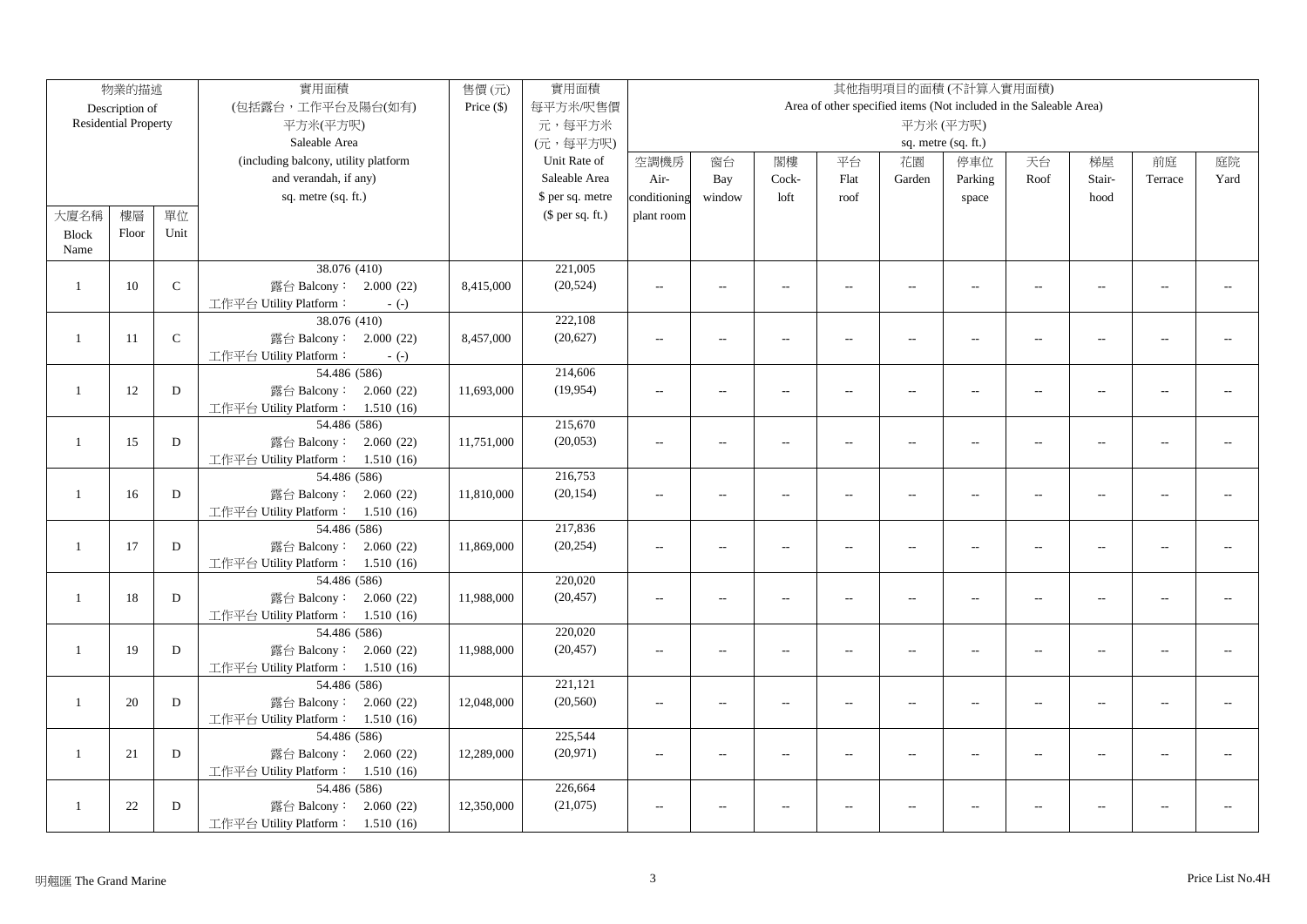|                | 物業的描述                       |           | 實用面積                                             | 售價(元)        | 實用面積             |                          |                          |                          |                |                          | 其他指明項目的面積(不計算入實用面積)                                               |                          |                |                |      |
|----------------|-----------------------------|-----------|--------------------------------------------------|--------------|------------------|--------------------------|--------------------------|--------------------------|----------------|--------------------------|-------------------------------------------------------------------|--------------------------|----------------|----------------|------|
|                | Description of              |           | (包括露台,工作平台及陽台(如有)                                | Price $(\$)$ | 每平方米/呎售價         |                          |                          |                          |                |                          | Area of other specified items (Not included in the Saleable Area) |                          |                |                |      |
|                | <b>Residential Property</b> |           | 平方米(平方呎)                                         |              | 元,每平方米           |                          |                          |                          |                |                          | 平方米(平方呎)                                                          |                          |                |                |      |
|                |                             |           | Saleable Area                                    |              | (元,每平方呎)         |                          |                          |                          |                |                          | sq. metre (sq. ft.)                                               |                          |                |                |      |
|                |                             |           | (including balcony, utility platform             |              | Unit Rate of     | 空調機房                     | 窗台                       | 閣樓                       | 平台             | 花園                       | 停車位                                                               | 天台                       | 梯屋             | 前庭             | 庭院   |
|                |                             |           | and verandah, if any)                            |              | Saleable Area    | Air-                     | Bay                      | Cock-                    | Flat           | Garden                   | Parking                                                           | Roof                     | Stair-         | Terrace        | Yard |
|                |                             |           | sq. metre (sq. ft.)                              |              | \$ per sq. metre | conditioning             | window                   | loft                     | roof           |                          | space                                                             |                          | hood           |                |      |
| 大廈名稱           | 樓層                          | 單位        |                                                  |              | $$$ per sq. ft.) | plant room               |                          |                          |                |                          |                                                                   |                          |                |                |      |
| <b>Block</b>   | Floor                       | Unit      |                                                  |              |                  |                          |                          |                          |                |                          |                                                                   |                          |                |                |      |
| Name           |                             |           |                                                  |              |                  |                          |                          |                          |                |                          |                                                                   |                          |                |                |      |
|                |                             |           | 54.486 (586)                                     |              | 227,802          |                          |                          |                          |                |                          |                                                                   |                          |                |                |      |
| $\mathbf{1}$   | 23                          | D         | 露台 Balcony: 2.060 (22)                           | 12,412,000   | (21, 181)        | $\sim$                   | $\sim$                   | $\sim$                   | $\overline{a}$ | $\sim$                   | $\sim$                                                            | $\sim$                   | $\sim$         | $\overline{a}$ |      |
|                |                             |           | 工作平台 Utility Platform: 1.510 (16)                |              |                  |                          |                          |                          |                |                          |                                                                   |                          |                |                |      |
|                |                             |           | 54.486 (586)                                     |              | 232,353          |                          |                          |                          |                |                          |                                                                   |                          |                |                |      |
| $\mathbf{1}$   | 25                          | D         | 露台 Balcony: 2.060 (22)                           | 12,660,000   | (21, 604)        | $\overline{a}$           | $\overline{\phantom{a}}$ | $\overline{a}$           | $\overline{a}$ | $\overline{a}$           | $\sim$                                                            | $\sim$                   |                |                |      |
|                |                             |           | 工作平台 Utility Platform: 1.510 (16)                |              |                  |                          |                          |                          |                |                          |                                                                   |                          |                |                |      |
|                |                             |           | 54.486 (586)                                     |              | 233,510          |                          |                          |                          |                |                          |                                                                   |                          |                |                |      |
| $\mathbf{1}$   | 26                          | D         | 露台 Balcony: 2.060 (22)                           | 12,723,000   | (21, 712)        | $-$                      | $\overline{a}$           | $\overline{a}$           | $\overline{a}$ | $\sim$                   | $\sim$                                                            | $\sim$                   |                |                |      |
|                |                             |           | 工作平台 Utility Platform: 1.510 (16)                |              |                  |                          |                          |                          |                |                          |                                                                   |                          |                |                |      |
|                |                             |           | 54.486 (586)                                     |              | 234,684          |                          |                          |                          |                |                          |                                                                   |                          |                |                |      |
| $\mathbf{1}$   | 27                          | ${\rm D}$ | 露台 Balcony: 2.060 (22)                           | 12,787,000   | (21, 821)        | $\sim$                   | $\overline{a}$           | $\sim$                   | $\overline{a}$ | $\overline{a}$           | $\sim$ $\sim$                                                     | $\sim$                   | $\overline{a}$ | $\sim$ $\sim$  |      |
|                |                             |           | 工作平台 Utility Platform: 1.510 (16)                |              |                  |                          |                          |                          |                |                          |                                                                   |                          |                |                |      |
|                |                             |           | 54.486 (586)                                     |              | 237,033          |                          |                          |                          |                |                          |                                                                   |                          |                |                |      |
| $\mathbf{1}$   | 28                          | D         | 露台 Balcony: 2.060 (22)                           | 12,915,000   | (22,039)         | $\sim$                   | $\overline{a}$           | $\overline{\phantom{a}}$ | $\overline{a}$ | $\overline{a}$           | $\overline{a}$                                                    | $\overline{\phantom{a}}$ | $\overline{a}$ | $\overline{a}$ |      |
|                |                             |           | 工作平台 Utility Platform: 1.510 (16)                |              |                  |                          |                          |                          |                |                          |                                                                   |                          |                |                |      |
|                |                             |           | 54.486 (586)                                     |              | 237,033          |                          |                          |                          |                |                          |                                                                   |                          |                |                |      |
| $\overline{1}$ | 29                          | D         | 露台 Balcony: 2.060 (22)                           | 12,915,000   | (22,039)         | $\sim$ $\sim$            | $\sim$                   | $\sim$                   | $\overline{a}$ | $\sim$                   | $\overline{a}$                                                    | $\sim$                   | $\sim$         | $\sim$ $\sim$  |      |
|                |                             |           | 工作平台 Utility Platform: 1.510 (16)                |              |                  |                          |                          |                          |                |                          |                                                                   |                          |                |                |      |
|                |                             |           | 54.486 (586)                                     |              | 238,208          |                          |                          |                          |                |                          |                                                                   |                          |                |                |      |
| -1             | 30                          | D         | 露台 Balcony: 2.060 (22)                           | 12,979,000   | (22, 148)        | $\overline{a}$           | $\overline{a}$           | $\overline{a}$           | $\overline{a}$ | $\overline{a}$           | $\overline{a}$                                                    | $\overline{\phantom{a}}$ | $\sim$         | $\overline{a}$ |      |
|                |                             |           | 工作平台 Utility Platform: 1.510 (16)                |              |                  |                          |                          |                          |                |                          |                                                                   |                          |                |                |      |
|                |                             |           | 54.486 (586)                                     |              | 239,401          |                          |                          |                          |                |                          |                                                                   |                          |                |                |      |
| -1             | 31                          | D         | 露台 Balcony: 2.060 (22)                           | 13,044,000   | (22, 259)        | $\overline{\phantom{a}}$ | $\overline{\phantom{a}}$ | $\overline{\phantom{a}}$ | $\overline{a}$ | $\overline{a}$           | $\overline{\phantom{a}}$                                          | $\overline{\phantom{a}}$ | $\overline{a}$ | $\sim$ $\sim$  |      |
|                |                             |           | 工作平台 Utility Platform: 1.510 (16)                |              | 242,998          |                          |                          |                          |                |                          |                                                                   |                          |                |                |      |
|                |                             |           | 54.486 (586)                                     |              |                  |                          |                          |                          |                |                          |                                                                   |                          |                |                |      |
| $\overline{1}$ | 32                          | D         | 露台 Balcony: 2.060 (22)                           | 13,240,000   | (22, 594)        | $\sim$                   | $\overline{\phantom{a}}$ | $\overline{\phantom{a}}$ | $\overline{a}$ | $\overline{a}$           | $\overline{\phantom{a}}$                                          | $\overline{\phantom{a}}$ | $\sim$         | $\overline{a}$ |      |
|                |                             |           | 工作平台 Utility Platform: 1.510 (16)                |              | 208,373          |                          |                          |                          |                |                          |                                                                   |                          |                |                |      |
| $\mathbf{1}$   | 3                           | E         | 39.103 (421)                                     |              | (19, 354)        | $\sim$ $\sim$            | $\sim$ $\sim$            |                          |                | $\sim$                   |                                                                   |                          |                |                |      |
|                |                             |           | 露台 Balcony: 2.000 (22)<br>工作平台 Utility Platform: | 8,148,000    |                  |                          |                          | $\sim$                   | $\overline{a}$ |                          | $\overline{a}$                                                    | $\sim$                   |                | $\overline{a}$ |      |
|                |                             |           | $-(-)$<br>39.103 (421)                           |              | 209,421          |                          |                          |                          |                |                          |                                                                   |                          |                |                |      |
| $\mathbf{1}$   | 5                           | E         | 露台 Balcony: 2.000 (22)                           | 8,189,000    | (19, 451)        | $\sim$                   | $\overline{a}$           | $\sim$                   | $-$            | $\overline{\phantom{a}}$ | $\overline{\phantom{a}}$                                          | $\overline{a}$           |                | $\overline{a}$ |      |
|                |                             |           | 工作平台 Utility Platform:                           |              |                  |                          |                          |                          |                |                          |                                                                   |                          |                |                |      |
|                |                             |           | $-(-)$                                           |              |                  |                          |                          |                          |                |                          |                                                                   |                          |                |                |      |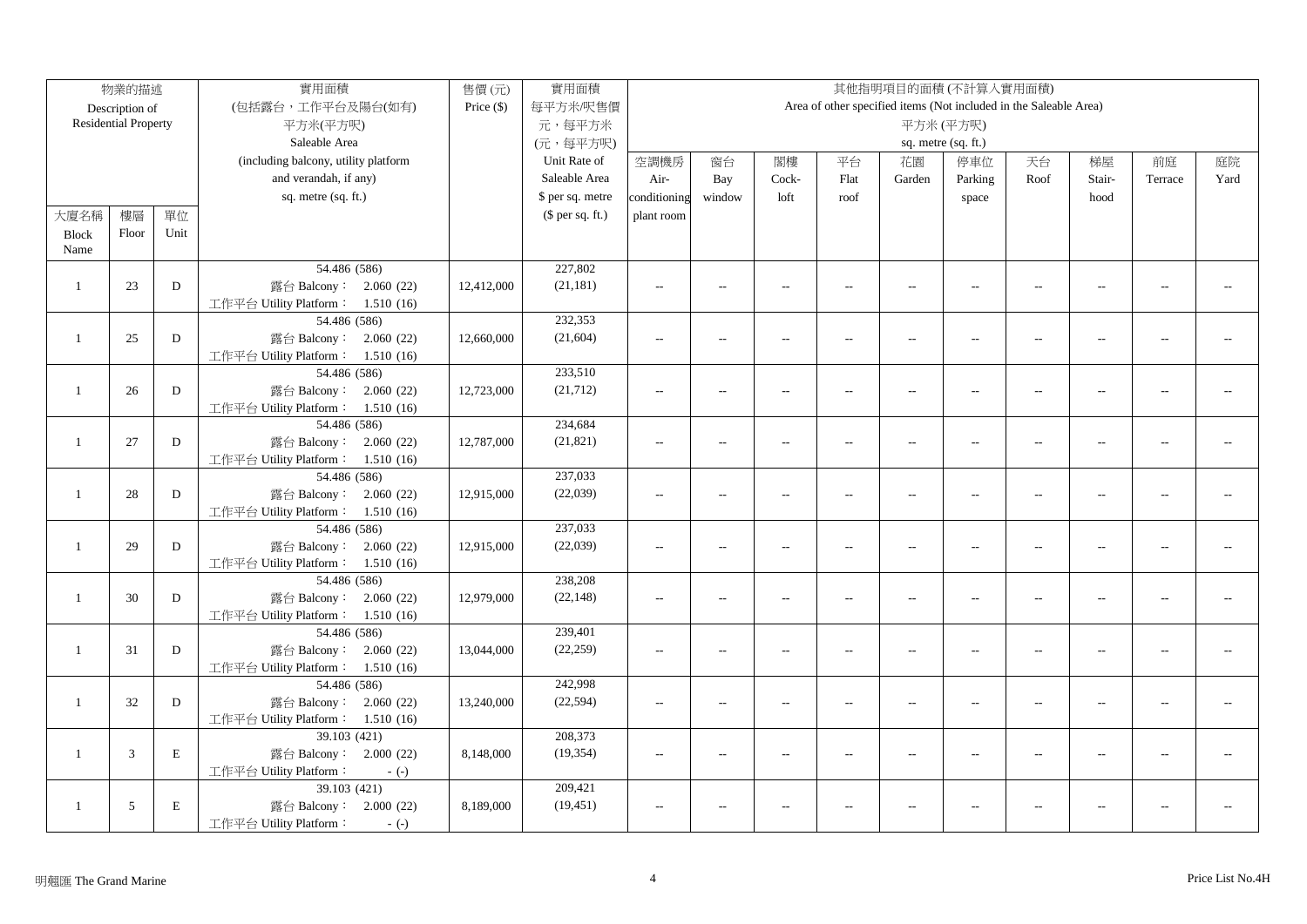|                | 物業的描述                       |             | 實用面積                                             | 售價(元)        | 實用面積             |                |                          |                          |                |                          | 其他指明項目的面積(不計算入實用面積)                                               |                          |                |                |      |
|----------------|-----------------------------|-------------|--------------------------------------------------|--------------|------------------|----------------|--------------------------|--------------------------|----------------|--------------------------|-------------------------------------------------------------------|--------------------------|----------------|----------------|------|
|                | Description of              |             | (包括露台,工作平台及陽台(如有)                                | Price $(\$)$ | 每平方米/呎售價         |                |                          |                          |                |                          | Area of other specified items (Not included in the Saleable Area) |                          |                |                |      |
|                | <b>Residential Property</b> |             | 平方米(平方呎)                                         |              | 元,每平方米           |                |                          |                          |                |                          | 平方米(平方呎)                                                          |                          |                |                |      |
|                |                             |             | Saleable Area                                    |              | (元,每平方呎)         |                |                          |                          |                |                          | sq. metre (sq. ft.)                                               |                          |                |                |      |
|                |                             |             | (including balcony, utility platform             |              | Unit Rate of     | 空調機房           | 窗台                       | 閣樓                       | 平台             | 花園                       | 停車位                                                               | 天台                       | 梯屋             | 前庭             | 庭院   |
|                |                             |             | and verandah, if any)                            |              | Saleable Area    | Air-           | Bay                      | Cock-                    | Flat           | Garden                   | Parking                                                           | Roof                     | Stair-         | Terrace        | Yard |
|                |                             |             | sq. metre (sq. ft.)                              |              | \$ per sq. metre | conditioning   | window                   | loft                     | roof           |                          | space                                                             |                          | hood           |                |      |
| 大廈名稱           | 樓層                          | 單位          |                                                  |              | $$$ per sq. ft.) | plant room     |                          |                          |                |                          |                                                                   |                          |                |                |      |
| <b>Block</b>   | Floor                       | Unit        |                                                  |              |                  |                |                          |                          |                |                          |                                                                   |                          |                |                |      |
| Name           |                             |             |                                                  |              |                  |                |                          |                          |                |                          |                                                                   |                          |                |                |      |
|                |                             |             | 39.103 (421)                                     |              | 210,470          |                |                          |                          |                |                          |                                                                   |                          |                |                |      |
| -1             | 6                           | E           | 露台 Balcony: 2.000 (22)                           | 8,230,000    | (19, 549)        | $\sim$         | $\sim$                   | $\sim$                   | $\overline{a}$ | $\sim$                   | $\sim$                                                            | $\sim$                   |                | $\overline{a}$ |      |
|                |                             |             | 工作平台 Utility Platform:<br>$-(-)$                 |              |                  |                |                          |                          |                |                          |                                                                   |                          |                |                |      |
|                |                             |             | 39.103 (421)                                     |              | 211,518          |                |                          |                          |                |                          |                                                                   |                          |                |                |      |
| $\mathbf{1}$   | $7\phantom{.0}$             | E           | 露台 Balcony: 2.000 (22)                           | 8,271,000    | (19, 646)        | $\overline{a}$ | $\overline{\phantom{a}}$ | $\overline{a}$           | $\overline{a}$ | $\overline{a}$           | $\sim$                                                            | $\sim$                   |                |                |      |
|                |                             |             | 工作平台 Utility Platform:<br>$-(-)$                 |              |                  |                |                          |                          |                |                          |                                                                   |                          |                |                |      |
|                |                             |             | 39.103(421)                                      |              | 213,641          |                |                          |                          |                |                          |                                                                   |                          |                |                |      |
| $\mathbf{1}$   | 8                           | E           | 露台 Balcony: 2.000 (22)                           | 8,354,000    | (19, 843)        | $-$            | $\overline{a}$           | $\sim$                   | $\overline{a}$ | $\sim$                   | $\sim$                                                            | $\sim$                   |                |                |      |
|                |                             |             | 工作平台 Utility Platform:<br>$-(-)$                 |              |                  |                |                          |                          |                |                          |                                                                   |                          |                |                |      |
|                |                             |             | 39.103 (421)                                     |              | 220,188          |                |                          |                          |                |                          |                                                                   |                          |                |                |      |
| $\mathbf{1}$   | 21                          | $\mathbf E$ | 露台 Balcony: 2.000 (22)                           | 8,610,000    | (20, 451)        | $\sim$         | $\overline{a}$           | $\sim$                   | $\overline{a}$ | $\overline{a}$           | $\overline{a}$                                                    | $\sim$                   | $\overline{a}$ | $\overline{a}$ |      |
|                |                             |             | 工作平台 Utility Platform:<br>$-(-)$                 |              |                  |                |                          |                          |                |                          |                                                                   |                          |                |                |      |
|                |                             |             | 39.103 (421)                                     |              | 221,287          |                |                          |                          |                |                          |                                                                   |                          |                |                |      |
| $\mathbf{1}$   | 22                          | $\mathbf E$ | 露台 Balcony: 2.000 (22)                           | 8,653,000    | (20, 553)        | $\sim$         | $\overline{\phantom{a}}$ | $\overline{\phantom{a}}$ | $\overline{a}$ | $\overline{a}$           | $\overline{a}$                                                    | $\overline{\phantom{a}}$ | $\overline{a}$ | $\overline{a}$ |      |
|                |                             |             | 工作平台 Utility Platform:<br>$-(-)$                 |              |                  |                |                          |                          |                |                          |                                                                   |                          |                |                |      |
|                |                             |             | 39.103(421)                                      |              | 222,387          |                |                          |                          |                |                          |                                                                   |                          |                |                |      |
| $\overline{1}$ | 23                          | $\mathbf E$ | 露台 Balcony: 2.000 (22)                           | 8,696,000    | (20, 656)        | $\sim$         | $\sim$ $\sim$            | $\sim$                   | $\overline{a}$ | $\sim$                   | $\overline{a}$                                                    | $\overline{\phantom{a}}$ | $\sim$         | $\sim$ $\sim$  |      |
|                |                             |             | 工作平台 Utility Platform:<br>$-(-)$                 |              |                  |                |                          |                          |                |                          |                                                                   |                          |                |                |      |
|                |                             |             | 39.103 (421)                                     |              | 223,512          |                |                          |                          |                |                          |                                                                   |                          |                |                |      |
| -1             | 25                          | E           | 露台 Balcony: 2.000 (22)                           | 8,740,000    | (20,760)         | $\overline{a}$ | $\overline{\phantom{a}}$ | $\overline{a}$           | $\overline{a}$ | $\overline{a}$           | $\overline{a}$                                                    | $\overline{\phantom{a}}$ | $\sim$         | $\overline{a}$ |      |
|                |                             |             | 工作平台 Utility Platform:<br>$-(-)$                 |              |                  |                |                          |                          |                |                          |                                                                   |                          |                |                |      |
|                |                             |             | 39.103 (421)                                     |              | 224,612          |                |                          |                          |                |                          |                                                                   |                          |                |                |      |
| -1             | 26                          | E           | 露台 Balcony: 2.000 (22)                           | 8,783,000    | (20, 862)        | $\overline{a}$ | $\overline{\phantom{a}}$ | $\overline{\phantom{a}}$ | $\overline{a}$ | $\overline{a}$           | $\overline{\phantom{a}}$                                          | $\overline{\phantom{a}}$ | $\overline{a}$ | $-1$           |      |
|                |                             |             | 工作平台 Utility Platform:<br>$-(-)$                 |              | 225,737          |                |                          |                          |                |                          |                                                                   |                          |                |                |      |
| $\mathbf{1}$   |                             | E           | 39.103 (421)                                     |              | (20, 967)        |                |                          |                          |                |                          |                                                                   |                          |                | $\overline{a}$ |      |
|                | 27                          |             | 露台 Balcony: 2.000 (22)<br>工作平台 Utility Platform: | 8,827,000    |                  | $\overline{a}$ | $\overline{\phantom{a}}$ | $\overline{\phantom{a}}$ | $\overline{a}$ | $\overline{a}$           | $\overline{\phantom{a}}$                                          | $\overline{\phantom{a}}$ | $\sim$         |                |      |
|                |                             |             | $-(-)$<br>39.103 (421)                           |              | 228,013          |                |                          |                          |                |                          |                                                                   |                          |                |                |      |
| $\mathbf{1}$   | 28                          | E           | 露台 Balcony: 2.000 (22)                           | 8,916,000    | (21, 178)        | $\sim$ $\sim$  | $\sim$ $\sim$            | $\sim$                   | $\overline{a}$ | $\sim$                   | $\overline{a}$                                                    | $\sim$                   |                |                |      |
|                |                             |             | 工作平台 Utility Platform:<br>$-(-)$                 |              |                  |                |                          |                          |                |                          |                                                                   |                          |                |                |      |
|                |                             |             | 39.103 (421)                                     |              | 228,013          |                |                          |                          |                |                          |                                                                   |                          |                |                |      |
| $\mathbf{1}$   | 29                          | E           | 露台 Balcony: 2.000 (22)                           | 8,916,000    | (21, 178)        | $\sim$         | $\overline{a}$           | $\sim$                   | $-$            | $\overline{\phantom{a}}$ | $\overline{a}$                                                    | $\overline{a}$           |                |                |      |
|                |                             |             | 工作平台 Utility Platform:<br>$-(-)$                 |              |                  |                |                          |                          |                |                          |                                                                   |                          |                |                |      |
|                |                             |             |                                                  |              |                  |                |                          |                          |                |                          |                                                                   |                          |                |                |      |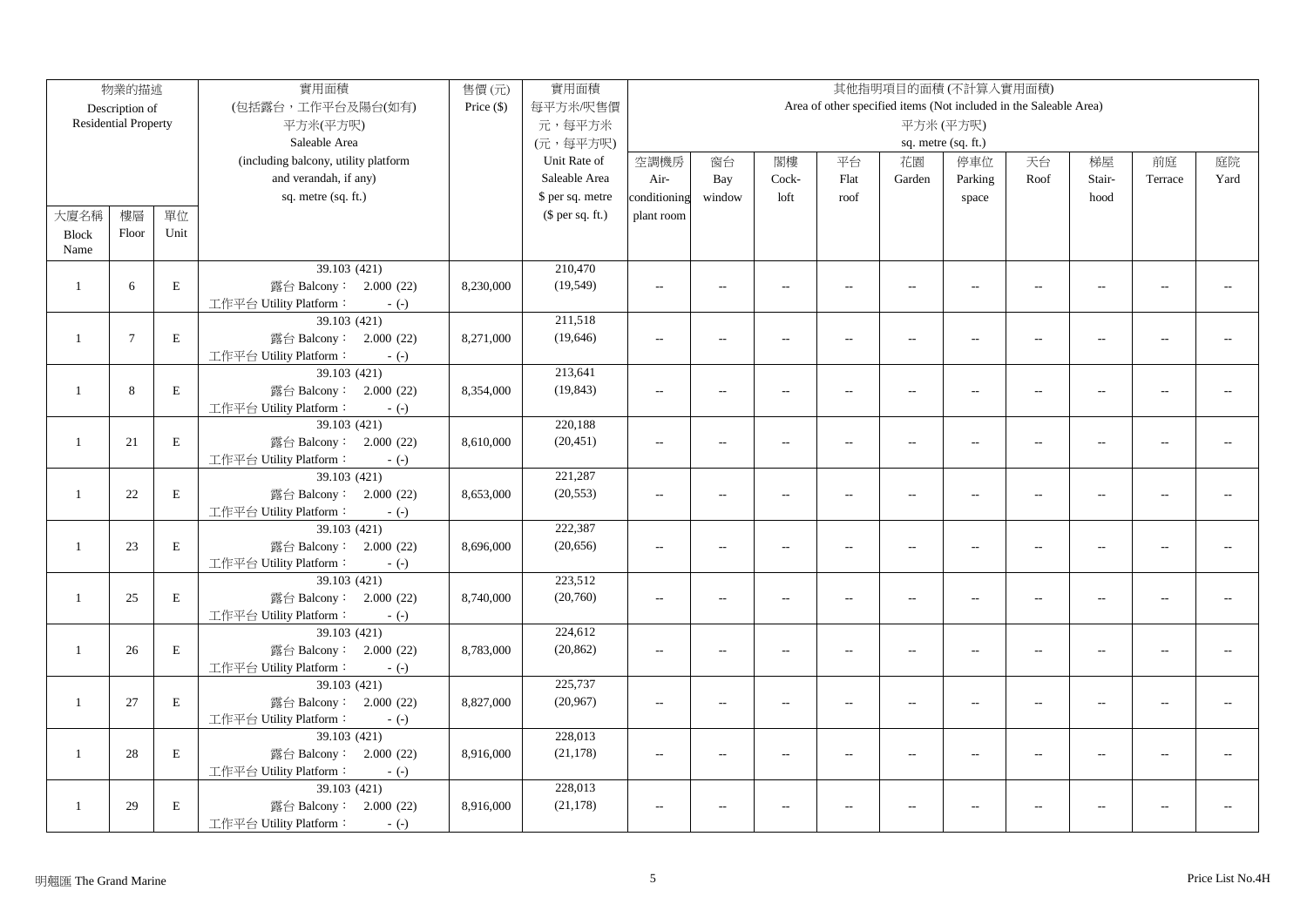|              | 物業的描述                       |              | 實用面積                                     | 售價(元)      | 實用面積<br>其他指明項目的面積(不計算入實用面積) |                |                          |                          |                          |                          |                                                                   |                          |                |                          |      |
|--------------|-----------------------------|--------------|------------------------------------------|------------|-----------------------------|----------------|--------------------------|--------------------------|--------------------------|--------------------------|-------------------------------------------------------------------|--------------------------|----------------|--------------------------|------|
|              | Description of              |              | (包括露台,工作平台及陽台(如有)                        | Price (\$) | 每平方米/呎售價                    |                |                          |                          |                          |                          | Area of other specified items (Not included in the Saleable Area) |                          |                |                          |      |
|              | <b>Residential Property</b> |              | 平方米(平方呎)                                 |            | 元,每平方米                      |                |                          |                          |                          |                          | 平方米(平方呎)                                                          |                          |                |                          |      |
|              |                             |              | Saleable Area                            |            | (元,每平方呎)                    |                |                          |                          |                          |                          | sq. metre (sq. ft.)                                               |                          |                |                          |      |
|              |                             |              | (including balcony, utility platform     |            | Unit Rate of                | 空調機房           | 窗台                       | 閣樓                       | 平台                       | 花園                       | 停車位                                                               | 天台                       | 梯屋             | 前庭                       | 庭院   |
|              |                             |              | and verandah, if any)                    |            | Saleable Area               | Air-           | Bay                      | Cock-                    | Flat                     | Garden                   | Parking                                                           | Roof                     | Stair-         | Terrace                  | Yard |
|              |                             |              | sq. metre (sq. ft.)                      |            | \$ per sq. metre            | conditioning   | window                   | loft                     | roof                     |                          | space                                                             |                          | hood           |                          |      |
| 大廈名稱         | 樓層                          | 單位           |                                          |            | $$$ per sq. ft.)            | plant room     |                          |                          |                          |                          |                                                                   |                          |                |                          |      |
| <b>Block</b> | Floor                       | Unit         |                                          |            |                             |                |                          |                          |                          |                          |                                                                   |                          |                |                          |      |
| Name         |                             |              |                                          |            |                             |                |                          |                          |                          |                          |                                                                   |                          |                |                          |      |
|              |                             |              | 39.103 (421)                             |            | 229,138                     |                |                          |                          |                          |                          |                                                                   |                          |                |                          |      |
| $\mathbf{1}$ | 30                          | $\mathbf E$  | 露台 Balcony: 2.000 (22)                   | 8,960,000  | (21, 283)                   | $\overline{a}$ | $\sim$                   | $\sim$                   | $\overline{a}$           | $\sim$                   | $\sim$                                                            | $\sim$                   | $\sim$         | $\sim$                   |      |
|              |                             |              | 工作平台 Utility Platform:<br>$-(-)$         |            |                             |                |                          |                          |                          |                          |                                                                   |                          |                |                          |      |
|              |                             |              | 29.081 (313)                             |            | 234,311                     |                |                          |                          |                          |                          |                                                                   |                          |                |                          |      |
| $\mathbf{1}$ | 26                          | $\mathbf{F}$ | 露台 Balcony: 2.000 (22)                   | 6,814,000  | (21,770)                    | $\sim$         | $\hspace{0.05cm} \ldots$ | $\overline{\phantom{a}}$ | $\overline{a}$           | $\overline{a}$           | $-$                                                               | $\sim$                   |                |                          |      |
|              |                             |              | 工作平台 Utility Platform:<br>$-(-)$         |            |                             |                |                          |                          |                          |                          |                                                                   |                          |                |                          |      |
|              |                             |              | 29.081(313)                              |            | 235,480                     |                |                          |                          |                          |                          |                                                                   |                          |                |                          |      |
| -1           | 27                          | $\rm F$      | 露台 Balcony: 2.000 (22)                   | 6,848,000  | (21, 879)                   | $\sim$ $\sim$  | $\overline{a}$           | $\sim$                   | $\overline{a}$           | $\sim$                   | $\overline{a}$                                                    | $\sim$                   |                | $\overline{a}$           |      |
|              |                             |              | 工作平台 Utility Platform:<br>$-(-)$         |            |                             |                |                          |                          |                          |                          |                                                                   |                          |                |                          |      |
|              |                             |              | 29.081 (313)                             |            | 237,853                     |                |                          |                          |                          |                          |                                                                   |                          |                |                          |      |
| -1           | 28                          | $\rm F$      | 露台 Balcony: 2.000 (22)                   | 6,917,000  | (22,099)                    | $-$            | $\overline{\phantom{a}}$ | $\sim$                   | $\overline{a}$           | $\overline{\phantom{a}}$ | $-$                                                               | $\sim$                   |                | $\overline{a}$           |      |
|              |                             |              | 工作平台 Utility Platform:<br>$-(-)$         |            |                             |                |                          |                          |                          |                          |                                                                   |                          |                |                          |      |
|              |                             |              | 29.081 (313)                             |            | 237,853                     |                |                          |                          |                          |                          |                                                                   |                          |                |                          |      |
| $\mathbf{1}$ | 29                          | $\rm F$      | 露台 Balcony: 2.000 (22)                   | 6,917,000  | (22,099)                    | $\sim$         | $\overline{\phantom{a}}$ | $\sim$                   | $\overline{a}$           | $\sim$                   | $\mathcal{L}_{\mathcal{F}}$                                       | $\sim$                   | $\overline{a}$ | $\overline{\phantom{a}}$ |      |
|              |                             |              | 工作平台 Utility Platform:<br>$-(-)$         |            |                             |                |                          |                          |                          |                          |                                                                   |                          |                |                          |      |
|              |                             |              | 29.081(313)                              |            | 239,056                     |                |                          |                          |                          |                          |                                                                   |                          |                |                          |      |
| -1           | 30                          | $\rm F$      | 露台 Balcony: 2.000 (22)                   | 6,952,000  | (22, 211)                   | $\overline{a}$ | $\overline{\phantom{a}}$ | $\sim$                   | $\overline{\phantom{a}}$ | $\sim$                   | $\overline{a}$                                                    | $\overline{\phantom{a}}$ | $\overline{a}$ | $\overline{a}$           |      |
|              |                             |              | 工作平台 Utility Platform:<br>$-(-)$         |            |                             |                |                          |                          |                          |                          |                                                                   |                          |                |                          |      |
|              |                             |              | 27.800 (299)                             |            | 238,921                     |                |                          |                          |                          |                          |                                                                   |                          |                |                          |      |
| -1           | 26                          | G            | 露台 Balcony: 2.000 (22)                   | 6,642,000  | (22, 214)                   | $-$            | $\overline{a}$           | $\overline{a}$           | $\overline{\phantom{a}}$ | $\overline{a}$           | $\overline{a}$                                                    | $\overline{a}$           | $\overline{a}$ | $\overline{a}$           |      |
|              |                             |              | 工作平台 Utility Platform:<br>$-(-)$         |            |                             |                |                          |                          |                          |                          |                                                                   |                          |                |                          |      |
|              |                             |              | 27.800 (299)                             |            | 240,144                     |                |                          |                          |                          |                          |                                                                   |                          |                |                          |      |
| -1           | 27                          | $\mathbf G$  | 露台 Balcony: 2.000 (22)                   | 6,676,000  | (22, 328)                   | $-$            | $\overline{\phantom{a}}$ | $\sim$                   | $\overline{a}$           | $\overline{a}$           | $\sim$                                                            | $\sim$                   | $\sim$         | $\overline{a}$           |      |
|              |                             |              | 工作平台 Utility Platform:<br>$-(-)$         |            | 242,518                     |                |                          |                          |                          |                          |                                                                   |                          |                |                          |      |
| $\mathbf{1}$ | 28                          | G            | 27.800 (299)<br>露台 Balcony:<br>2.000(22) | 6,742,000  | (22, 548)                   |                |                          |                          |                          |                          |                                                                   |                          |                |                          |      |
|              |                             |              | 工作平台 Utility Platform:<br>$-(-)$         |            |                             | $\overline{a}$ | $\overline{\phantom{a}}$ | $\overline{\phantom{a}}$ | $\overline{a}$           | $\overline{a}$           | $-$                                                               | $\overline{a}$           | Ξ.             | $\overline{a}$           |      |
|              |                             |              | 27.800 (299)                             |            | 242,518                     |                |                          |                          |                          |                          |                                                                   |                          |                |                          |      |
| -1           | 29                          | G            | 露台 Balcony: 2.000 (22)                   | 6,742,000  | (22, 548)                   | $\sim$ $\sim$  | $\overline{\phantom{a}}$ | $\overline{a}$           | $\overline{a}$           | $\overline{a}$           | $\overline{a}$                                                    | $\sim$                   |                | $\sim$                   |      |
|              |                             |              | 工作平台 Utility Platform:<br>$-(-)$         |            |                             |                |                          |                          |                          |                          |                                                                   |                          |                |                          |      |
|              |                             |              | 27.800 (299)                             |            | 243,741                     |                |                          |                          |                          |                          |                                                                   |                          |                |                          |      |
| -1           | 30                          | ${\bf G}$    | 露台 Balcony: 2.000 (22)                   | 6,776,000  | (22, 662)                   | $\overline{a}$ | $\overline{a}$           | $\sim$                   | $\overline{a}$           | $\overline{a}$           | $\overline{a}$                                                    | $\overline{a}$           |                |                          |      |
|              |                             |              | 工作平台 Utility Platform:<br>$-(-)$         |            |                             |                |                          |                          |                          |                          |                                                                   |                          |                |                          |      |
|              |                             |              |                                          |            |                             |                |                          |                          |                          |                          |                                                                   |                          |                |                          |      |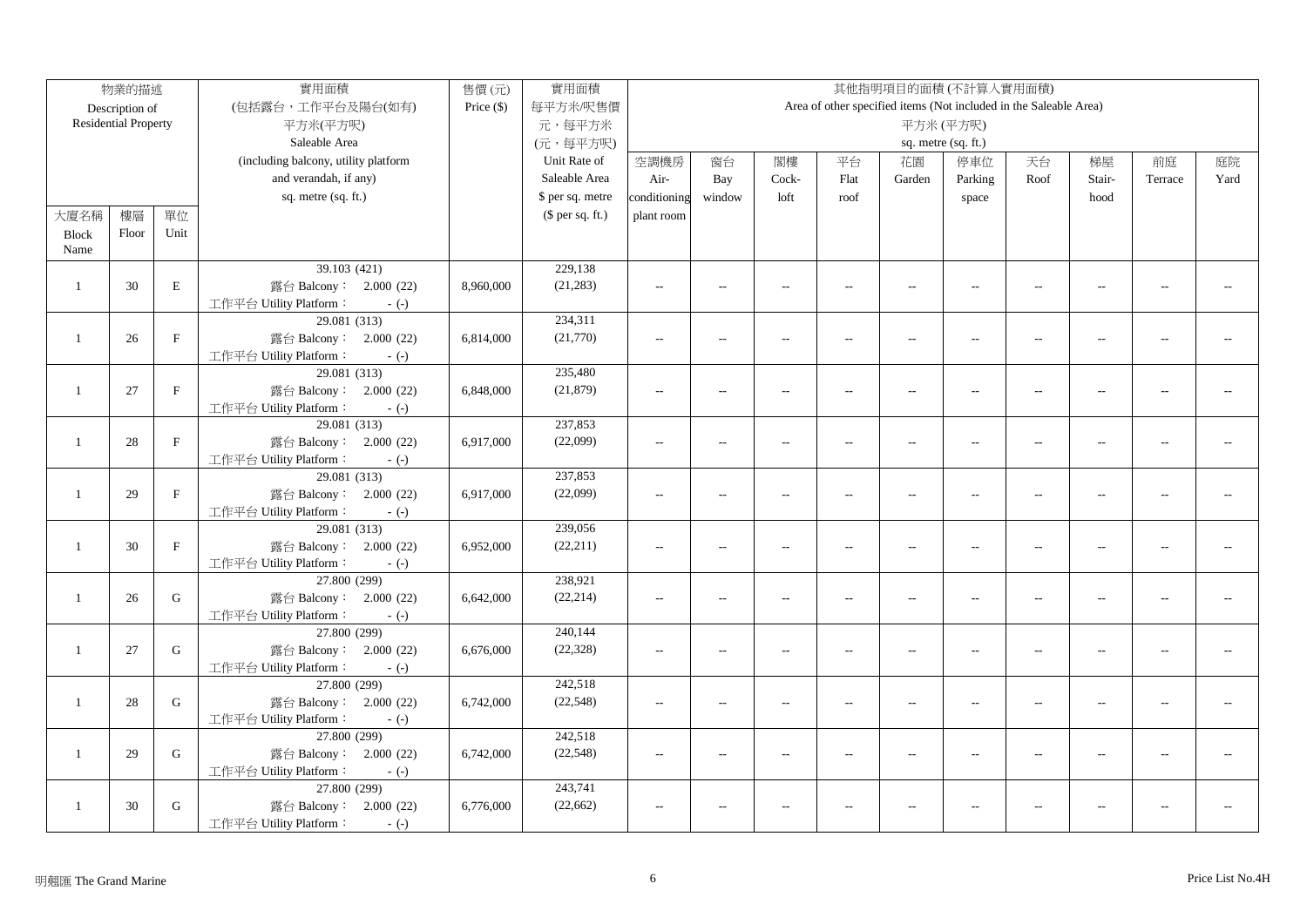|                | 物業的描述                       |             | 實用面積                                                                       | 售價(元)        | 實用面積                 |                          |                          |                          |                | 其他指明項目的面積(不計算入實用面積)                                               |                          |                          |                          |                |      |
|----------------|-----------------------------|-------------|----------------------------------------------------------------------------|--------------|----------------------|--------------------------|--------------------------|--------------------------|----------------|-------------------------------------------------------------------|--------------------------|--------------------------|--------------------------|----------------|------|
|                | Description of              |             | (包括露台,工作平台及陽台(如有)                                                          | Price $(\$)$ | 每平方米/呎售價             |                          |                          |                          |                | Area of other specified items (Not included in the Saleable Area) |                          |                          |                          |                |      |
|                | <b>Residential Property</b> |             | 平方米(平方呎)                                                                   |              | 元,每平方米               |                          |                          |                          |                |                                                                   | 平方米(平方呎)                 |                          |                          |                |      |
|                |                             |             | Saleable Area                                                              |              | (元,每平方呎)             |                          |                          |                          |                |                                                                   | sq. metre (sq. ft.)      |                          |                          |                |      |
|                |                             |             | (including balcony, utility platform                                       |              | Unit Rate of         | 空調機房                     | 窗台                       | 閣樓                       | 平台             | 花園                                                                | 停車位                      | 天台                       | 梯屋                       | 前庭             | 庭院   |
|                |                             |             | and verandah, if any)                                                      |              | Saleable Area        | Air-                     | Bay                      | Cock-                    | Flat           | Garden                                                            | Parking                  | Roof                     | Stair-                   | Terrace        | Yard |
|                |                             |             | sq. metre (sq. ft.)                                                        |              | \$ per sq. metre     | conditioning             | window                   | loft                     | roof           |                                                                   | space                    |                          | hood                     |                |      |
| 大廈名稱           | 樓層                          | 單位          |                                                                            |              | $$$ per sq. ft.)     | plant room               |                          |                          |                |                                                                   |                          |                          |                          |                |      |
| <b>Block</b>   | Floor                       | Unit        |                                                                            |              |                      |                          |                          |                          |                |                                                                   |                          |                          |                          |                |      |
| Name           |                             |             |                                                                            |              |                      |                          |                          |                          |                |                                                                   |                          |                          |                          |                |      |
|                |                             |             | 54.486 (586)                                                               |              | 230,206              |                          |                          |                          |                |                                                                   |                          |                          |                          |                |      |
| 2              | 25                          | D           | 露台 Balcony: 2.060 (22)                                                     | 12,543,000   | (21, 404)            | $\overline{a}$           | $\overline{a}$           | $\sim$                   | $\overline{a}$ | $\overline{\phantom{a}}$                                          | $\overline{a}$           | $\sim$                   | $\sim$                   | $\sim$         |      |
|                |                             |             | 工作平台 Utility Platform: 1.510 (16)                                          |              |                      |                          |                          |                          |                |                                                                   |                          |                          |                          |                |      |
|                |                             |             | 54.486 (586)                                                               |              | 231,362              |                          |                          |                          |                |                                                                   |                          |                          |                          |                |      |
| 2              | 26                          | D           | 露台 Balcony: 2.060 (22)                                                     | 12,606,000   | (21,512)             | $\sim$                   | $\overline{a}$           | $\overline{a}$           | $\overline{a}$ | $\overline{\phantom{a}}$                                          | $\overline{a}$           | $\sim$                   | $\sim$                   | $\sim$ $\sim$  |      |
|                |                             |             | 工作平台 Utility Platform: 1.510 (16)                                          |              |                      |                          |                          |                          |                |                                                                   |                          |                          |                          |                |      |
|                |                             |             | 54.486 (586)                                                               |              | 232,518              |                          |                          |                          |                |                                                                   |                          |                          |                          |                |      |
| 2              | 27                          | D#          | 露台 Balcony: 2.060 (22)                                                     | 12,669,000   | (21, 619)            | $\overline{a}$           | $\overline{a}$           | $\overline{a}$           | $\overline{a}$ | $\overline{\phantom{a}}$                                          | $\overline{\phantom{a}}$ | $\overline{\phantom{a}}$ | $\overline{a}$           | $\overline{a}$ |      |
|                |                             |             | 工作平台 Utility Platform: 1.510 (16)                                          |              |                      |                          |                          |                          |                |                                                                   |                          |                          |                          |                |      |
|                |                             |             | 54.486 (586)                                                               |              | 234,831              |                          |                          |                          |                |                                                                   |                          |                          |                          |                |      |
| 2              | 28                          | D           | 露台 Balcony: 2.060 (22)                                                     | 12,795,000   | (21, 834)            | $\sim$ $\sim$            | $\overline{a}$           | $\sim$                   | $\overline{a}$ | $\overline{a}$                                                    | $\overline{a}$           | $\overline{a}$           | $\overline{a}$           |                |      |
|                |                             |             | 工作平台 Utility Platform: 1.510 (16)                                          |              |                      |                          |                          |                          |                |                                                                   |                          |                          |                          |                |      |
|                |                             |             | 54.486 (586)                                                               |              | 234,831              |                          |                          |                          |                |                                                                   |                          |                          |                          |                |      |
| 2              | 29                          | D#          | 露台 Balcony: 2.060 (22)                                                     | 12,795,000   | (21, 834)            | $\overline{a}$           | $\overline{a}$           | $\overline{a}$           | $\overline{a}$ | $\overline{\phantom{a}}$                                          | $\overline{a}$           | $\overline{a}$           | $\overline{a}$           | $\overline{a}$ |      |
|                |                             |             | 工作平台 Utility Platform: 1.510 (16)                                          |              |                      |                          |                          |                          |                |                                                                   |                          |                          |                          |                |      |
|                |                             |             | 54.486 (586)                                                               |              | 236,006              |                          |                          |                          |                |                                                                   |                          |                          |                          |                |      |
| 2              | 30                          | D#          | 露台 Balcony: 2.060 (22)                                                     | 12,859,000   | (21, 944)            | $\sim$ $\sim$            |                          |                          |                | --                                                                |                          | $\overline{a}$           |                          |                |      |
|                |                             |             | 工作平台 Utility Platform: 1.510 (16)                                          |              | 237,511              |                          |                          |                          |                |                                                                   |                          |                          |                          |                |      |
|                |                             |             |                                                                            | 12,941,000   | (22,084)             |                          |                          |                          |                |                                                                   |                          |                          |                          |                |      |
|                |                             |             |                                                                            |              | 237,180              |                          |                          |                          |                |                                                                   |                          |                          |                          |                |      |
| 2              | 31                          | D           | 54.486 (586)<br>露台 Balcony: 2.060 (22)                                     | 12,923,000   | (22,053)             |                          |                          |                          |                |                                                                   |                          |                          |                          | $\overline{a}$ |      |
|                |                             |             | 工作平台 Utility Platform: 1.510 (16)                                          |              |                      | $\overline{\phantom{a}}$ | $\overline{a}$           | $\overline{\phantom{a}}$ | $\overline{a}$ | $\overline{\phantom{a}}$                                          | $\overline{\phantom{a}}$ | $\overline{\phantom{a}}$ | $\overline{\phantom{a}}$ |                |      |
|                |                             |             | 54.486 (586)                                                               |              | 240,741              |                          |                          |                          |                |                                                                   |                          |                          |                          |                |      |
| $\overline{2}$ | 32                          | D           | 露台 Balcony: 2.060 (22)                                                     | 13,117,000   | (22, 384)            | $\overline{\phantom{a}}$ | $\overline{a}$           | $\sim$                   | $\overline{a}$ | $\sim$                                                            | $-$                      | $\sim$                   | $\sim$ $\sim$            | $\sim$ $\sim$  |      |
|                |                             |             | 工作平台 Utility Platform: 1.510 (16)                                          |              |                      |                          |                          |                          |                |                                                                   |                          |                          |                          |                |      |
|                |                             |             | 28.118 (303)                                                               |              | 215,627              |                          |                          |                          |                |                                                                   |                          |                          |                          |                |      |
| $\overline{2}$ | 3                           | F           | 露台 Balcony: 2.000 (22)                                                     | 6,063,000    | (20,010)             | $\sim$ $\sim$            | $\overline{a}$           | $ -$                     | $\overline{a}$ | $-$                                                               | $\sim$ $\sim$            | $\sim$                   | $\sim$                   | $-$            |      |
|                |                             |             |                                                                            |              |                      |                          |                          |                          |                |                                                                   |                          |                          |                          |                |      |
|                |                             |             |                                                                            |              |                      |                          |                          |                          |                |                                                                   |                          |                          |                          |                |      |
|                |                             |             |                                                                            |              |                      |                          | $\overline{\phantom{a}}$ | $\sim$                   |                | $-$                                                               | $\overline{\phantom{a}}$ | $\overline{\phantom{a}}$ |                          | $\overline{a}$ |      |
|                |                             |             | 工作平台 Utility Platform:<br>$-(-)$                                           |              |                      |                          |                          |                          |                |                                                                   |                          |                          |                          |                |      |
| 2              | 5                           | $\mathbf F$ | 工作平台 Utility Platform:<br>$-(-)$<br>28.118 (303)<br>露台 Balcony: 2.000 (22) | 6,093,000    | 216,694<br>(20, 109) | $\overline{\phantom{a}}$ |                          |                          |                |                                                                   |                          |                          |                          |                |      |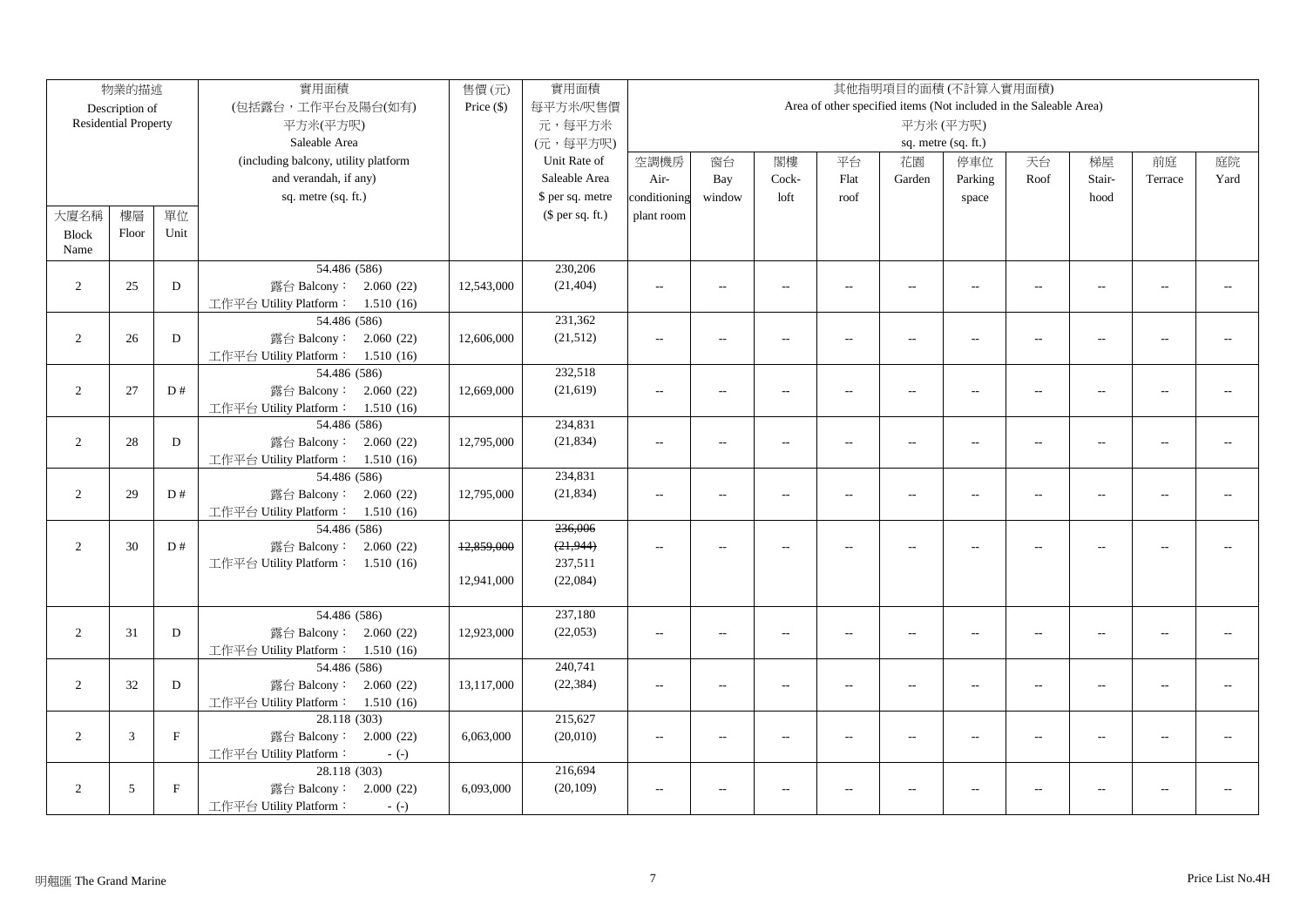|              | 物業的描述                       |              | 實用面積                                            | 售價(元)      | 實用面積             |                          |                          |                          |                          |                          | 其他指明項目的面積(不計算入實用面積)                                               |                          |                          |                          |      |
|--------------|-----------------------------|--------------|-------------------------------------------------|------------|------------------|--------------------------|--------------------------|--------------------------|--------------------------|--------------------------|-------------------------------------------------------------------|--------------------------|--------------------------|--------------------------|------|
|              | Description of              |              | (包括露台,工作平台及陽台(如有)                               | Price (\$) | 每平方米/呎售價         |                          |                          |                          |                          |                          | Area of other specified items (Not included in the Saleable Area) |                          |                          |                          |      |
|              | <b>Residential Property</b> |              | 平方米(平方呎)                                        |            | 元,每平方米           |                          |                          |                          |                          |                          | 平方米(平方呎)                                                          |                          |                          |                          |      |
|              |                             |              | Saleable Area                                   |            | (元,每平方呎)         |                          |                          |                          |                          |                          | sq. metre (sq. ft.)                                               |                          |                          |                          |      |
|              |                             |              | (including balcony, utility platform            |            | Unit Rate of     | 空調機房                     | 窗台                       | 閣樓                       | 平台                       | 花園                       | 停車位                                                               | 天台                       | 梯屋                       | 前庭                       | 庭院   |
|              |                             |              | and verandah, if any)                           |            | Saleable Area    | Air-                     | Bay                      | Cock-                    | Flat                     | Garden                   | Parking                                                           | Roof                     | Stair-                   | Terrace                  | Yard |
|              |                             |              | sq. metre (sq. ft.)                             |            | \$ per sq. metre | conditioning             | window                   | loft                     | roof                     |                          | space                                                             |                          | hood                     |                          |      |
| 大廈名稱         | 樓層                          | 單位           |                                                 |            | (\$ per sq. ft.) | plant room               |                          |                          |                          |                          |                                                                   |                          |                          |                          |      |
| <b>Block</b> | Floor                       | Unit         |                                                 |            |                  |                          |                          |                          |                          |                          |                                                                   |                          |                          |                          |      |
| Name         |                             |              |                                                 |            |                  |                          |                          |                          |                          |                          |                                                                   |                          |                          |                          |      |
|              |                             |              | 40.402(435)                                     |            | 213,702          |                          |                          |                          |                          |                          |                                                                   |                          |                          |                          |      |
| 1A           | 9                           | $\mathbf{A}$ | 露台 Balcony: 2.000 (22)                          | 8,634,000  | (19, 848)        | $\overline{a}$           | $\overline{\phantom{a}}$ | $\overline{\phantom{a}}$ | $\overline{a}$           | $\overline{a}$           | $\overline{a}$                                                    | $\overline{a}$           | $\overline{a}$           | $\overline{\phantom{a}}$ |      |
|              |                             |              | 工作平台 Utility Platform:<br>$-(-)$                |            |                  |                          |                          |                          |                          |                          |                                                                   |                          |                          |                          |      |
|              |                             |              | 40.402(435)                                     |            | 217,960          |                          |                          |                          |                          |                          |                                                                   |                          |                          |                          |      |
| 1A           | 10                          | $\mathbf{A}$ | 露台 Balcony: 2.000 (22)                          | 8,806,000  | (20, 244)        | $\overline{\phantom{a}}$ | $\overline{a}$           | $\overline{\phantom{a}}$ | $\overline{a}$           | $\overline{\phantom{a}}$ | $\overline{\phantom{a}}$                                          | $\overline{\phantom{a}}$ | $\overline{a}$           | $\sim$ $\sim$            |      |
|              |                             |              | 工作平台 Utility Platform:<br>$-(-)$                |            |                  |                          |                          |                          |                          |                          |                                                                   |                          |                          |                          |      |
|              |                             |              | 40.402 (435)                                    |            | 219,049          |                          |                          |                          |                          |                          |                                                                   |                          |                          |                          |      |
| 1A           | 11                          | $\mathbf{A}$ | 露台 Balcony: 2.000 (22)                          | 8,850,000  | (20, 345)        | $\overline{\phantom{a}}$ | $\overline{a}$           | $\overline{\phantom{a}}$ | $\overline{a}$           | $\overline{\phantom{a}}$ | $\mathcal{L}_{\mathcal{F}}$                                       | $\overline{\phantom{a}}$ | $\overline{\phantom{a}}$ | $\sim$                   |      |
|              |                             |              | 工作平台 Utility Platform:<br>$-(-)$                |            |                  |                          |                          |                          |                          |                          |                                                                   |                          |                          |                          |      |
|              |                             |              | 40.402 (435)                                    |            | 220,138          |                          |                          |                          |                          |                          |                                                                   |                          |                          |                          |      |
| 1A           | 12                          | $\mathbf{A}$ | 露台 Balcony: 2.000 (22)                          | 8,894,000  | (20, 446)        | $\overline{a}$           | $\overline{a}$           | $\sim$                   | $\overline{a}$           | $\overline{a}$           | $\overline{\phantom{a}}$                                          | $\sim$                   | $\overline{a}$           | $\sim$ $\sim$            |      |
|              |                             |              | 工作平台 Utility Platform:<br>$-(-)$                |            |                  |                          |                          |                          |                          |                          |                                                                   |                          |                          |                          |      |
|              |                             |              | 40.402 (435)                                    |            | 221,251          |                          |                          |                          |                          |                          |                                                                   |                          |                          |                          |      |
| 1A           | 15                          | $\mathbf{A}$ | 露台 Balcony: 2.000 (22)                          | 8,939,000  | (20, 549)        | $\overline{\phantom{a}}$ | $\qquad \qquad -$        | $\overline{\phantom{a}}$ | $\overline{a}$           | $\overline{a}$           | $\overline{a}$                                                    | $\overline{a}$           | $\overline{\phantom{a}}$ | $- -$                    |      |
|              |                             |              | 工作平台 Utility Platform:<br>$-(-)$<br>40.402(435) |            | 222,365          |                          |                          |                          |                          |                          |                                                                   |                          |                          |                          |      |
| 1A           | 16                          | $\mathbf{A}$ | 露台 Balcony: 2.000 (22)                          | 8,984,000  | (20, 653)        | $\overline{\phantom{a}}$ | $\overline{a}$           | $\sim$                   | $\overline{a}$           | $\overline{\phantom{a}}$ | $\overline{\phantom{a}}$                                          | $\sim$                   | $\overline{a}$           | $\sim$ $\sim$            |      |
|              |                             |              | 工作平台 Utility Platform:<br>$-(-)$                |            |                  |                          |                          |                          |                          |                          |                                                                   |                          |                          |                          |      |
|              |                             |              | 40.402 (435)                                    |            | 223,479          |                          |                          |                          |                          |                          |                                                                   |                          |                          |                          |      |
| 1A           | 17                          | $\mathbf{A}$ | 露台 Balcony: 2.000 (22)                          | 9,029,000  | (20, 756)        | $\sim$ $\sim$            | $\overline{a}$           | $\sim$                   | $\overline{a}$           | $\overline{\phantom{a}}$ | $-$                                                               | $\sim$                   |                          |                          |      |
|              |                             |              | 工作平台 Utility Platform:<br>$-(-)$                |            | 225,707          |                          |                          |                          |                          |                          |                                                                   |                          |                          |                          |      |
|              |                             |              |                                                 | 9,119,000  | (20, 963)        |                          |                          |                          |                          |                          |                                                                   |                          |                          |                          |      |
|              |                             |              |                                                 |            |                  |                          |                          |                          |                          |                          |                                                                   |                          |                          |                          |      |
|              |                             |              | 40.402(435)                                     |            | 236,028          |                          |                          |                          |                          |                          |                                                                   |                          |                          |                          |      |
| 1A           | 26                          | $\mathbf{A}$ | 露台 Balcony: 2.000 (22)                          | 9,536,000  | (21, 922)        | $\overline{\phantom{a}}$ | $\overline{a}$           | $\overline{\phantom{a}}$ | $\overline{a}$           | $\overline{\phantom{a}}$ | $-$                                                               | $\overline{\phantom{a}}$ | $\overline{a}$           |                          |      |
|              |                             |              | 工作平台 Utility Platform:<br>$-(-)$                |            |                  |                          |                          |                          |                          |                          |                                                                   |                          |                          |                          |      |
|              |                             |              | 40.402(435)                                     |            | 237,216          |                          |                          |                          |                          |                          |                                                                   |                          |                          |                          |      |
| 1A           | 27                          | $\mathbf{A}$ | 露台 Balcony: 2.000 (22)                          | 9,584,000  | (22, 032)        | $\overline{\phantom{a}}$ | $\overline{\phantom{a}}$ | $\sim$                   | $\overline{\phantom{a}}$ | $\overline{\phantom{a}}$ | $\overline{\phantom{a}}$                                          | $\sim$                   | $\overline{a}$           | $-$                      |      |
|              |                             |              | 工作平台 Utility Platform:<br>$-(-)$                |            | 260,952          |                          |                          |                          |                          |                          |                                                                   |                          |                          |                          |      |
|              |                             |              |                                                 | 10,543,000 | (24, 237)        |                          |                          |                          |                          |                          |                                                                   |                          |                          |                          |      |
|              |                             |              |                                                 |            |                  |                          |                          |                          |                          |                          |                                                                   |                          |                          |                          |      |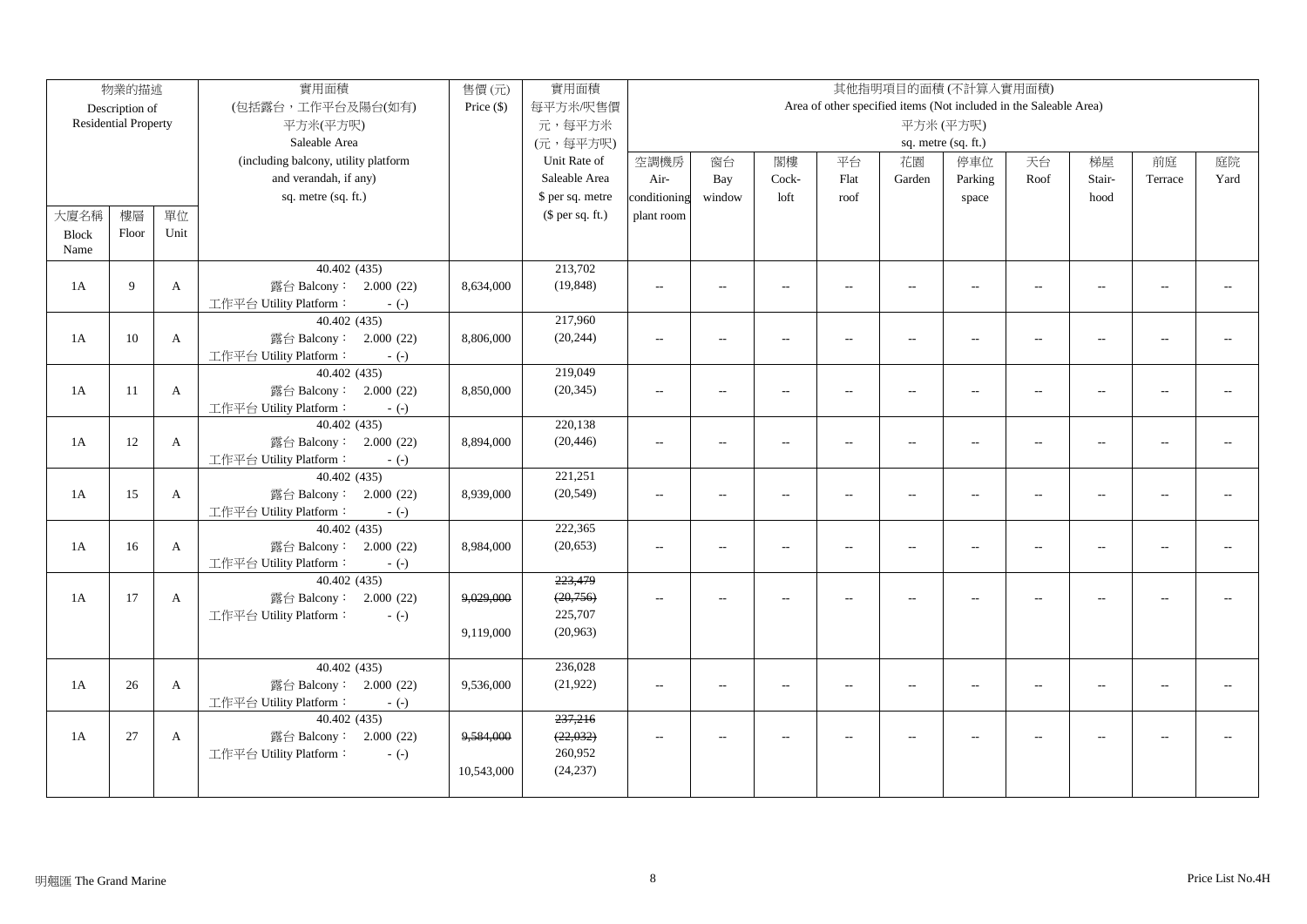|              | 物業的描述                       |              | 實用面積                                             | 售價(元)        | 實用面積             |                          |                          |                          |                |                          | 其他指明項目的面積(不計算入實用面積)                                               |                          |                          |                          |                |
|--------------|-----------------------------|--------------|--------------------------------------------------|--------------|------------------|--------------------------|--------------------------|--------------------------|----------------|--------------------------|-------------------------------------------------------------------|--------------------------|--------------------------|--------------------------|----------------|
|              | Description of              |              | (包括露台,工作平台及陽台(如有)                                | Price $(\$)$ | 每平方米/呎售價         |                          |                          |                          |                |                          | Area of other specified items (Not included in the Saleable Area) |                          |                          |                          |                |
|              | <b>Residential Property</b> |              | 平方米(平方呎)                                         |              | 元,每平方米           |                          |                          |                          |                |                          | 平方米(平方呎)                                                          |                          |                          |                          |                |
|              |                             |              | Saleable Area                                    |              | (元,每平方呎)         |                          |                          |                          |                |                          | sq. metre (sq. ft.)                                               |                          |                          |                          |                |
|              |                             |              | (including balcony, utility platform             |              | Unit Rate of     | 空調機房                     | 窗台                       | 閣樓                       | 平台             | 花園                       | 停車位                                                               | 天台                       | 梯屋                       | 前庭                       | 庭院             |
|              |                             |              | and verandah, if any)                            |              | Saleable Area    | Air-                     | Bay                      | Cock-                    | Flat           | Garden                   | Parking                                                           | Roof                     | Stair-                   | Terrace                  | Yard           |
|              |                             |              | sq. metre (sq. ft.)                              |              | \$ per sq. metre | conditioning             | window                   | loft                     | roof           |                          | space                                                             |                          | hood                     |                          |                |
| 大廈名稱         | 樓層                          | 單位           |                                                  |              | $$$ per sq. ft.) | plant room               |                          |                          |                |                          |                                                                   |                          |                          |                          |                |
| <b>Block</b> | Floor                       | Unit         |                                                  |              |                  |                          |                          |                          |                |                          |                                                                   |                          |                          |                          |                |
| Name         |                             |              |                                                  |              |                  |                          |                          |                          |                |                          |                                                                   |                          |                          |                          |                |
|              |                             |              | 40.102 (432)                                     |              | 214,802          |                          |                          |                          |                |                          |                                                                   |                          |                          |                          |                |
| 1A           | 9                           | $\mathbf{B}$ | 露台 Balcony: 2.000 (22)                           | 8,614,000    | (19,940)         | $\sim$                   | $\sim$                   | $\overline{\phantom{a}}$ | $\overline{a}$ | $\overline{\phantom{a}}$ | $\overline{\phantom{a}}$                                          | $\sim$                   | $\overline{a}$           | $\sim$ $\sim$            |                |
|              |                             |              | 工作平台 Utility Platform:<br>$-(-)$                 |              |                  |                          |                          |                          |                |                          |                                                                   |                          |                          |                          |                |
|              |                             |              | 40.102(432)                                      |              | 219,091          |                          |                          |                          |                |                          |                                                                   |                          |                          |                          |                |
| 1A           | 10                          | $\, {\bf B}$ | 露台 Balcony: 2.000 (22)                           | 8,786,000    | (20, 338)        | $\overline{\phantom{a}}$ | $\overline{\phantom{a}}$ | $\sim$                   | $\overline{a}$ | $\overline{\phantom{a}}$ | $\overline{\phantom{a}}$                                          | $\overline{\phantom{a}}$ | $\overline{\phantom{a}}$ | $\sim$ $\sim$            |                |
|              |                             |              | 工作平台 Utility Platform:<br>$-(-)$                 |              |                  |                          |                          |                          |                |                          |                                                                   |                          |                          |                          |                |
|              |                             |              | 40.102 (432)                                     |              | 220,189          |                          |                          |                          |                |                          |                                                                   |                          |                          |                          |                |
| 1A           | 11                          | $\, {\bf B}$ | 露台 Balcony: 2.000 (22)                           | 8,830,000    | (20, 440)        | $\overline{\phantom{a}}$ | $\qquad \qquad -$        | $\overline{\phantom{a}}$ | $\overline{a}$ | $\overline{\phantom{a}}$ | $\overline{\phantom{a}}$                                          | $\overline{\phantom{a}}$ | $\overline{a}$           | $\overline{\phantom{a}}$ |                |
|              |                             |              | 工作平台 Utility Platform:<br>$-(-)$                 |              |                  |                          |                          |                          |                |                          |                                                                   |                          |                          |                          |                |
|              |                             |              | 40.102 (432)                                     |              | 221,286          |                          |                          |                          |                |                          |                                                                   |                          |                          |                          |                |
| 1A           | 12                          | B            | 露台 Balcony: 2.000 (22)                           | 8,874,000    | (20, 542)        | $\sim$ $-$               | $\sim$                   | $\sim$                   | $\overline{a}$ | $\sim$                   | $\sim$ $\sim$                                                     | $\sim$                   | $\overline{a}$           | $-$                      |                |
|              |                             |              | 工作平台 Utility Platform:<br>$-(-)$                 |              | 222,383          |                          |                          |                          |                |                          |                                                                   |                          |                          |                          |                |
|              |                             |              | 40.102 (432)                                     |              |                  |                          |                          |                          |                |                          |                                                                   |                          |                          |                          |                |
| 1A           | 15                          | B            | 露台 Balcony: 2.000 (22)<br>工作平台 Utility Platform: | 8,918,000    | (20, 644)        | $\sim$                   | $\overline{\phantom{a}}$ | $\sim$                   | $\overline{a}$ | $\sim$                   | $\sim$                                                            | $\sim$                   | $\overline{a}$           | $\sim$ $\sim$            |                |
|              |                             |              | $-(-)$<br>40.102(432)                            |              | 223,505          |                          |                          |                          |                |                          |                                                                   |                          |                          |                          |                |
| 1A           | 16                          | $\, {\bf B}$ | 露台 Balcony: 2.000 (22)                           | 8,963,000    | (20,748)         | $\sim$                   | $\overline{\phantom{a}}$ | $\sim$                   | $\overline{a}$ | $\sim$                   | $\sim$                                                            | $\sim$                   | $\overline{\phantom{a}}$ | $\overline{\phantom{a}}$ | $\overline{a}$ |
|              |                             |              | 工作平台 Utility Platform:<br>$-(-)$                 |              |                  |                          |                          |                          |                |                          |                                                                   |                          |                          |                          |                |
|              |                             |              | 40.102(432)                                      |              | 224,627          |                          |                          |                          |                |                          |                                                                   |                          |                          |                          |                |
| 1A           | 17                          | B            | 露台 Balcony: 2.000 (22)                           | 9,008,000    | (20, 852)        | $\overline{a}$           | $\overline{a}$           | $\overline{a}$           | $\overline{a}$ | $\overline{a}$           | $\sim$                                                            | $\overline{a}$           | $\overline{a}$           | $\mathbf{L}$             |                |
|              |                             |              | 工作平台 Utility Platform:<br>$-(-)$                 |              |                  |                          |                          |                          |                |                          |                                                                   |                          |                          |                          |                |
|              |                             |              | 40.102 (432)                                     |              | 237,245          |                          |                          |                          |                |                          |                                                                   |                          |                          |                          |                |
| 1A           | 26                          | B            | 露台 Balcony: 2.000 (22)                           | 9,514,000    | (22,023)         | $\overline{a}$           | $\overline{a}$           | $\overline{a}$           | $\overline{a}$ | $\overline{a}$           | $\overline{a}$                                                    | $\overline{a}$           | $\overline{a}$           | $\mathbf{L}$             |                |
|              |                             |              | 工作平台 Utility Platform:<br>$-(-)$                 |              |                  |                          |                          |                          |                |                          |                                                                   |                          |                          |                          |                |
|              |                             |              | 40.102 (432)                                     |              | 238,442          |                          |                          |                          |                |                          |                                                                   |                          |                          |                          |                |
| 1A           | 27                          | B            | 露台 Balcony: 2.000 (22)                           | 9,562,000    | (22, 134)        | $\overline{a}$           | $\sim$                   | $\sim$                   | $\overline{a}$ | $\sim$                   | $\sim$                                                            | $\sim$                   | --                       | $\overline{a}$           |                |
|              |                             |              | 工作平台 Utility Platform:<br>$-(-)$                 |              |                  |                          |                          |                          |                |                          |                                                                   |                          |                          |                          |                |
|              |                             |              | 53.628 (577)                                     |              | 198,422          |                          |                          |                          |                |                          |                                                                   |                          |                          |                          |                |
| 1A           | 3                           | C#           | 露台 Balcony: 2.038 (22)                           | 10,641,000   | (18, 442)        | $\overline{a}$           | $\sim$                   | $\overline{a}$           | $\overline{a}$ | $\overline{a}$           | $\overline{a}$                                                    | $\overline{\phantom{a}}$ | $\overline{a}$           | $\sim$ $\sim$            |                |
|              |                             |              | 工作平台 Utility Platform: 1.505 (16)                |              | 214,105          |                          |                          |                          |                |                          |                                                                   |                          |                          |                          |                |
|              |                             |              |                                                  | 11,482,000   | (19,899)         |                          |                          |                          |                |                          |                                                                   |                          |                          |                          |                |
|              |                             |              |                                                  |              |                  |                          |                          |                          |                |                          |                                                                   |                          |                          |                          |                |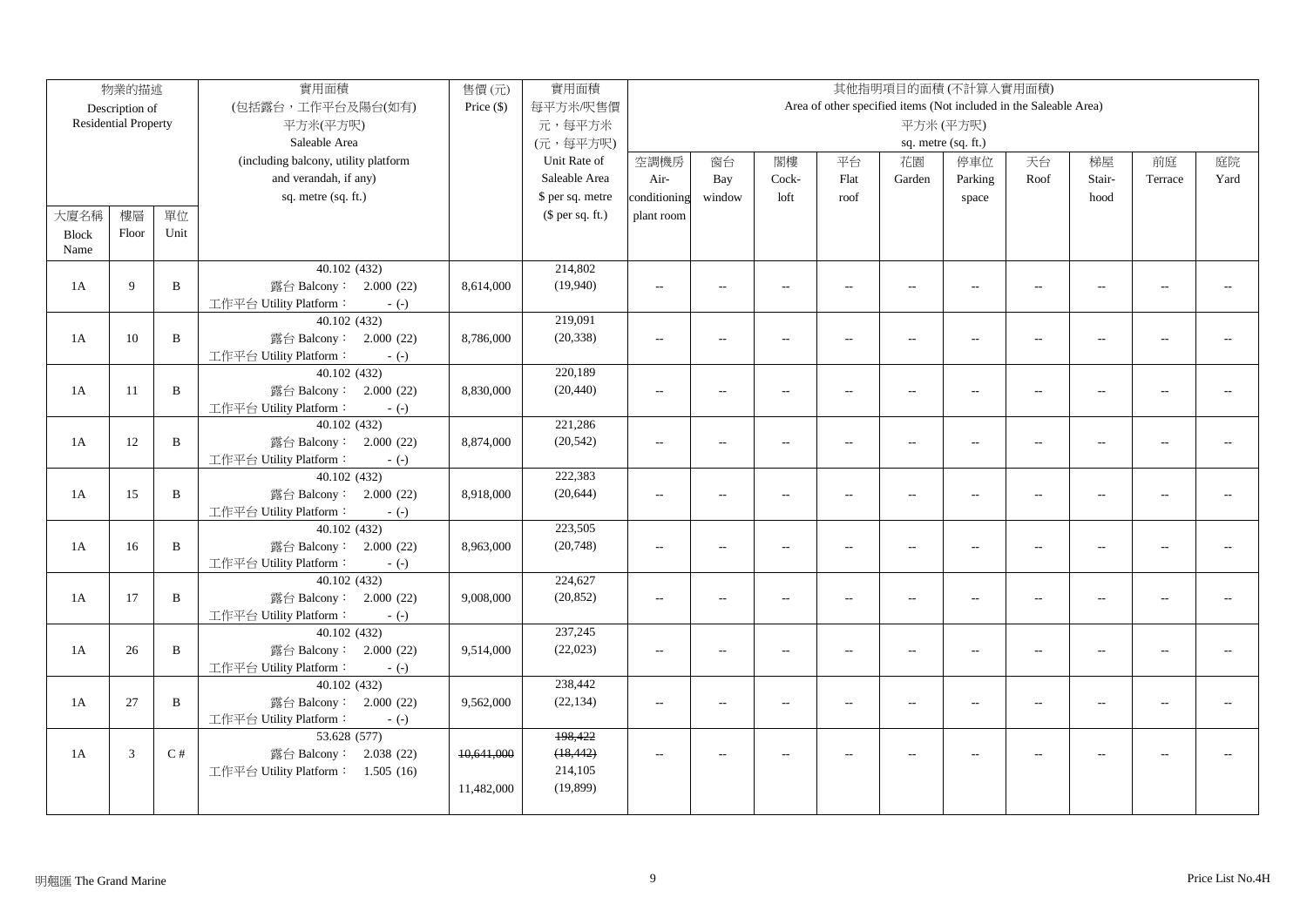|              | 物業的描述                       |              | 實用面積                                              | 售價(元)        | 實用面積             |                |                          |                          |                |                          | 其他指明項目的面積(不計算入實用面積)                                               |                          |                |                |      |
|--------------|-----------------------------|--------------|---------------------------------------------------|--------------|------------------|----------------|--------------------------|--------------------------|----------------|--------------------------|-------------------------------------------------------------------|--------------------------|----------------|----------------|------|
|              | Description of              |              | (包括露台,工作平台及陽台(如有)                                 | Price $(\$)$ | 每平方米/呎售價         |                |                          |                          |                |                          | Area of other specified items (Not included in the Saleable Area) |                          |                |                |      |
|              | <b>Residential Property</b> |              | 平方米(平方呎)                                          |              | 元,每平方米           |                |                          |                          |                |                          | 平方米(平方呎)                                                          |                          |                |                |      |
|              |                             |              | Saleable Area                                     |              | (元,每平方呎)         |                |                          |                          |                |                          | sq. metre (sq. ft.)                                               |                          |                |                |      |
|              |                             |              | (including balcony, utility platform              |              | Unit Rate of     | 空調機房           | 窗台                       | 閣樓                       | 平台             | 花園                       | 停車位                                                               | 天台                       | 梯屋             | 前庭             | 庭院   |
|              |                             |              | and verandah, if any)                             |              | Saleable Area    | Air-           | Bay                      | Cock-                    | Flat           | Garden                   | Parking                                                           | Roof                     | Stair-         | Terrace        | Yard |
|              |                             |              | sq. metre (sq. ft.)                               |              | \$ per sq. metre | conditioning   | window                   | loft                     | roof           |                          | space                                                             |                          | hood           |                |      |
| 大廈名稱         | 樓層                          | 單位           |                                                   |              | $$$ per sq. ft.) | plant room     |                          |                          |                |                          |                                                                   |                          |                |                |      |
| <b>Block</b> | Floor                       | Unit         |                                                   |              |                  |                |                          |                          |                |                          |                                                                   |                          |                |                |      |
| Name         |                             |              |                                                   |              |                  |                |                          |                          |                |                          |                                                                   |                          |                |                |      |
|              |                             |              | 53.628 (577)                                      |              | 199,411          |                |                          |                          |                |                          |                                                                   |                          |                |                |      |
| 1A           | 5                           | $\mathsf C$  | 露台 Balcony: 2.038 (22)                            | 10,694,000   | (18, 534)        | $\sim$ $\sim$  | $\sim$                   | $\sim$                   | $\sim$         | $\overline{a}$           | $\sim$                                                            | $\sim$                   | $\sim$         | $\sim$         |      |
|              |                             |              | 工作平台 Utility Platform: 1.505 (16)                 |              |                  |                |                          |                          |                |                          |                                                                   |                          |                |                |      |
|              |                             |              | 53.628 (577)                                      |              | 200,418          |                |                          |                          |                |                          |                                                                   |                          |                |                |      |
| 1A           | 6                           | $\mathsf C$  | 露台 Balcony: 2.038 (22)                            | 10,748,000   | (18,627)         | $\sim$         | $\overline{\phantom{a}}$ | $\overline{\phantom{a}}$ | $\overline{a}$ | $\overline{\phantom{a}}$ | $\overline{a}$                                                    | $\overline{\phantom{a}}$ | $\overline{a}$ | $-$            |      |
|              |                             |              | 工作平台 Utility Platform: 1.505 (16)                 |              |                  |                |                          |                          |                |                          |                                                                   |                          |                |                |      |
|              |                             |              | 53.628 (577)                                      |              | 201,425          |                |                          |                          |                |                          |                                                                   |                          |                |                |      |
| 1A           | $\overline{7}$              | $\mathsf C$  | 露台 Balcony: 2.038 (22)                            | 10,802,000   | (18, 721)        | $\sim$ $\sim$  | $\overline{a}$           | $\sim$                   | $\overline{a}$ | $\overline{a}$           | $\overline{a}$                                                    | $\overline{\phantom{a}}$ | $\overline{a}$ |                |      |
|              |                             |              | 工作平台 Utility Platform: 1.505 (16)                 |              |                  |                |                          |                          |                |                          |                                                                   |                          |                |                |      |
|              |                             |              | 53.628 (577)                                      |              | 203,439          |                |                          |                          |                |                          |                                                                   |                          |                |                |      |
| 1A           | 8                           | $\mathsf C$  | 露台 Balcony: 2.038 (22)                            | 10,910,000   | (18,908)         | $\overline{a}$ | $\overline{a}$           | $\sim$                   | $\overline{a}$ | $\overline{\phantom{a}}$ | $\overline{a}$                                                    | $\overline{a}$           | $\overline{a}$ | $\overline{a}$ |      |
|              |                             |              | 工作平台 Utility Platform: 1.505 (16)                 |              |                  |                |                          |                          |                |                          |                                                                   |                          |                |                |      |
|              |                             |              | 53.628 (577)                                      |              | 210,655          |                |                          |                          |                |                          |                                                                   |                          |                |                |      |
| 1A           | 17                          | $\mathsf C$  | 露台 Balcony: 2.038 (22)                            | 11,297,000   | (19, 579)        | $\overline{a}$ | $\overline{a}$           | $\overline{a}$           | $\overline{a}$ | $\overline{\phantom{a}}$ | $\overline{a}$                                                    | $\overline{a}$           | $\sim$         | $\sim$ $\sim$  |      |
|              |                             |              | 工作平台 Utility Platform: 1.505 (16)                 |              |                  |                |                          |                          |                |                          |                                                                   |                          |                |                |      |
|              |                             |              | 53.628 (577)                                      |              | 212,762          |                |                          |                          |                |                          |                                                                   |                          |                |                |      |
| 1A           | 18                          | $\mathsf C$  | 露台 Balcony: 2.038 (22)                            | 11,410,000   | (19, 775)        | $\overline{a}$ | $\overline{a}$           | $\overline{a}$           | $\overline{a}$ | $\overline{a}$           | $\overline{a}$                                                    | $\overline{\phantom{a}}$ | $\overline{a}$ | $\overline{a}$ |      |
|              |                             |              | 工作平台 Utility Platform: 1.505 (16)                 |              |                  |                |                          |                          |                |                          |                                                                   |                          |                |                |      |
|              |                             |              | 53.628 (577)                                      |              | 212,762          |                |                          |                          |                |                          |                                                                   |                          |                |                |      |
| 1A           | 19                          | $\mathsf{C}$ | 露台 Balcony: 2.038 (22)                            | 11,410,000   | (19, 775)        | $\overline{a}$ | $\overline{a}$           | $\overline{a}$           | $\overline{a}$ | $\overline{\phantom{a}}$ | $\overline{a}$                                                    | $\overline{a}$           | $\sim$         | $\overline{a}$ |      |
|              |                             |              | 工作平台 Utility Platform: 1.505 (16)                 |              |                  |                |                          |                          |                |                          |                                                                   |                          |                |                |      |
|              |                             |              | 53.628 (577)                                      |              | 213,825          |                |                          |                          |                |                          |                                                                   |                          |                |                |      |
| 1A           | 20                          | $\mathsf C$  | 露台 Balcony: 2.038 (22)                            | 11,467,000   | (19, 873)        | $\overline{a}$ | $\overline{a}$           | $\sim$                   | $\overline{a}$ | $\sim$                   | $\overline{a}$                                                    | $\sim$                   | $\sim$         | $\sim$ $\sim$  |      |
|              |                             |              | 工作平台 Utility Platform: 1.505 (16)<br>53.628 (577) |              | 215,951          |                |                          |                          |                |                          |                                                                   |                          |                |                |      |
| 1A           | 21                          | $\mathsf C$  | 露台 Balcony: 2.038 (22)                            | 11,581,000   | (20,071)         |                |                          |                          |                |                          |                                                                   |                          |                | $\overline{a}$ |      |
|              |                             |              | 工作平台 Utility Platform: 1.505 (16)                 |              |                  | $\overline{a}$ | $\overline{a}$           | $\overline{\phantom{a}}$ | $\overline{a}$ | $\overline{\phantom{a}}$ | $\overline{a}$                                                    | $\overline{a}$           | $\overline{a}$ |                |      |
|              |                             |              | 28.297 (305)                                      |              | 236,704          |                |                          |                          |                |                          |                                                                   |                          |                |                |      |
| 1A           | 26                          | D            | 露台 Balcony: 2.000 (22)                            | 6,698,000    | (21,961)         | $\sim$ $\sim$  | $\overline{a}$           | $\sim$                   | $\overline{a}$ | $-$                      | $\overline{a}$                                                    | $\overline{a}$           | $\overline{a}$ |                |      |
|              |                             |              | 工作平台 Utility Platform:<br>$-(-)$                  |              |                  |                |                          |                          |                |                          |                                                                   |                          |                |                |      |
|              |                             |              | 28.297 (305)                                      |              | 237,870          |                |                          |                          |                |                          |                                                                   |                          |                |                |      |
| 1A           | 27                          | D            | 露台 Balcony: 2.000 (22)                            | 6,731,000    | (22,069)         | $\sim$ $\sim$  | $\overline{a}$           |                          |                | $\overline{a}$           | $\overline{a}$                                                    | $\overline{a}$           |                |                |      |
|              |                             |              | 工作平台 Utility Platform:<br>$-(-)$                  |              |                  |                |                          |                          |                |                          |                                                                   |                          |                |                |      |
|              |                             |              |                                                   |              |                  |                |                          |                          |                |                          |                                                                   |                          |                |                |      |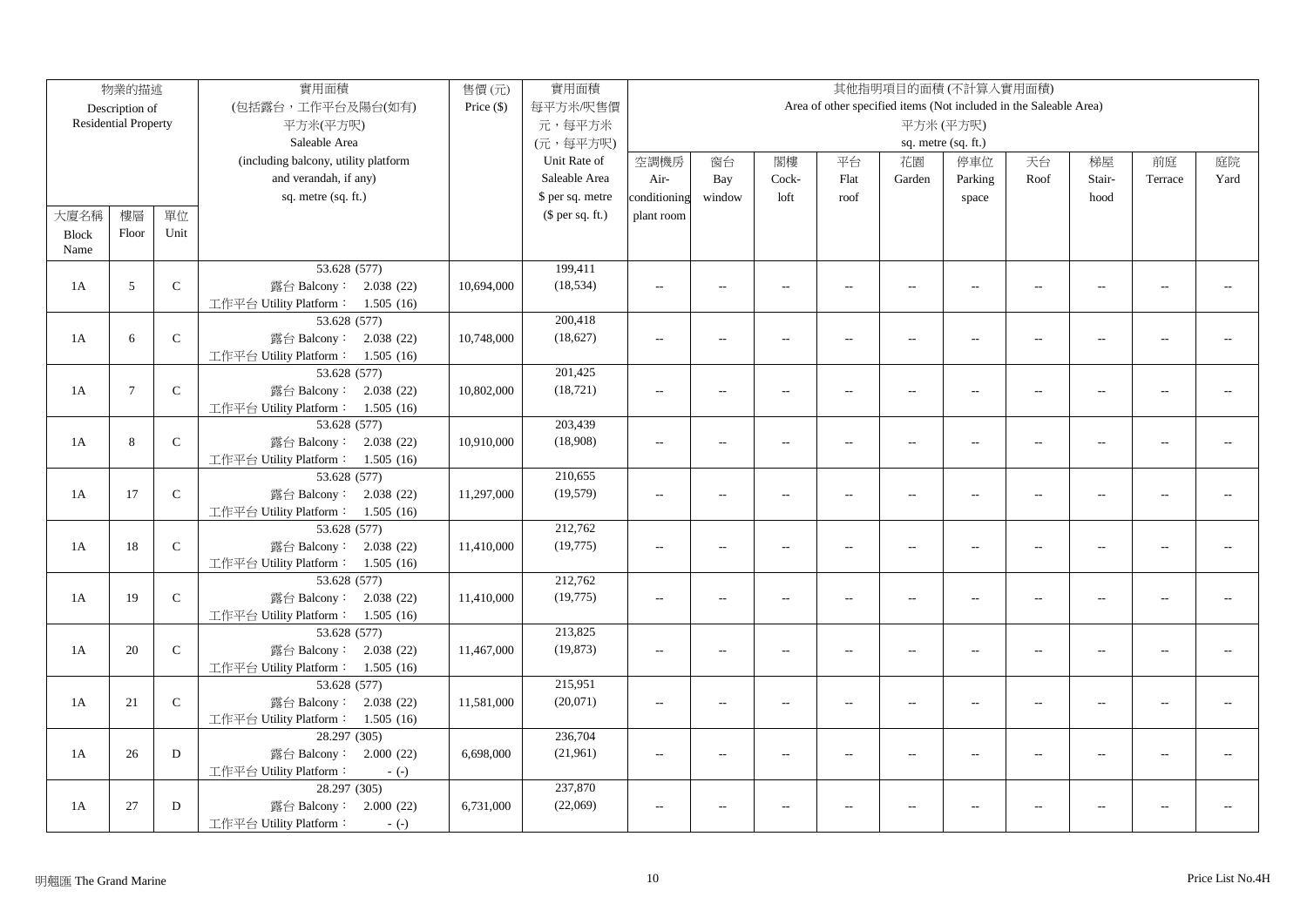|              | 物業的描述                       |             | 實用面積                                   | 售價(元)        | 實用面積             | 其他指明項目的面積(不計算入實用面積) |                          |                          |                          |                          |                                                                   |                          |                          |                |      |
|--------------|-----------------------------|-------------|----------------------------------------|--------------|------------------|---------------------|--------------------------|--------------------------|--------------------------|--------------------------|-------------------------------------------------------------------|--------------------------|--------------------------|----------------|------|
|              | Description of              |             | (包括露台,工作平台及陽台(如有)                      | Price $(\$)$ | 每平方米/呎售價         |                     |                          |                          |                          |                          | Area of other specified items (Not included in the Saleable Area) |                          |                          |                |      |
|              | <b>Residential Property</b> |             | 平方米(平方呎)                               |              | 元,每平方米           |                     |                          |                          |                          |                          | 平方米(平方呎)                                                          |                          |                          |                |      |
|              |                             |             | Saleable Area                          |              | (元,每平方呎)         | sq. metre (sq. ft.) |                          |                          |                          |                          |                                                                   |                          |                          |                |      |
|              |                             |             | (including balcony, utility platform   |              | Unit Rate of     | 空調機房                | 窗台                       | 閣樓                       | 平台                       | 花園                       | 停車位                                                               | 天台                       | 梯屋                       | 前庭             | 庭院   |
|              |                             |             | and verandah, if any)                  |              | Saleable Area    | Air-                | Bay                      | Cock-                    | Flat                     | Garden                   | Parking                                                           | Roof                     | Stair-                   | Terrace        | Yard |
|              |                             |             | sq. metre (sq. ft.)                    |              | \$ per sq. metre | conditioning        | window                   | loft                     | roof                     |                          | space                                                             |                          | hood                     |                |      |
| 大廈名稱         | 樓層                          | 單位          |                                        |              | $$$ per sq. ft.) | plant room          |                          |                          |                          |                          |                                                                   |                          |                          |                |      |
| <b>Block</b> | Floor                       | Unit        |                                        |              |                  |                     |                          |                          |                          |                          |                                                                   |                          |                          |                |      |
| Name         |                             |             |                                        |              |                  |                     |                          |                          |                          |                          |                                                                   |                          |                          |                |      |
|              |                             |             | 28.297 (305)                           |              | 240,273          |                     |                          |                          |                          |                          |                                                                   |                          |                          |                |      |
| 1A           | 28                          | D           | 露台 Balcony: 2.000 (22)                 | 6,799,000    | (22, 292)        | $\sim$ $\sim$       | $\sim$                   | $\sim$                   | $\sim$                   | $\sim$                   | $\sim$                                                            | $\sim$                   | $\sim$                   | $\overline{a}$ |      |
|              |                             |             | 工作平台 Utility Platform:<br>$-(-)$       |              |                  |                     |                          |                          |                          |                          |                                                                   |                          |                          |                |      |
|              |                             |             | 28.297 (305)                           |              | 240,273          |                     |                          |                          |                          |                          |                                                                   |                          |                          |                |      |
| 1A           | 29                          | D           | 露台 Balcony: 2.000 (22)                 | 6,799,000    | (22, 292)        | $\overline{a}$      | $\overline{a}$           | $\sim$                   | $\sim$                   | $\overline{a}$           | $\sim$                                                            | $\sim$                   | $\sim$                   |                |      |
|              |                             |             | 工作平台 Utility Platform:<br>$-(-)$       |              |                  |                     |                          |                          |                          |                          |                                                                   |                          |                          |                |      |
|              |                             |             | 28.297 (305)                           |              | 241,474          |                     |                          |                          |                          |                          |                                                                   |                          |                          |                |      |
| 1A           | 30                          | D           | 露台 Balcony: 2.000 (22)                 | 6,833,000    | (22, 403)        | $\sim$ $\sim$       | $\sim$                   | $\sim$                   | $\sim$                   | $\sim$                   | $\sim$                                                            | $\sim$                   | $\sim$                   |                |      |
|              |                             |             | 工作平台 Utility Platform:<br>$-(-)$       |              |                  |                     |                          |                          |                          |                          |                                                                   |                          |                          |                |      |
|              |                             |             | 27.800 (299)                           |              | 217,086          |                     |                          |                          |                          |                          |                                                                   |                          |                          |                |      |
| 1A           | $\sqrt{3}$                  | $\mathbf E$ | 露台 Balcony: 2.000 (22)                 | 6,035,000    | (20, 184)        | $\sim$              | $\overline{a}$           | $\sim$                   | $\overline{a}$           | $\overline{a}$           | $\sim$ $\sim$                                                     | $\sim$                   | $\sim$                   | $\overline{a}$ |      |
|              |                             |             | 工作平台 Utility Platform:<br>$-(-)$       |              |                  |                     |                          |                          |                          |                          |                                                                   |                          |                          |                |      |
|              |                             |             | 27.800 (299)                           |              | 218,165          |                     |                          |                          |                          |                          |                                                                   |                          |                          |                |      |
| 1A           | 5                           | $\mathbf E$ | 露台 Balcony: 2.000 (22)                 | 6,065,000    | (20, 284)        | $\overline{a}$      | $\overline{a}$           | $\overline{a}$           | $\overline{\phantom{a}}$ | $\overline{\phantom{a}}$ | $\overline{\phantom{a}}$                                          | $\overline{\phantom{a}}$ | $\overline{a}$           | $\overline{a}$ |      |
|              |                             |             | 工作平台 Utility Platform:<br>$-(-)$       |              |                  |                     |                          |                          |                          |                          |                                                                   |                          |                          |                |      |
|              |                             |             | 27.800 (299)                           |              | 219,245          |                     |                          |                          |                          |                          |                                                                   |                          |                          |                |      |
| 1A           | 6                           | $\mathbf E$ | 露台 Balcony: 2.000 (22)                 | 6,095,000    | (20, 385)        | $\overline{a}$      | $\overline{a}$           | $\sim$                   | $\overline{a}$           | $\overline{a}$           | $\overline{a}$                                                    | $\sim$                   | $\sim$                   | $\sim$ $\sim$  |      |
|              |                             |             | 工作平台 Utility Platform:<br>$-(-)$       |              |                  |                     |                          |                          |                          |                          |                                                                   |                          |                          |                |      |
|              |                             |             | 27.800 (299)                           |              | 220,360          |                     |                          |                          |                          |                          |                                                                   |                          |                          |                |      |
| 1A           | $\overline{7}$              | $\mathbf E$ | 露台 Balcony: 2.000 (22)                 | 6,126,000    | (20, 488)        | $\overline{a}$      | $\overline{a}$           | $\overline{a}$           | $\overline{\phantom{a}}$ | $\overline{\phantom{a}}$ | $\overline{\phantom{a}}$                                          | $\overline{\phantom{a}}$ | $\overline{a}$           | $\overline{a}$ |      |
|              |                             |             | 工作平台 Utility Platform:<br>$-(-)$       |              |                  |                     |                          |                          |                          |                          |                                                                   |                          |                          |                |      |
|              |                             |             | 27.800 (299)                           |              | 222,554          |                     |                          |                          |                          |                          |                                                                   |                          |                          |                |      |
| 1A           | 8                           | $\mathbf E$ | 露台 Balcony: 2.000 (22)                 | 6,187,000    | (20, 692)        | $\overline{a}$      | $\overline{\phantom{a}}$ | $\overline{a}$           | $\overline{a}$           | $\overline{a}$           | $\overline{\phantom{a}}$                                          | $\overline{\phantom{a}}$ | $\overline{\phantom{a}}$ | $-1$           |      |
|              |                             |             | 工作平台 Utility Platform:<br>$-(-)$       |              | 222,554          |                     |                          |                          |                          |                          |                                                                   |                          |                          |                |      |
| 1A           | 9                           | $\mathbf E$ | 27.800 (299)<br>露台 Balcony: 2.000 (22) |              | (20, 692)        |                     |                          |                          |                          |                          |                                                                   |                          |                          | $\overline{a}$ |      |
|              |                             |             | 工作平台 Utility Platform:                 | 6,187,000    |                  | $\overline{a}$      | $\overline{a}$           | $\overline{a}$           | $\overline{a}$           | $\overline{\phantom{a}}$ | $\overline{a}$                                                    | $\overline{\phantom{a}}$ | $\overline{a}$           |                |      |
|              |                             |             | $-(-)$<br>27.800 (299)                 |              | 223,669          |                     |                          |                          |                          |                          |                                                                   |                          |                          |                |      |
| 1A           | 10                          | $\mathbf E$ | 露台 Balcony: 2.000 (22)                 | 6,218,000    | (20,796)         | $\sim$ $\sim$       | $\overline{a}$           | $\overline{\phantom{a}}$ | $\overline{a}$           | $\overline{a}$           | $\overline{a}$                                                    | $\sim$                   | $\overline{a}$           |                |      |
|              |                             |             | 工作平台 Utility Platform:<br>$-(-)$       |              |                  |                     |                          |                          |                          |                          |                                                                   |                          |                          |                |      |
|              |                             |             | 27.800 (299)                           |              | 224,784          |                     |                          |                          |                          |                          |                                                                   |                          |                          |                |      |
| 1A           | 11                          | $\,$ E      | 露台 Balcony: 2.000 (22)                 | 6,249,000    | (20,900)         | $\sim$ $\sim$       | $\overline{a}$           | $\sim$                   |                          | $\overline{a}$           | $\sim$ $\sim$                                                     | $\overline{a}$           | $\overline{a}$           | $\sim$         |      |
|              |                             |             | 工作平台 Utility Platform:<br>$-(-)$       |              |                  |                     |                          |                          |                          |                          |                                                                   |                          |                          |                |      |
|              |                             |             |                                        |              |                  |                     |                          |                          |                          |                          |                                                                   |                          |                          |                |      |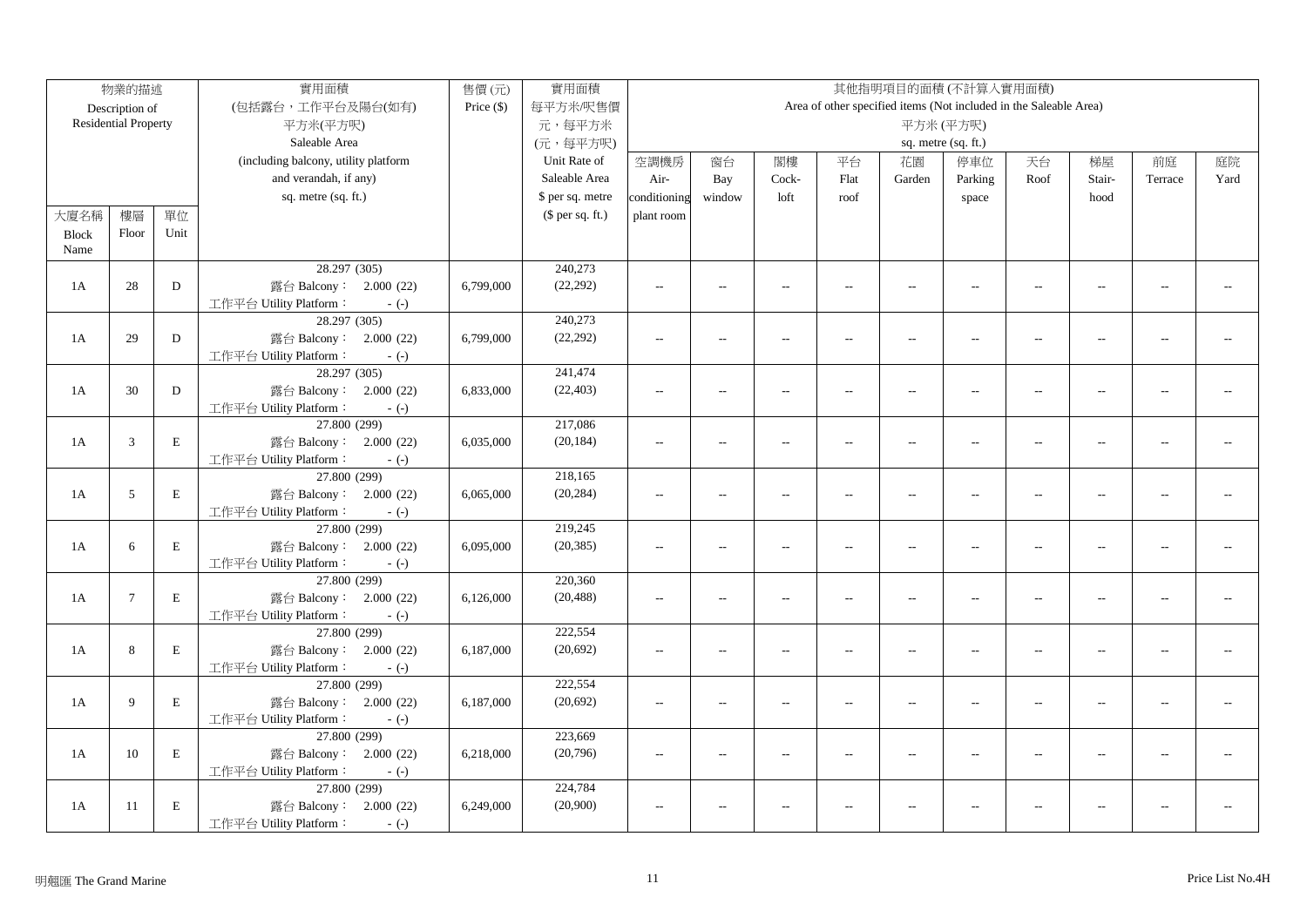|              | 物業的描述                       |              | 實用面積                                 | 售價(元)      | 實用面積             | 其他指明項目的面積(不計算入實用面積)                                   |                |                          |                |                                                                   |                          |                          |                          |                |      |
|--------------|-----------------------------|--------------|--------------------------------------|------------|------------------|-------------------------------------------------------|----------------|--------------------------|----------------|-------------------------------------------------------------------|--------------------------|--------------------------|--------------------------|----------------|------|
|              | Description of              |              | (包括露台,工作平台及陽台(如有)                    | Price (\$) | 每平方米/呎售價         |                                                       |                |                          |                | Area of other specified items (Not included in the Saleable Area) |                          |                          |                          |                |      |
|              | <b>Residential Property</b> |              | 平方米(平方呎)                             |            | 元,每平方米           |                                                       |                |                          |                |                                                                   | 平方米(平方呎)                 |                          |                          |                |      |
|              |                             |              | Saleable Area                        |            | (元,每平方呎)         | sq. metre (sq. ft.)                                   |                |                          |                |                                                                   |                          |                          |                          |                |      |
|              |                             |              | (including balcony, utility platform |            | Unit Rate of     | 空調機房<br>閣樓<br>平台<br>停車位<br>天台<br>梯屋<br>窗台<br>花園<br>前庭 |                |                          |                |                                                                   |                          |                          | 庭院                       |                |      |
|              |                             |              | and verandah, if any)                |            | Saleable Area    | Air-                                                  | Bay            | Cock-                    | Flat           | Garden                                                            | Parking                  | Roof                     | Stair-                   | Terrace        | Yard |
|              |                             |              | sq. metre (sq. ft.)                  |            | \$ per sq. metre | conditioning                                          | window         | loft                     | roof           |                                                                   | space                    |                          | hood                     |                |      |
| 大廈名稱         | 樓層                          | 單位           |                                      |            | $$$ per sq. ft.) | plant room                                            |                |                          |                |                                                                   |                          |                          |                          |                |      |
| <b>Block</b> | Floor                       | Unit         |                                      |            |                  |                                                       |                |                          |                |                                                                   |                          |                          |                          |                |      |
| Name         |                             |              |                                      |            |                  |                                                       |                |                          |                |                                                                   |                          |                          |                          |                |      |
|              |                             |              | 27.800 (299)                         |            | 225,899          |                                                       |                |                          |                |                                                                   |                          |                          |                          |                |      |
| 1A           | 12                          | $\mathbf E$  | 露台 Balcony: 2.000 (22)               | 6,280,000  | (21,003)         | $\overline{\phantom{a}}$                              | $\overline{a}$ | $\overline{\phantom{a}}$ | $\overline{a}$ | $\overline{\phantom{a}}$                                          | $-$                      | $\overline{\phantom{a}}$ | $\overline{\phantom{a}}$ | $\sim$         |      |
|              |                             |              | 工作平台 Utility Platform:<br>$-(-)$     |            |                  |                                                       |                |                          |                |                                                                   |                          |                          |                          |                |      |
|              |                             |              | 27.800 (299)                         |            | 228,165          |                                                       |                |                          |                |                                                                   |                          |                          |                          |                |      |
| 1A           | 15                          | $\mathbf E$  | 露台 Balcony: 2.000 (22)               | 6,343,000  | (21, 214)        | $\overline{\phantom{a}}$                              | $\overline{a}$ | $\sim$                   | $\overline{a}$ | $\overline{\phantom{a}}$                                          | $-$                      | $\overline{\phantom{a}}$ | $\sim$                   | $\sim$         |      |
|              |                             |              | 工作平台 Utility Platform:<br>$-(-)$     |            |                  |                                                       |                |                          |                |                                                                   |                          |                          |                          |                |      |
|              |                             |              | 27.800 (299)                         |            | 229,317          |                                                       |                |                          |                |                                                                   |                          |                          |                          |                |      |
| 1A           | 16                          | $\mathbf E$  | 露台 Balcony: 2.000 (22)               | 6,375,000  | (21, 321)        | $\overline{\phantom{a}}$                              | $\overline{a}$ | $\overline{\phantom{a}}$ | $\overline{a}$ | $\overline{\phantom{a}}$                                          | $\overline{a}$           | $\overline{\phantom{a}}$ | $\overline{\phantom{a}}$ | $-$            |      |
|              |                             |              | 工作平台 Utility Platform:<br>$-(-)$     |            |                  |                                                       |                |                          |                |                                                                   |                          |                          |                          |                |      |
|              |                             |              | 27.800 (299)                         |            | 230,432          |                                                       |                |                          |                |                                                                   |                          |                          |                          |                |      |
| 1A           | 17                          | $\mathbf E$  | 露台 Balcony: 2.000 (22)               | 6,406,000  | (21, 425)        | $\sim$ $\sim$                                         | $\overline{a}$ | $\overline{\phantom{a}}$ |                | $\overline{a}$                                                    | $\sim$                   | $\sim$                   |                          |                |      |
|              |                             |              | 工作平台 Utility Platform:<br>$-(-)$     |            |                  |                                                       |                |                          |                |                                                                   |                          |                          |                          |                |      |
|              |                             |              | 27.800 (299)                         |            | 232,770          |                                                       |                |                          |                |                                                                   |                          |                          |                          |                |      |
| 1A           | 18                          | $\mathbf E$  | 露台 Balcony: 2.000 (22)               | 6,471,000  | (21, 642)        | $\overline{a}$                                        | $\overline{a}$ | $\overline{\phantom{a}}$ | $\overline{a}$ | $\overline{\phantom{a}}$                                          | $\overline{\phantom{a}}$ | $\overline{\phantom{a}}$ | $\overline{\phantom{a}}$ | $\overline{a}$ |      |
|              |                             |              | 工作平台 Utility Platform:<br>$-(-)$     |            |                  |                                                       |                |                          |                |                                                                   |                          |                          |                          |                |      |
|              |                             |              | 27.800 (299)                         |            | 232,770          |                                                       |                |                          |                |                                                                   |                          |                          |                          |                |      |
| 1A           | 19                          | $\mathbf E$  | 露台 Balcony: 2.000 (22)               | 6,471,000  | (21, 642)        | $\overline{a}$                                        | $\overline{a}$ | $\sim$                   | $\overline{a}$ | $\overline{\phantom{a}}$                                          | $\overline{a}$           | $\sim$                   | $\sim$ $\sim$            | $\sim$         |      |
|              |                             |              | 工作平台 Utility Platform:<br>$-(-)$     |            |                  |                                                       |                |                          |                |                                                                   |                          |                          |                          |                |      |
|              |                             |              | 27.800 (299)                         |            | 233,921          |                                                       |                |                          |                |                                                                   |                          |                          |                          |                |      |
| 1A           | 20                          | $\mathbf E$  | 露台 Balcony: 2.000 (22)               | 6,503,000  | (21, 749)        | $-$                                                   |                |                          |                | $\overline{a}$                                                    |                          | $\overline{a}$           |                          |                |      |
|              |                             |              | 工作平台 Utility Platform:<br>$-(-)$     |            | 237,410          |                                                       |                |                          |                |                                                                   |                          |                          |                          |                |      |
|              |                             |              |                                      | 6,600,000  | (22,074)         |                                                       |                |                          |                |                                                                   |                          |                          |                          |                |      |
|              |                             |              |                                      |            | 238,921          |                                                       |                |                          |                |                                                                   |                          |                          |                          |                |      |
|              |                             | $\mathbf F$  | 27.800 (299)                         |            | (22, 214)        |                                                       |                |                          |                |                                                                   |                          |                          |                          |                |      |
| 1A           | 26                          |              | 露台 Balcony: 2.000 (22)               | 6,642,000  | 240,108          | $\sim$ $\sim$                                         | $\overline{a}$ | $\sim$                   |                | $\overline{a}$                                                    |                          | $\overline{a}$           |                          |                |      |
|              |                             |              | 工作平台 Utility Platform:<br>$-(-)$     | 6,675,000  | (22, 324)        |                                                       |                |                          |                |                                                                   |                          |                          |                          |                |      |
|              |                             |              |                                      |            |                  |                                                       |                |                          |                |                                                                   |                          |                          |                          |                |      |
|              |                             |              | 27.800 (299)                         |            | 240,144          |                                                       |                |                          |                |                                                                   |                          |                          |                          |                |      |
| 1A           | 27                          | $\mathbf{F}$ | 露台 Balcony: 2.000 (22)               | 6,676,000  | (22, 328)        | $\sim$ $\sim$                                         |                |                          |                |                                                                   |                          | $\overline{a}$           |                          |                |      |
|              |                             |              | 工作平台 Utility Platform:<br>$-(-)$     |            |                  |                                                       |                |                          |                |                                                                   |                          |                          |                          |                |      |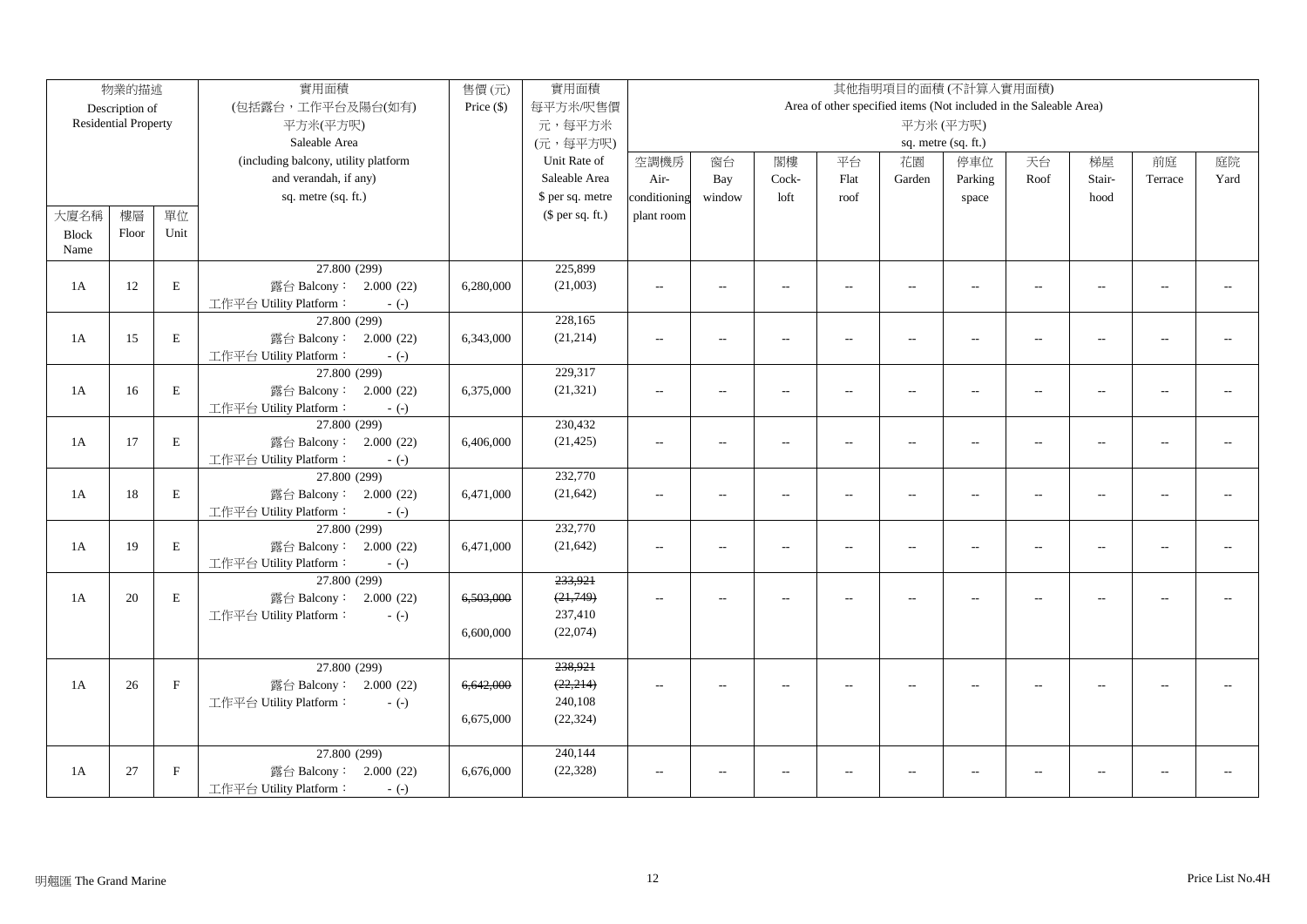|              | 物業的描述                       |              | 實用面積                                   | 售價(元)        | 實用面積             | 其他指明項目的面積(不計算入實用面積) |                          |                          |                          |                          |                          |                                                                   |                |                |      |
|--------------|-----------------------------|--------------|----------------------------------------|--------------|------------------|---------------------|--------------------------|--------------------------|--------------------------|--------------------------|--------------------------|-------------------------------------------------------------------|----------------|----------------|------|
|              | Description of              |              | (包括露台,工作平台及陽台(如有)                      | Price $(\$)$ | 每平方米/呎售價         |                     |                          |                          |                          |                          |                          | Area of other specified items (Not included in the Saleable Area) |                |                |      |
|              | <b>Residential Property</b> |              | 平方米(平方呎)                               |              | 元,每平方米           |                     |                          |                          |                          |                          | 平方米(平方呎)                 |                                                                   |                |                |      |
|              |                             |              | Saleable Area                          |              | (元,每平方呎)         |                     |                          |                          |                          |                          | sq. metre (sq. ft.)      |                                                                   |                |                |      |
|              |                             |              | (including balcony, utility platform   |              | Unit Rate of     | 空調機房                | 窗台                       | 閣樓                       | 平台                       | 花園                       | 停車位                      | 天台                                                                | 梯屋             | 前庭             | 庭院   |
|              |                             |              | and verandah, if any)                  |              | Saleable Area    | Air-                | Bay                      | Cock-                    | Flat                     | Garden                   | Parking                  | Roof                                                              | Stair-         | Terrace        | Yard |
|              |                             |              | sq. metre (sq. ft.)                    |              | \$ per sq. metre | conditioning        | window                   | loft                     | roof                     |                          | space                    |                                                                   | hood           |                |      |
| 大廈名稱         | 樓層                          | 單位           |                                        |              | $$$ per sq. ft.) | plant room          |                          |                          |                          |                          |                          |                                                                   |                |                |      |
| <b>Block</b> | Floor                       | Unit         |                                        |              |                  |                     |                          |                          |                          |                          |                          |                                                                   |                |                |      |
| Name         |                             |              |                                        |              |                  |                     |                          |                          |                          |                          |                          |                                                                   |                |                |      |
|              |                             |              | 27.800 (299)                           |              | 242,518          |                     |                          |                          |                          |                          |                          |                                                                   |                |                |      |
| 1A           | 28                          | $\mathbf F$  | 露台 Balcony: 2.000 (22)                 | 6,742,000    | (22, 548)        | $\sim$ $\sim$       | $\overline{a}$           | $\sim$                   | $\sim$                   | $\sim$                   | $\sim$                   | $\sim$                                                            | $\sim$         | $\overline{a}$ |      |
|              |                             |              | 工作平台 Utility Platform:<br>$-(-)$       |              |                  |                     |                          |                          |                          |                          |                          |                                                                   |                |                |      |
|              |                             |              | 27.800 (299)                           |              | 242,518          |                     |                          |                          |                          |                          |                          |                                                                   |                |                |      |
| 1A           | 29                          | $\mathbf{F}$ | 露台 Balcony: 2.000 (22)                 | 6,742,000    | (22, 548)        | $\overline{a}$      | $\overline{a}$           | $\sim$                   | $\overline{a}$           | $\overline{a}$           | $\sim$                   | $\overline{a}$                                                    | $\sim$         |                |      |
|              |                             |              | 工作平台 Utility Platform:<br>$-(-)$       |              |                  |                     |                          |                          |                          |                          |                          |                                                                   |                |                |      |
|              |                             |              | 27.800 (299)                           |              | 243,741          |                     |                          |                          |                          |                          |                          |                                                                   |                |                |      |
| 1A           | 30                          | $\mathbf F$  | 露台 Balcony: 2.000 (22)                 | 6,776,000    | (22, 662)        | $\sim$ $\sim$       | $\sim$                   | $\sim$                   | $\sim$                   | $\sim$                   | $\sim$                   | $\overline{a}$                                                    | $\sim$         |                |      |
|              |                             |              | 工作平台 Utility Platform:<br>$-(-)$       |              |                  |                     |                          |                          |                          |                          |                          |                                                                   |                |                |      |
|              |                             |              | 27.800 (299)                           |              | 215,216          |                     |                          |                          |                          |                          |                          |                                                                   |                |                |      |
| 1A           | $\sqrt{3}$                  | ${\bf G}$    | 露台 Balcony: 2.000 (22)                 | 5,983,000    | (20,010)         | $\sim$              | $\overline{a}$           | $\sim$                   | $\overline{a}$           | $\overline{a}$           | $\sim$ $\sim$            | $\sim$                                                            | $\sim$         | $\overline{a}$ |      |
|              |                             |              | 工作平台 Utility Platform:<br>$-(-)$       |              |                  |                     |                          |                          |                          |                          |                          |                                                                   |                |                |      |
|              |                             |              | 27.800 (299)                           |              | 216,295          |                     |                          |                          |                          |                          |                          |                                                                   |                |                |      |
| 1A           | 5                           | G            | 露台 Balcony: 2.000 (22)                 | 6,013,000    | (20, 110)        | $\overline{a}$      | $\overline{a}$           | $\overline{a}$           | $\overline{\phantom{a}}$ | $\overline{\phantom{a}}$ | $\overline{\phantom{a}}$ | $\overline{\phantom{a}}$                                          | $\overline{a}$ | $\overline{a}$ |      |
|              |                             |              | 工作平台 Utility Platform:<br>$-(-)$       |              |                  |                     |                          |                          |                          |                          |                          |                                                                   |                |                |      |
|              |                             |              | 27.800 (299)                           |              | 217,374          |                     |                          |                          |                          |                          |                          |                                                                   |                |                |      |
| 1A           | 6                           | ${\bf G}$    | 露台 Balcony: 2.000 (22)                 | 6,043,000    | (20, 211)        | $\overline{a}$      | $\overline{a}$           | $\sim$                   | $\overline{a}$           | $\overline{a}$           | $\overline{a}$           | $\sim$                                                            | $\sim$         | $\sim$ $\sim$  |      |
|              |                             |              | 工作平台 Utility Platform:<br>$-(-)$       |              |                  |                     |                          |                          |                          |                          |                          |                                                                   |                |                |      |
|              |                             |              | 27.800 (299)                           |              | 218,453          |                     |                          |                          |                          |                          |                          |                                                                   |                |                |      |
| 1A           | $7\phantom{.0}$             | $\mathbf G$  | 露台 Balcony: 2.000 (22)                 | 6,073,000    | (20,311)         | $\sim$              | $\overline{a}$           | $\overline{a}$           | $\overline{\phantom{a}}$ | $\overline{\phantom{a}}$ | $\overline{a}$           | $\overline{\phantom{a}}$                                          | $\overline{a}$ | $\overline{a}$ |      |
|              |                             |              | 工作平台 Utility Platform:<br>$-(-)$       |              |                  |                     |                          |                          |                          |                          |                          |                                                                   |                |                |      |
|              |                             |              | 27.800 (299)                           |              | 220,612          |                     |                          |                          |                          |                          |                          |                                                                   |                |                |      |
| 1A           | 8                           | G            | 露台 Balcony: 2.000 (22)                 | 6,133,000    | (20, 512)        | $\overline{a}$      | $\overline{\phantom{a}}$ | $\overline{a}$           | $\overline{a}$           | $\overline{a}$           | $\overline{\phantom{a}}$ | $\overline{\phantom{a}}$                                          | $\overline{a}$ | $-1$           |      |
|              |                             |              | 工作平台 Utility Platform:<br>$-(-)$       |              | 220,612          |                     |                          |                          |                          |                          |                          |                                                                   |                |                |      |
| 1A           | 9                           | G            | 27.800 (299)<br>露台 Balcony: 2.000 (22) |              | (20, 512)        |                     |                          |                          |                          |                          |                          |                                                                   |                | $\overline{a}$ |      |
|              |                             |              | 工作平台 Utility Platform:                 | 6,133,000    |                  | $\overline{a}$      | $\overline{a}$           | $\overline{a}$           | $\overline{a}$           | $\overline{\phantom{a}}$ | $\overline{a}$           | $\overline{\phantom{a}}$                                          | $\overline{a}$ |                |      |
|              |                             |              | $-(-)$<br>27.800 (299)                 |              | 221,727          |                     |                          |                          |                          |                          |                          |                                                                   |                |                |      |
| 1A           | 10                          | $\mathbf G$  | 露台 Balcony: 2.000 (22)                 | 6,164,000    | (20, 615)        | $\sim$ $\sim$       | $\overline{a}$           | $\overline{\phantom{a}}$ | $\overline{a}$           | $\overline{a}$           | $\overline{a}$           | $\sim$                                                            | $\overline{a}$ |                |      |
|              |                             |              | 工作平台 Utility Platform:<br>$-(-)$       |              |                  |                     |                          |                          |                          |                          |                          |                                                                   |                |                |      |
|              |                             |              | 27.800 (299)                           |              | 222,842          |                     |                          |                          |                          |                          |                          |                                                                   |                |                |      |
| 1A           | 11                          | ${\bf G}$    | 露台 Balcony: 2.000 (22)                 | 6,195,000    | (20, 719)        | $\sim$ $\sim$       | $\overline{a}$           | $\sim$                   |                          | $\overline{a}$           | $\sim$ $\sim$            | $\overline{a}$                                                    | $\overline{a}$ | $\overline{a}$ |      |
|              |                             |              | 工作平台 Utility Platform:<br>$-(-)$       |              |                  |                     |                          |                          |                          |                          |                          |                                                                   |                |                |      |
|              |                             |              |                                        |              |                  |                     |                          |                          |                          |                          |                          |                                                                   |                |                |      |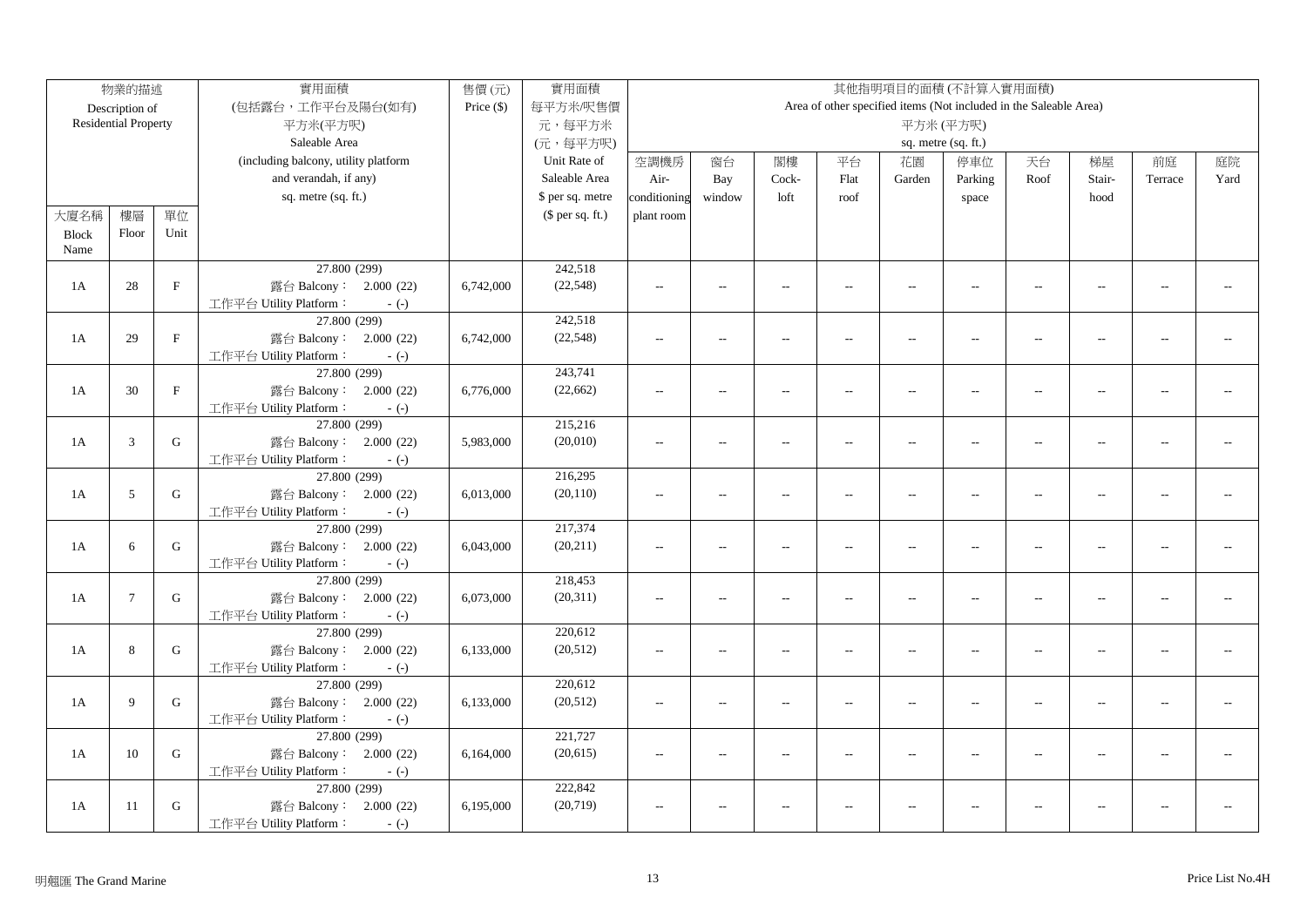|              | 物業的描述                       |             | 實用面積                                              | 售價(元)        | 實用面積             | 其他指明項目的面積(不計算入實用面積) |                          |                          |                          |                          |                                                                   |                          |                |                |      |
|--------------|-----------------------------|-------------|---------------------------------------------------|--------------|------------------|---------------------|--------------------------|--------------------------|--------------------------|--------------------------|-------------------------------------------------------------------|--------------------------|----------------|----------------|------|
|              | Description of              |             | (包括露台,工作平台及陽台(如有)                                 | Price $(\$)$ | 每平方米/呎售價         |                     |                          |                          |                          |                          | Area of other specified items (Not included in the Saleable Area) |                          |                |                |      |
|              | <b>Residential Property</b> |             | 平方米(平方呎)                                          |              | 元,每平方米           |                     |                          |                          |                          |                          | 平方米(平方呎)                                                          |                          |                |                |      |
|              |                             |             | Saleable Area                                     |              | (元,每平方呎)         |                     |                          |                          |                          |                          | sq. metre (sq. ft.)                                               |                          |                |                |      |
|              |                             |             | (including balcony, utility platform              |              | Unit Rate of     | 空調機房                | 窗台                       | 閣樓                       | 平台                       | 花園                       | 停車位                                                               | 天台                       | 梯屋             | 前庭             | 庭院   |
|              |                             |             | and verandah, if any)                             |              | Saleable Area    | Air-                | Bay                      | Cock-                    | Flat                     | Garden                   | Parking                                                           | Roof                     | Stair-         | Terrace        | Yard |
|              |                             |             | sq. metre (sq. ft.)                               |              | \$ per sq. metre | conditioning        | window                   | loft                     | roof                     |                          | space                                                             |                          | hood           |                |      |
| 大廈名稱         | 樓層                          | 單位          |                                                   |              | $$$ per sq. ft.) | plant room          |                          |                          |                          |                          |                                                                   |                          |                |                |      |
| <b>Block</b> | Floor                       | Unit        |                                                   |              |                  |                     |                          |                          |                          |                          |                                                                   |                          |                |                |      |
| Name         |                             |             |                                                   |              |                  |                     |                          |                          |                          |                          |                                                                   |                          |                |                |      |
|              |                             |             | 27.800 (299)                                      |              | 223,957          |                     |                          |                          |                          |                          |                                                                   |                          |                |                |      |
| 1A           | 12                          | ${\bf G}$   | 露台 Balcony: 2.000 (22)                            | 6,226,000    | (20, 823)        | $\overline{a}$      | $\overline{a}$           | $\sim$                   | $\sim$                   | $\overline{a}$           | $\sim$                                                            | $\sim$                   | $\sim$         | $\sim$         |      |
|              |                             |             | 工作平台 Utility Platform:<br>$-(-)$                  |              |                  |                     |                          |                          |                          |                          |                                                                   |                          |                |                |      |
|              |                             |             | 27.800 (299)                                      |              | 226,187          |                     |                          |                          |                          |                          |                                                                   |                          |                |                |      |
| 1A           | 15                          | $\mathbf G$ | 露台 Balcony: 2.000 (22)                            | 6,288,000    | (21,030)         | $\sim$              | $\overline{\phantom{a}}$ | $\overline{\phantom{a}}$ | $\overline{a}$           | $\overline{\phantom{a}}$ | $\overline{a}$                                                    | $\overline{\phantom{a}}$ | $\overline{a}$ | $-$            |      |
|              |                             |             | 工作平台 Utility Platform:<br>$-(-)$                  |              |                  |                     |                          |                          |                          |                          |                                                                   |                          |                |                |      |
|              |                             |             | 27.800 (299)                                      |              | 227,338          |                     |                          |                          |                          |                          |                                                                   |                          |                |                |      |
| 1A           | 16                          | $\mathbf G$ | 露台 Balcony: 2.000 (22)                            | 6,320,000    | (21, 137)        | $\sim$ $\sim$       | $\overline{a}$           | $\sim$                   | $\overline{a}$           | $\overline{a}$           | $\overline{a}$                                                    | $\overline{a}$           | $\overline{a}$ |                |      |
|              |                             |             | 工作平台 Utility Platform:<br>$-(-)$                  |              |                  |                     |                          |                          |                          |                          |                                                                   |                          |                |                |      |
|              |                             |             | 27.800 (299)                                      |              | 228,453          |                     |                          |                          |                          |                          |                                                                   |                          |                |                |      |
| 1A           | 17                          | ${\bf G}$   | 露台 Balcony: 2.000 (22)                            | 6,351,000    | (21, 241)        | $\overline{a}$      | $\overline{a}$           | $\sim$                   | $\overline{a}$           | $\overline{\phantom{a}}$ | $\overline{a}$                                                    | $\overline{a}$           | $\overline{a}$ | $\overline{a}$ |      |
|              |                             |             | 工作平台 Utility Platform:<br>$-(-)$                  |              |                  |                     |                          |                          |                          |                          |                                                                   |                          |                |                |      |
|              |                             |             | 27.800 (299)                                      |              | 230,755          |                     |                          |                          |                          |                          |                                                                   |                          |                |                |      |
| 1A           | 18                          | ${\bf G}$   | 露台 Balcony: 2.000 (22)                            | 6,415,000    | (21, 455)        | $\overline{a}$      | $\overline{a}$           | $\overline{a}$           | $\overline{a}$           | $\overline{\phantom{a}}$ | $\overline{a}$                                                    | $\overline{a}$           | $\sim$         | $\sim$ $\sim$  |      |
|              |                             |             | 工作平台 Utility Platform:<br>$-(-)$                  |              |                  |                     |                          |                          |                          |                          |                                                                   |                          |                |                |      |
|              |                             |             | 27.800 (299)                                      |              | 230,755          |                     |                          |                          |                          |                          |                                                                   |                          |                |                |      |
| 1A           | 19                          | ${\bf G}$   | 露台 Balcony: 2.000 (22)                            | 6,415,000    | (21, 455)        | $\overline{a}$      | $\overline{a}$           | $\overline{a}$           | $\overline{\phantom{a}}$ | $\overline{a}$           | $\overline{a}$                                                    | $\overline{\phantom{a}}$ | $\overline{a}$ | $\overline{a}$ |      |
|              |                             |             | 工作平台 Utility Platform:<br>$-(-)$                  |              |                  |                     |                          |                          |                          |                          |                                                                   |                          |                |                |      |
|              |                             |             | 52.556(566)                                       |              | 220,622          |                     |                          |                          |                          |                          |                                                                   |                          |                |                |      |
| 2A           | 28                          | B           | 露台 Balcony: 2.005 (22)                            | 11,595,000   | (20, 486)        | $\overline{a}$      | $\overline{a}$           | $\overline{a}$           | $\overline{a}$           | $\overline{\phantom{a}}$ | $\overline{a}$                                                    | $\overline{a}$           | $\sim$         | $\overline{a}$ |      |
|              |                             |             | 工作平台 Utility Platform: 1.505 (16)                 |              |                  |                     |                          |                          |                          |                          |                                                                   |                          |                |                |      |
|              |                             |             | 52.556 (566)                                      |              | 220,622          |                     |                          |                          |                          |                          |                                                                   |                          |                |                |      |
| 2A           | 29                          | B           | 露台 Balcony: 2.005 (22)                            | 11,595,000   | (20, 486)        | $\overline{a}$      | $\overline{a}$           | $\sim$                   | $\overline{a}$           | $\sim$                   | $\overline{a}$                                                    | $\sim$                   | $\sim$         | $\sim$ $\sim$  |      |
|              |                             |             | 工作平台 Utility Platform: 1.505 (16)<br>52.556 (566) |              | 221,725          |                     |                          |                          |                          |                          |                                                                   |                          |                |                |      |
| 2A           | 30                          | B           | 露台 Balcony: 2.005 (22)                            | 11,653,000   | (20, 588)        | $\overline{a}$      | $\overline{a}$           | $\overline{a}$           | $\overline{a}$           | $\overline{\phantom{a}}$ | $\overline{a}$                                                    | $\overline{a}$           | $\overline{a}$ | $\overline{a}$ |      |
|              |                             |             | 工作平台 Utility Platform: 1.505 (16)                 |              |                  |                     |                          |                          |                          |                          |                                                                   |                          |                |                |      |
|              |                             |             | 27.908 (300)                                      |              | 215,100          |                     |                          |                          |                          |                          |                                                                   |                          |                |                |      |
| 2A           | 3                           | $\mathbf C$ | 露台 Balcony: 2.005 (22)                            | 6,003,000    | (20,010)         | $\sim$ $\sim$       | $\overline{a}$           | $\sim$                   | $\overline{a}$           | $-$                      | $\overline{a}$                                                    | $\overline{a}$           |                |                |      |
|              |                             |             | 工作平台 Utility Platform:<br>$-(-)$                  |              |                  |                     |                          |                          |                          |                          |                                                                   |                          |                |                |      |
|              |                             |             | 27.908(300)                                       |              | 216,175          |                     |                          |                          |                          |                          |                                                                   |                          |                |                |      |
| 2A           | 5                           | $\mathsf C$ | 露台 Balcony: 2.005 (22)                            | 6,033,000    | (20, 110)        | $\overline{a}$      |                          |                          |                          | $\overline{a}$           | $\overline{a}$                                                    | $\overline{a}$           |                |                |      |
|              |                             |             | 工作平台 Utility Platform:<br>$-(-)$                  |              |                  |                     |                          |                          |                          |                          |                                                                   |                          |                |                |      |
|              |                             |             |                                                   |              |                  |                     |                          |                          |                          |                          |                                                                   |                          |                |                |      |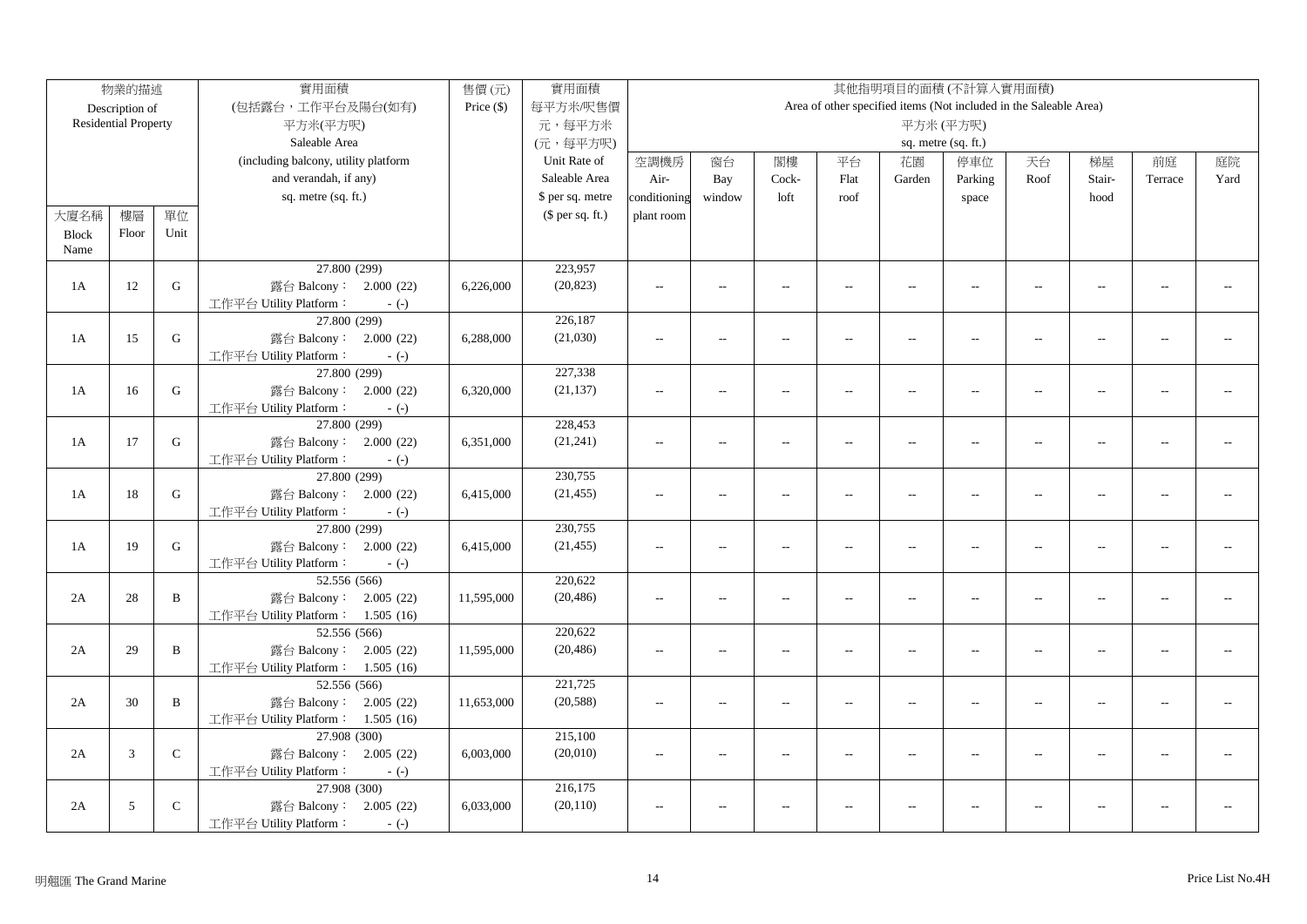| 物業的描述        |                             |        | 實用面積                                  | 售價(元)        | 實用面積             |                                                                   |        | 其他指明項目的面積 (不計算入實用面積) |      |        |         |      |        |         |      |  |  |
|--------------|-----------------------------|--------|---------------------------------------|--------------|------------------|-------------------------------------------------------------------|--------|----------------------|------|--------|---------|------|--------|---------|------|--|--|
|              | Description of              |        | (包括露台,工作平台及陽台(如有)                     | Price $(\$)$ | 每平方米/呎售價         | Area of other specified items (Not included in the Saleable Area) |        |                      |      |        |         |      |        |         |      |  |  |
|              | <b>Residential Property</b> |        | 平方米(平方呎)                              |              | 元,每平方米           | 平方米(平方呎)                                                          |        |                      |      |        |         |      |        |         |      |  |  |
|              |                             |        | Saleable Area                         |              | (元,每平方呎)         | sq. metre (sq. ft.)                                               |        |                      |      |        |         |      |        |         |      |  |  |
|              |                             |        | (including balcony, utility platform) |              | Unit Rate of     | 空調機房                                                              | 窗台     | 閣樓                   | 平台   | 花園     | 停車位     | 天台   | 梯屋     | 前庭      | 庭院   |  |  |
|              |                             |        | and verandah, if any)                 |              | Saleable Area    | Air-                                                              | Bay    | Cock-                | Flat | Garden | Parking | Roof | Stair- | Terrace | Yard |  |  |
|              |                             |        | sq. metre (sq. ft.)                   |              | \$ per sq. metre | conditioning                                                      | window | loft                 | roof |        | space   |      | hood   |         |      |  |  |
| 大廈名稱         | 樓層                          | 單位     |                                       |              | $$$ per sq. ft.) | plant room                                                        |        |                      |      |        |         |      |        |         |      |  |  |
| <b>Block</b> | Floor                       | Unit   |                                       |              |                  |                                                                   |        |                      |      |        |         |      |        |         |      |  |  |
| Name         |                             |        |                                       |              |                  |                                                                   |        |                      |      |        |         |      |        |         |      |  |  |
|              |                             |        | 27.908 (300)                          |              | 241,221          |                                                                   |        |                      |      |        |         |      |        |         |      |  |  |
| 2A           | 29                          | $\sim$ | 露台 Balcony: 2.005 (22)                | 6,732,000    | (22, 440)        | $\sim$ $-$                                                        | --     | $-$                  | $-$  | --     | $-$     | $-$  |        |         |      |  |  |
|              |                             |        | 工作平台 Utility Platform:<br>$-(-)$      |              |                  |                                                                   |        |                      |      |        |         |      |        |         |      |  |  |
|              |                             |        | 27.800 (299)                          |              | 240,432          |                                                                   |        |                      |      |        |         |      |        |         |      |  |  |
| 2A           | 30                          | D      | 露台 Balcony: 2.000 (22)                | 6,684,000    | (22, 355)        | $- -$                                                             |        |                      |      |        |         |      |        |         |      |  |  |
|              |                             |        | 工作平台 Utility Platform:<br>$-(-)$      |              |                  |                                                                   |        |                      |      |        |         |      |        |         |      |  |  |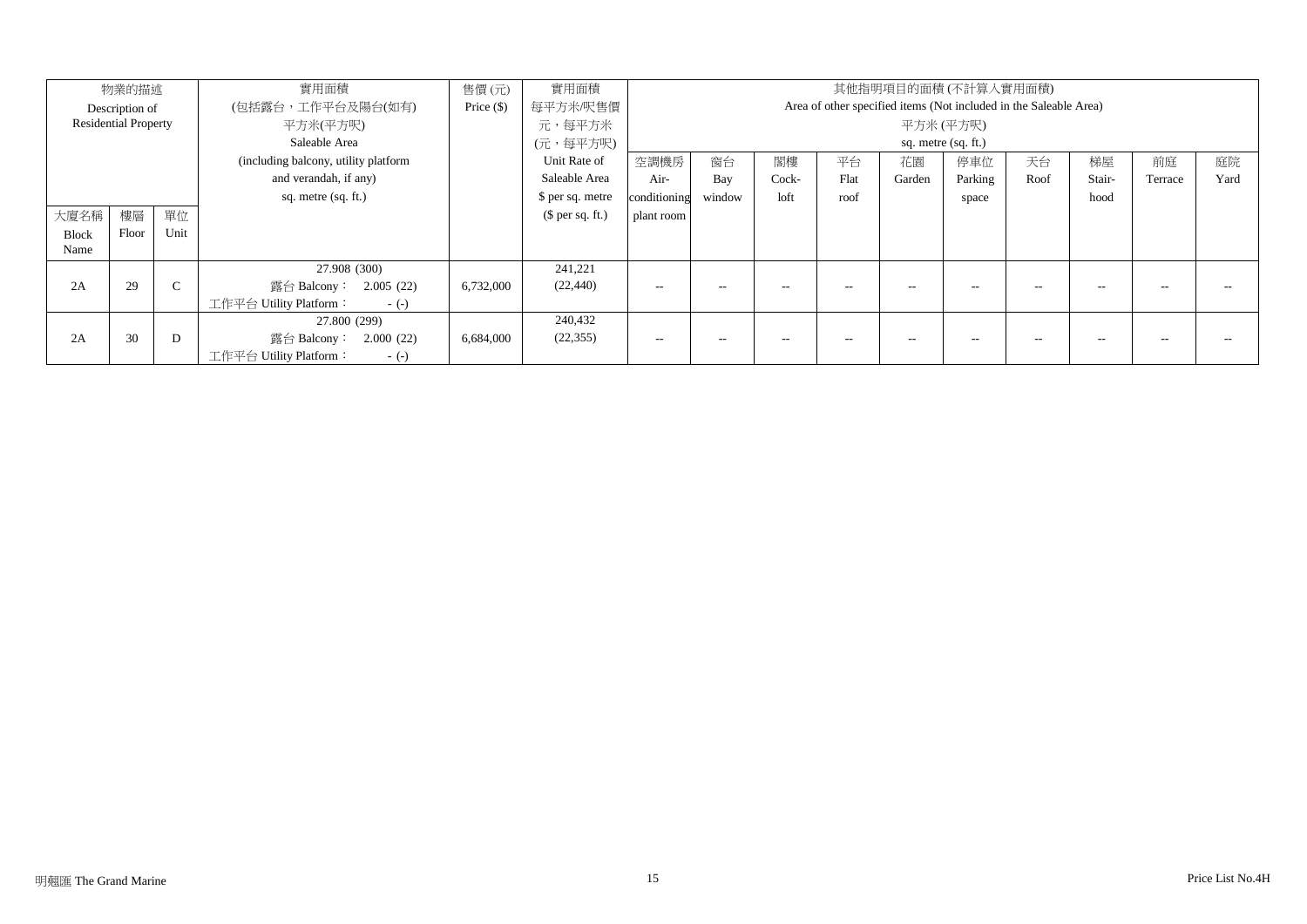## 第三部份:其他資料 **Part 3: Other Information**

#### (1) 準買家應參閱發展項目的售樓說明書,以了解該項目的資料。

Prospective purchasers are advised to refer to the sales brochure for the development for information on the development.

(2) 根據《一手住宅物業銷售條例》第 52(1)條及第 53(2)及(3)條, -

According to sections 52(1) and 53(2) and (3) of the Residential Properties (First-hand Sales) Ordinance, –

#### 第 52(1)條 / Section 52(1)

在某人就指明住宅物業與擁有人訂立臨時買賣合約時,該人須向擁有人支付售價的 5%的臨時訂金。

A preliminary deposit of 5% of the purchase price is payable by a person to the owner on entering into a preliminary agreement for sale and purchase in respect of the specified residential property with the owner.

#### 第 53(2)條 / Section 53(2)

如某人於某日期訂立臨時買賣合約,並於該日期後的 5 個工作日內,就有關住宅物業簽立買賣合約,則擁有人必須在該日期後的 8 個工作日內,簽立該買賣合約。 If a person executes an agreement for sale and purchase in respect of the residential property within 5 working days after the date on which the person enters into the preliminary agreement for sale and purchase, the owner must execute the agreement for sale and purchase within 8 working days after that date.

#### 第 53(3)條 / Section 53(3)

如某人於某日期訂立臨時買賣合約時,但沒有於該日期後的 5 個工作日內,就有關住宅物業簽立買賣合約,則– (i) 該臨時合約即告終止;(ii) 有關的臨時訂金即予沒 收; 及 (iii) 擁有人不得就該人沒有簽立買賣合約而針對該人提出進一步申索。

If a person does not execute an agreement for sale and purchase in respect of the residential property within 5 working days after the date on which the person enters into the preliminary agreement for sale and purchase- (i) the preliminary agreement is terminated; (ii) the preliminary deposit is forfeited; and (iii) the owner does not have any further claim against the person for the failure.

(3) 實用面積及屬該住宅物業其他指明項目的面積是按《一手住宅物業銷售條例》第 8 條及附表二第 2 部的計算得出的。

The saleable area and area of other specified items of the residential property are calculated in accordance with section 8 and Part 2 of Schedule 2 to the Residential Properties (First-hand Sales) Ordinance.

#### (4)

| 註:在第(4)段中:                 | 「售價」指本價單第二部份中所列之住宅物業的售價,而「成交金額」指將於臨時合約中訂明的住宅物業的實際售價。因應不同支付條<br>(a)<br>款及/或折扣按售價計算得出之價目,皆以四捨五入方式換算至千位數作為成交金額。                                                       |
|----------------------------|--------------------------------------------------------------------------------------------------------------------------------------------------------------------|
|                            | 「工作日」按《一手住宅物業銷售條例》第 2(1)條所定義。<br>(b)                                                                                                                               |
|                            | 「臨時合約」指臨時買賣合約。<br>(c)                                                                                                                                              |
|                            | 「買賣合約」指正式買賣合約。<br>(d)                                                                                                                                              |
| Note: In paragraph $(4)$ : | "price" means the price of the residential property set out in Part 2 of this price list, and "transaction price" means the actual price of the residential<br>(a) |
|                            | property to be set out in the PASP. The price obtained after applying the relevant terms of payment and/or applicable discount(s) on the price will be             |
|                            | rounded off to the nearest thousand (i.e. if the hundreds digit of the price obtained is 5 or above, rounded up to the nearest thousand or if the hundreds         |
|                            | digit of the price obtained is 4 or below, rounded down to the nearest thousand) to determine the transaction price.                                               |
|                            | "working day" shall be as defined in section 2(1) of the Residential Properties (First-hand Sales) Ordinance.<br>(b)                                               |
|                            | "PASP" means preliminary agreement for sale and purchase.<br>(c)                                                                                                   |
|                            | "ASP" means agreement for sale and purchase.<br>(d)                                                                                                                |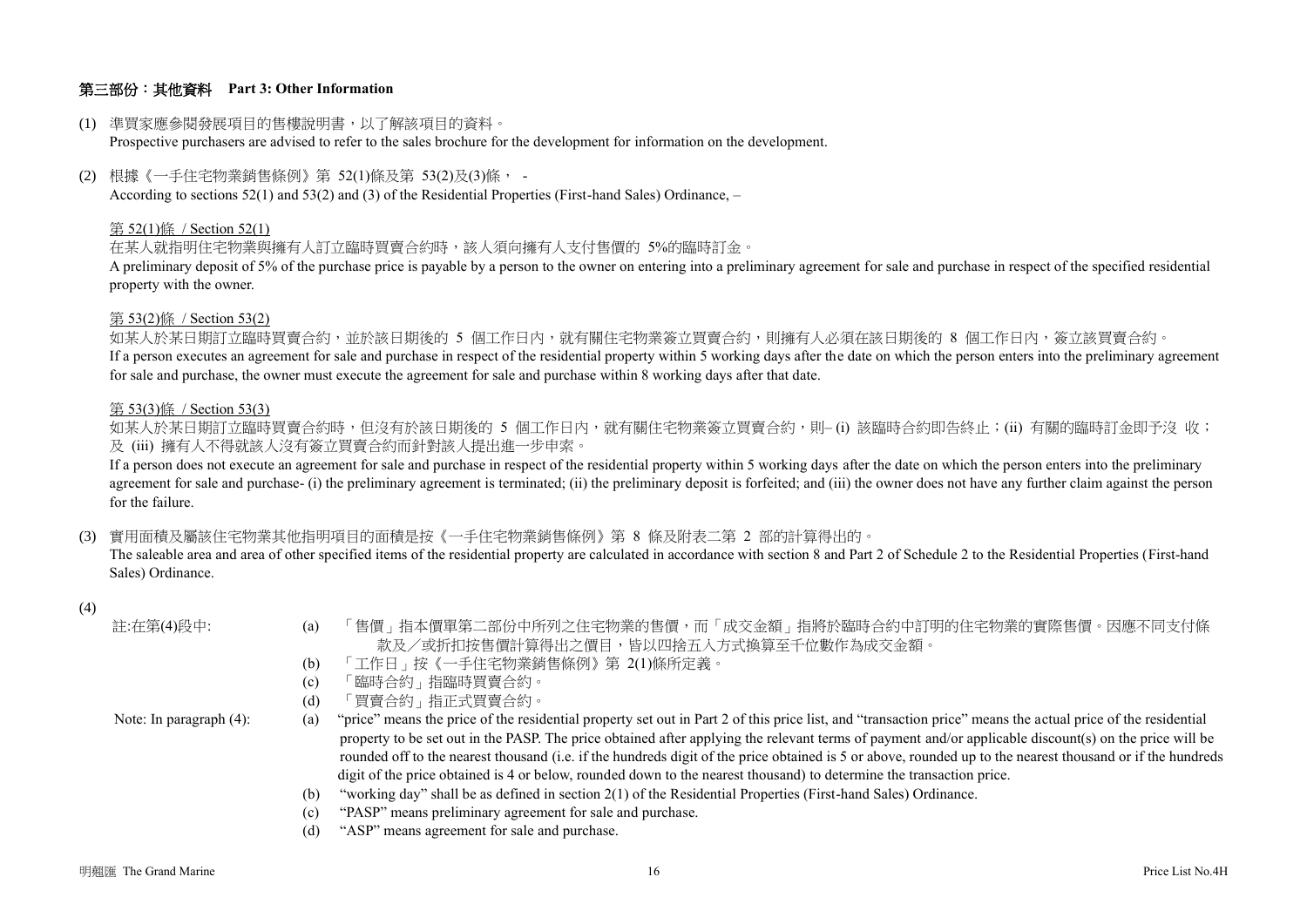## (i) 支付條款 Terms of Payment

買方於簽署臨時合約時,買方須繳付相等於成交金額的 5%作為臨時訂金,其中港幣\$100,000 以銀行本票支付(除非另得賣方同意)。請另備額外之銀行本票或支票(視乎情 況, 以賣方已經或不時公布之銷售安排資料中之最終要求為準)以繳付臨時訂金之餘款。上述所有銀行本票及/或支票抬頭請寫「貝克‧麥堅時律師事務所」。

The purchaser(s) shall pay the preliminary deposit equivalent to 5% of the transaction price upon signing of the PASP, HK\$100,000 of which shall be paid by cashiers' order(s) (unless the Vendor agrees otherwise). Please also bring along additional cashiers' order(s) or cheque(s) (as the case may be, the final requirements under the Information on Sales Arrangements made available or to be made available by the vendor from time to time shall prevail) for payment of the balance of the preliminary deposit. All the cashiers' order(s) and/or cheque(s) above shall be drawn in favour of "Baker & McKenzie".

## 支付條款 **Terms of Payment**

## **(E1)** 輕鬆置業 **120** 天現金付款計劃 **(**照售價減 **5%)**

**Easy Home Purchase 120-day Cash Payment Plan (5% discount from the price)**

- (1) 買方須於簽署臨時合約時繳付相等於成交金額 5%作為臨時訂金。 The purchaser(s) shall pay the preliminary deposit equivalent to 5% of the transaction price upon signing of the PASP.
- (2) 成交金額 95%即成交金額餘款於買方簽署臨時合約後 120 天內由買方付清。 95% of the transaction price being balance of the transaction price shall be paid by the purchaser within 120 days after signing of the PASP.

# **(E2) 120** 天首 **24** 個月免息免供第一按揭付款計劃 **(**照售價**)**

**120-day with First 24-month Repayment Holiday First Mortgage Loan Payment Plan (the price) (**只適用於購買本價單上設 **" # "** 的指明住宅物業的買方。**) (Only applicable to a purchaser who purchases the specified residential property(ies) marked with a " # " in this price list.)**

(1) 買方須於簽署臨時合約時繳付相等於成交金額 5%作為臨時訂金。

The purchaser(s) shall pay the preliminary deposit equivalent to 5% of the transaction price upon signing of the PASP. (2) 成交金額 95%即成交金額餘款於買方簽署臨時合約後 120 天內由買方付清。

95% of the transaction price being balance of the transaction price shall be paid by the purchaser within 120 days after signing of the PASP.

使用本付款計劃的個人買方可享用「首 24 個月免息免供第一按揭 」安排, 該安排詳情見第(4)(iii)(a)段。

Purchaser(s) who is/are individual(s) and use(s) this payment plan may enjoy the arrangement of "First 24-month Repayment Holiday First Mortgage Loan". Please see paragraph  $(4)(iii)(a)$  for the details of that arrangement.

## **(E3)** 換樓易 **270** 天現金付款計劃 **(**照售價減 **3%)**

**Sweet Home 270-day Cash Payment Plan (3% discount from the price)**

- (1) 買方須於簽署臨時合約時繳付相等於成交金額 5%作為臨時訂金。 The purchaser(s) shall pay the preliminary deposit equivalent to 5% of the transaction price upon signing of the PASP.
- (2) 買方簽署臨時合約後 60 天內再付成交金額 5%作為加付訂金。 A further 5% of the transaction price being further deposit shall be paid by the purchaser within 60 days after signing of the PASP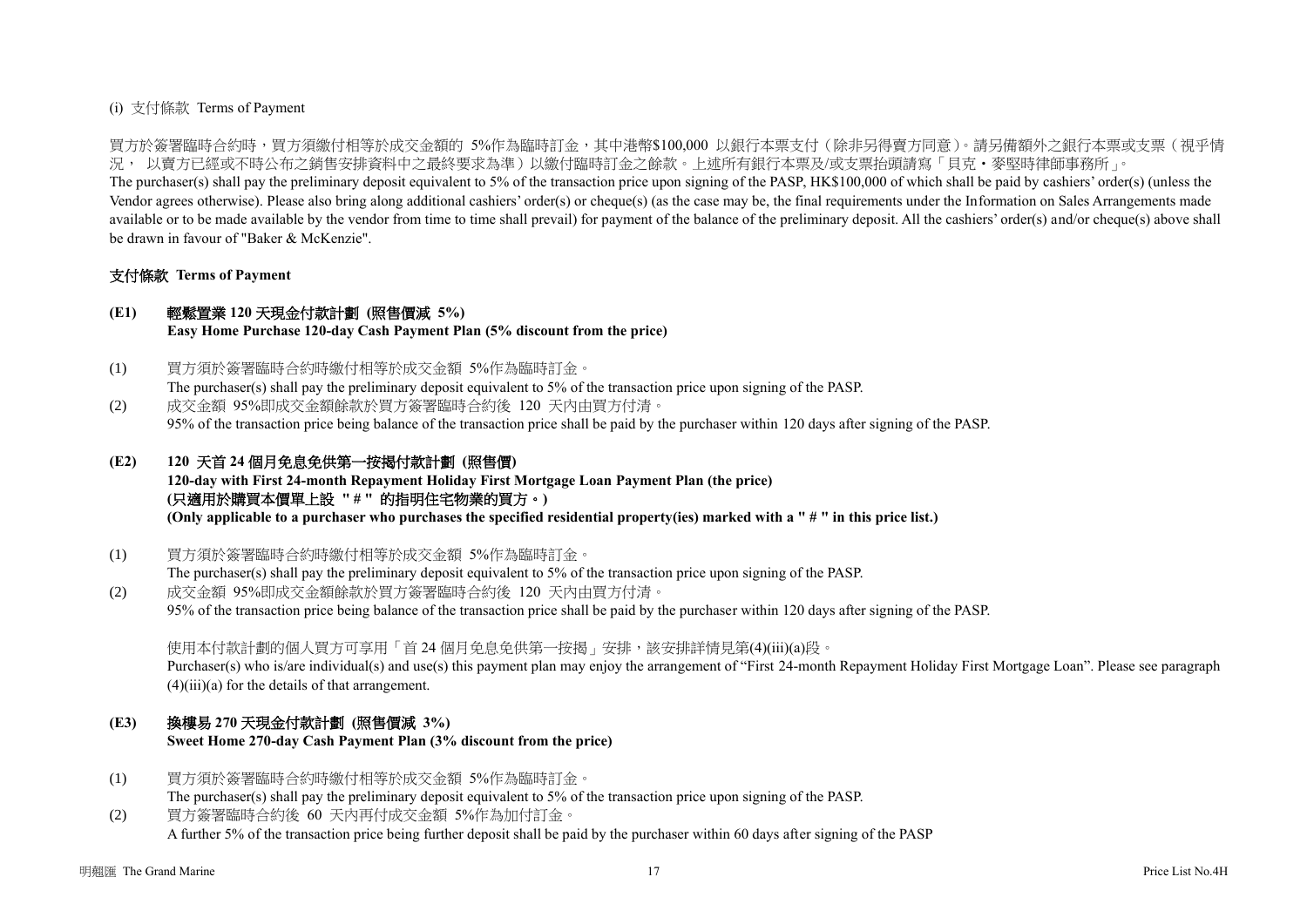- (3) 成交金額 90%即成交金額餘款於買方簽署臨時合約後 270 天內由買方付清。 90% of the transaction price being balance of the transaction price shall be paid by the purchaser within 270 days after signing of the PASP.
- (ii) 售價獲得折扣的基礎 The basis on which any discount on the price is available
	- (a)  $\frac{1}{7}$  4(i) See 4(i)
	- (b) 青衣都會優惠 Tsing Yi Metropolis Discount 買方購買本價單中所列之住宅物業可獲 6%售價折扣優惠。  $6\%$  discount from the price would be offered to the purchaser(s) of a residential property listed in this price list.
	- (c) 升級置業優惠 Upgrade Home Purchase Discount 買方購買本價單中所列之住宅物業可獲 4%售價折扣優惠。 4% discount from the price would be offered to the purchaser(s) of a residential property listed in this price list.

(iii) 可就購買發展項目中的指明住宅物業而連帶獲得的任何贈品、財務優惠或利益 Any gift, or any financial advantage or benefit, to be made available in connection with the purchase of a specified residential property in the development

**(a)** 首 **24** 個月免息免供第一按揭 **(**「第一按揭貸款」**) First 24-month Repayment Holiday First Mortgage Loan ("First Mortgage Loan")**

# 只適用於使用第**(4)(i)**段中之支付條款 **(E2)** 的個人買方

**Only applicable to purchaser(s) who is/are individual(s) and use(s) Terms of Payment (E2) in paragraph (4)(i)** 

買方可向賣方的指定財務機構(『指定財務機構』)申請「首 24 個月免息免供第一按揭貸款」(『第一按揭貸款』),其主要條款如下: Purchaser may apply for a "First 24-month Repayment Holiday First Mortgage Loan" ("First Mortgage Loan") offered by the vendor's designated financing company ("Designated Financing Company"), key terms are as follows:

- (i) 買方必須於買賣合約內訂明的付清成交金額餘款之日前最少 60 日書面向指定財務機構申請第一按揭貸款。 The purchaser shall make a written application to the Designated Financing Company for a First Mortgage Loan not less than 60 days before the date of settlement of the balance of the transaction price as specified in the ASP.
- (ii) 第一按揭貸款的最高金額為成交金額的 80% (詳見如下),貸款金額不可超過應繳付之成交金額餘款。指定財務機構會因應買方及其擔保人(如適用)的信貸 評估,對實際批出予買方的貸款金額作出決定。

The maximum amount of the First Mortgage Loan shall be 80% of the transaction price (see below for details), provided that the loan amount shall not exceed the balance of the transaction price payable. The Designated Financing Company will decide the loan amount to be granted to the purchaser(s) after considering the result of the credit assessment of the purchaser(s) and his/her/its/their guarantor(s) (if applicable).

成交金額為港幣 1,800 萬或以下的住宅物業的第一按揭貸款最高金額為成交金額的 80%;成交金額為港幣 1,800 萬以上但港幣 3,000 萬或以下的住宅物業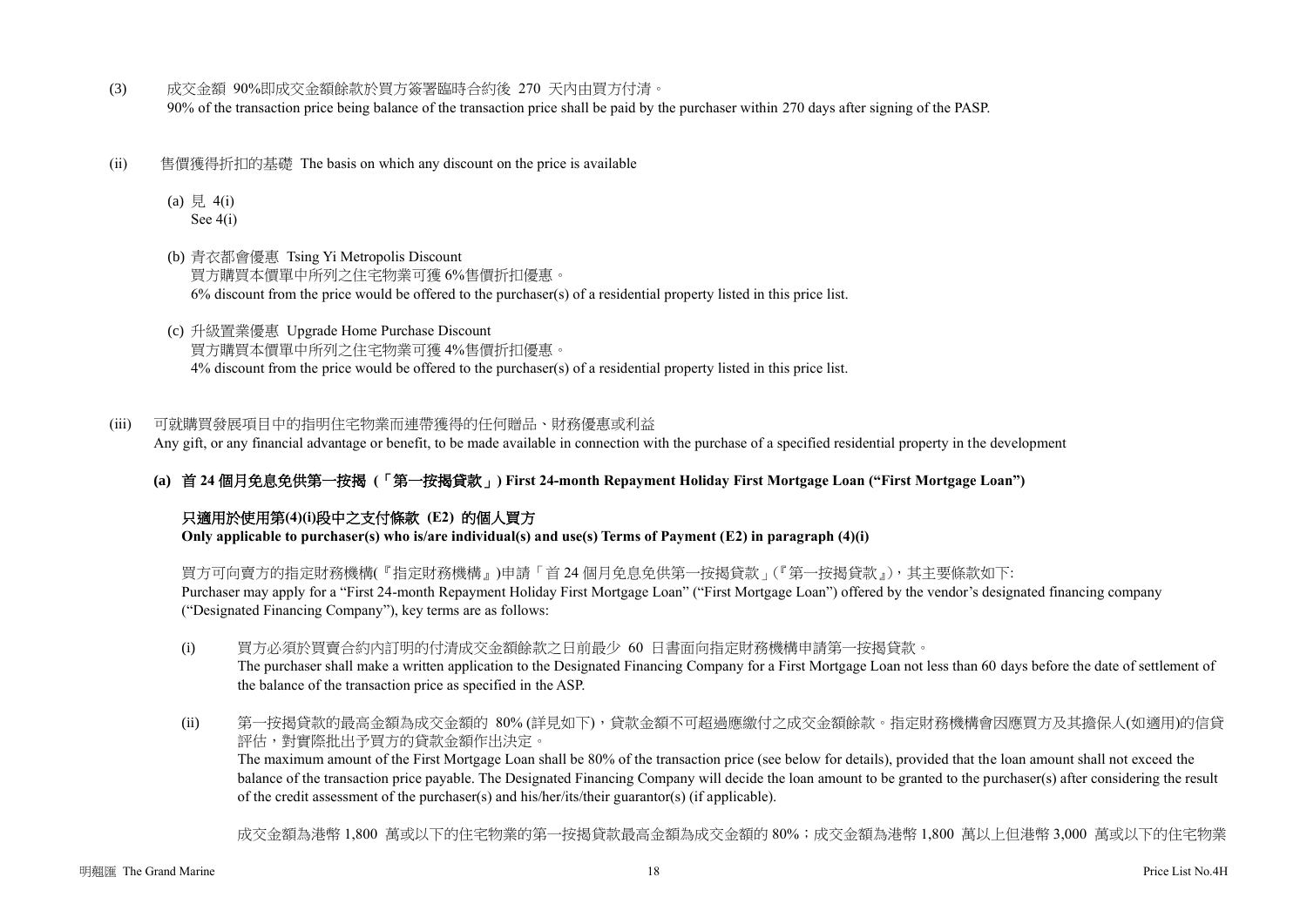的第一按揭貸款最高金額為成交金額的 75%;成交金額為港幣 3,000 萬以上的住宅物業的第一按揭貸款最高金額為成交金額的 70%。 The maximum amount of First Mortgage Loan shall be 80% of the transaction price if the transaction price of the residential property is not more than HK\$18 million. The maximum amount of First Mortgage Loan shall be 75% of the transaction price if the transaction price of the residential property is over HK\$18 million but not more than HK\$30 million. The maximum amount of First Mortgage Loan shall be 70% of the transaction price if the transaction price of the residential property is over HK\$30 million.

- (iii) 第一按揭貸款年期最長為 25 年。 The maximum tenor of the First Mortgage Loan shall be 25 years.
- (iv) 第一按揭貸款須以買方所購住宅物業之第一法定按揭作抵押。 The First Mortgage Loan shall be secured by a first legal mortgage over the residential property purchased by the purchaser.
- (v) 第一按揭貸款的年利率為(以指定財務機構最終批核為準): The annual interest rate of the First Mortgage Loan shall be (subject to the final approval of the Designated Financing Company):

| 年期的首 24 個月<br>The first 24 months of the tenor | 其後<br>Thereafter        |
|------------------------------------------------|-------------------------|
|                                                |                         |
| 沒有                                             | $P + 0.875\%$ 每年        |
| Nil                                            | $P + 0.875\%$ per annum |

P 為指定財務機構不時報價之港元最優惠利率,利率浮動,年利率於本價單日期為 5.375%。

P shall be the Hong Kong Dollar Best Lending Rate as quoted by the Designated Financing Company from time to time, subject to fluctuation. P currently is 5.375% per annum at the date of this price list.

(vi) 指定財務機構會因應買方及其擔保人(如有)的信貸審查及評估結果,對貸款金額及/或利率作出調整。

In accordance with the result of credit check and assessment of the purchaser(s) and his/her/its/their guarantor(s) (if any), the Designated Financing Company will adjust the loan amount and/or the interest rate.

- (vii) 買方須按月分期償還第一按揭貸款。惟第一按揭貸款期內首 24 個月為免息免供期。利息由第 25 個月開始計算。 The purchaser shall repay the First Mortgage Loan by monthly instalments. However, no repayment of principal and no payment of interest is required for the first 24 months of the First Mortgage Loan during its tenor. The interest shall be calculated starting from the 25th month.
- (viii) 第一按揭貸款申請的審批由指定財務機構全權負責。指定財務機構對是否批出第一按揭貸款有最終決定權。 The Designated Financing Company shall be solely responsible to determine whether to approve the purchasers' application for the First Mortgage Loan. The Designated Financing Company shall have the final right to decide whether or not to grant the First Mortgage Loan.

(ix) 所有第一按揭貸款之法律文件必須由賣方或指定財務機構指定之律師行辦理,買方須負責支付一切有關之律師費用及雜費。買方可選擇自行聘用律師作為 其代表律師,在此情況下,買方亦須負責其代表律師有關處理第一按揭貸款的律師費用及雜費。 All legal documents of the First Mortgage Loan shall be prepared and handled by the solicitors designated by the vendor or the Designated Financing Company and all relevant legal costs and disbursements shall be borne by the purchaser solely. The purchaser may choose to instruct his own solicitors to act for him and in such event,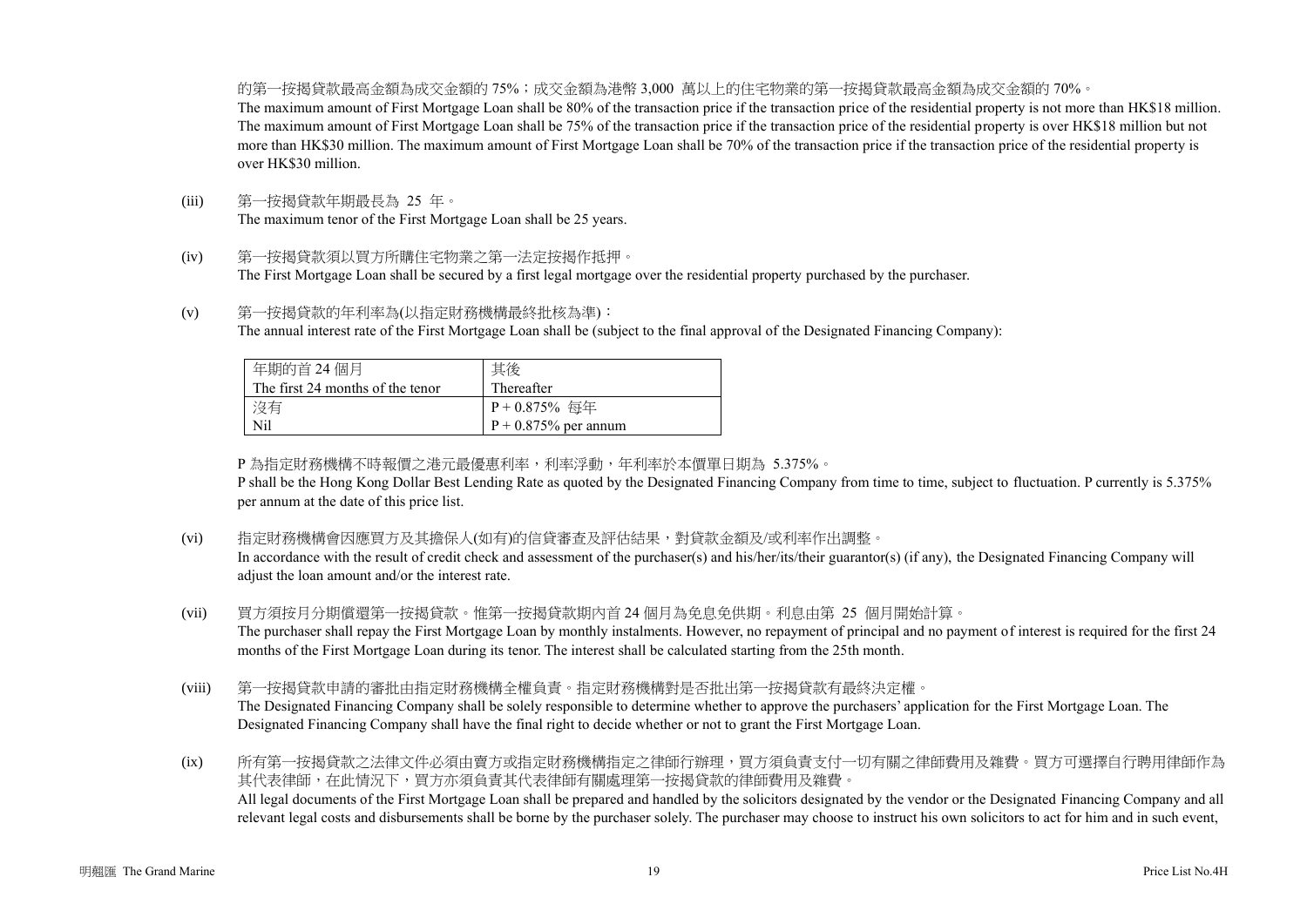the purchaser shall also bear his own solicitors' legal costs and disbursements relating to the First Mortgage Loan.

- (x) 買方須按指定財務機構的要求提供一切所需文件以證明其還款能力,所需文件包括但不限於買方及其擔保人(如適用)的信貸報告、收入證明、銀行紀錄及 借貸紀錄(包括其他貸款,如有)。 The purchaser shall upon request by the Designated Financing Company provide all necessary documents to prove his repayment ability, the necessary documents shall include but not limited to credit report, income proof, bank records and borrowing records (including other loans, if any) of the purchaser and his guarantor(s) (if applicable).
- (xi) 不論第一按揭貸款獲批與否,買方仍須按買賣合約完成住宅物業的買賣及繳付全數成交金額。 Irrespective of whether the First Mortgage Loan is granted or not, the purchaser shall complete the purchase of the residential property and shall pay the transaction price in full in accordance with the ASP.
- (xii) 第一按揭貸款受其他條款及細則約束。 The First Mortgage Loan is subject to other terms and conditions.
- (xiii) 第一按揭貸款純為指定財務機構與買方之交易。買方與指定財務機構之任何轇輵,一概與賣方及佳明集團控股有限公司無關。以上關於第一按揭貸款的資 料不構成亦不能被視為賣方或任何其他人士就第一按揭貸款作出的陳述、保證、承諾、要約或買賣合約之條款。賣方及佳明集團控股有限公司在任何情況 下均無需就第一按揭貸款向買方承擔任何責任。

The First Mortgage Loan is a transaction between the Designated Financing Company and the purchaser. The vendor and Grand Ming Group Holdings Limited shall not be involved in any dispute between the purchaser and the Designated Financing Company. The above information of the First Mortgage Loan shall not be regarded as any representation, guarantee, warranty, offer or terms of the ASP made by the vendor or any other parties in respect of the First Mortgage Loan. Under no circumstance shall the vendor and Grand Ming Group Holdings Limited be liable to the purchaser in respect of the First Mortgage Loan.

- (xiv) 第一按揭貸款有數額限制及供應有限。指定財務機構有唯一及絕對酌情權在任何時間停止或終止提供第一按揭貸款而無須向買方給予事先通知。 The First Mortgage Loan is subject to quota and availability. The Designated Financing Company shall have the sole and absolute discretion to suspend or terminate the offer of the First Mortgage Loan at any time without prior notice to the purchaser(s).
- **(b)** 不使用第一按揭現金回贈 **Not Utilize First Mortgage Loan Cash Rebate**

# 只適用於使用第**(4)(i)**段中之支付條款 **(E2)** 的個人買方

**Only applicable to purchaser(s) who is/are individual(s) and use(s) Terms of Payment (E2) in paragraph (4)(i)**

如買方沒有使用第(4)(iii)(a)段所述的第一按揭貸款及於買賣合約訂明的付款限期日或之前付清成交金額餘額,可獲賣方送出現金回贈。現金回贈的金額相等於成交 金額的 5%。

Where the Purchaser has not utilized the First Mortgage Loan as set out in paragraph (4)(iii)(a) and settles the balance of the transaction price on or before the due date of payment as specified in the ASP, the Purchaser shall be entitled to a Cash Rebate offered by the Vendor. The amount of the Cash Rebate shall be equal to 5% of the transaction price.

買方須於付清成交金額餘額之日前最少 60 日以書面向賣方申請現金回贈,賣方會於收到申請並確認有關資料無誤後,賣方會將現金回贈直接用於支付部份成交金 額餘額或以賣方指定的其他方式提供現金回贈。

The Purchaser shall apply to the Vendor in writing for the Cash Rebate at least 60 days before the date of settlement of the balance of the Transaction Price. After the Vendor has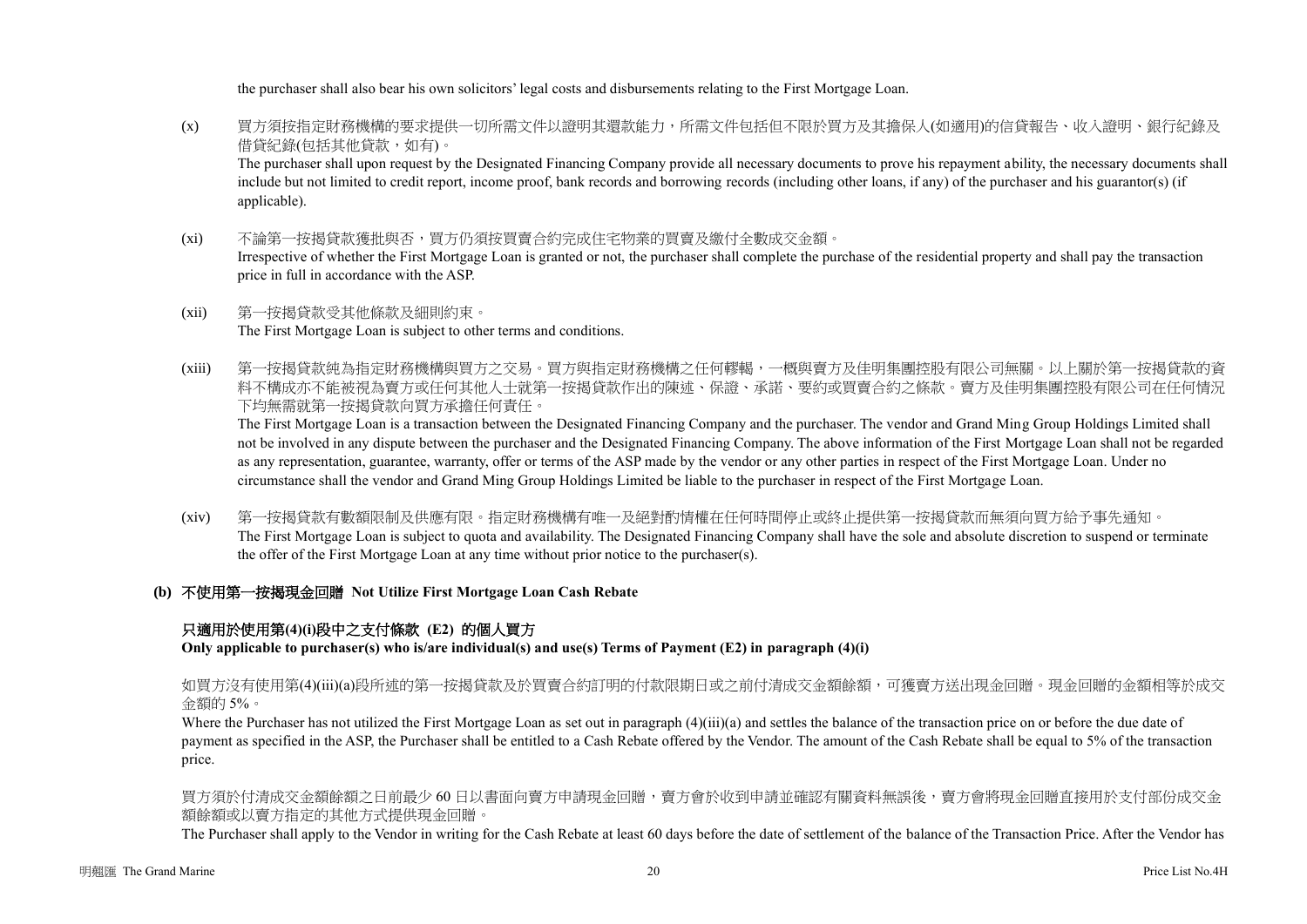received the application and duly verified the information, the Vendor will apply the Cash Rebate as part payment of the balance of the Transaction Price directly or provide the Cash Rebate in such other manner as the Vendor may prescribe.

### **(c)** 提前付清樓價現金回贈 **Early Settlement Cash Rebate**

## 只適用於使用第**(4)(i)**段中之支付條款 **(E3)** 的個人買方

**Only applicable to purchaser(s) who is/are individual(s) and use(s) Terms of Payment (E3) in paragraph (4)(i)**

If the Purchaser settles the balance of the transaction price within the period(s) specified in the table below (which is earlier than the due date of payment specified in the ASP), the Purchaser shall be entitled to a cash rebate according to the table below:

如買方於以下列表指明的期間内付清成交金額餘額(該時間早於買賣合約訂明的付款限期日),可根據以下列表獲得現金回贈:

提前付清樓價現金回贈列表

Early Settlement Cash Rebate Table

| 付清成交金額餘額日期                                                 | 提前付清樓價現金回贈金額                        |
|------------------------------------------------------------|-------------------------------------|
| Date of settlement of the balance of the transaction price | Early Settlement Cash Rebate amount |
| 簽署臨時合約的日期後 120 天內                                          | 成交金額 2%                             |
| Within 120 days after the date of signing of PASP          | 2\% of the transaction price        |

The Purchaser is entitled to the Early Settlement Cash Rebate only if the Purchaser's application for the Early Settlement Cash Rebate is received by the Vendor at least 30 days before the date of early settlement of the balance of transaction price by the Purchaser. The date of settlement of the transaction price shall be the date on which all the transaction price is received by Vendor's solicitors. If the last day of the period in the above table is not a working day (as defined in section 2(1) of the Residential Properties (First-hand Sales) Ordinance), the said day shall fall on the next working day.

賣方於買方提前付清成交金額餘額日前最少 30 日收到買方的提前付清樓價現金回贈的申請,買方方可獲得提前付清樓價現金回贈。付清成交金額以賣方代表律師 收到所有成交金額款項日期為準。如上表訂明的期限的最後一日不是工作日(按《一手住宅物業銷售條例》第 2(1)條所定義),則該日定為下一個工作日。

#### (iv) 誰人負責支付買賣發展項目中的指明住宅物業的有關律師費及印花稅

Who is liable to pay the solicitors' fees and stamp duty in connection with the sale and purchase of a specified residential property in the development

- (a) 如買方選用賣方代表律師處理買賣合約、按揭(包括第一及第二按揭(如適用))及轉讓契,賣方同意支付買賣合約及轉讓契兩項法律文件之律師費用。如買方選 擇另聘代表律師處理買賣合約、按揭及轉讓契,買方及賣方須各自負責有關買賣合約及轉讓契兩項法律文件之律師費用。 If the purchaser(s) appoints the vendor's solicitors to handle the ASP, mortgage (including first and second mortgage (if applicable)) and assignment, the vendor agrees to bear the legal cost of the ASP and the assignment. If the purchaser(s) chooses to instruct his own solicitors to handle the ASP, mortgage or assignment, each of the vendor and purchaser(s) shall pay his own solicitors' legal fees in respect of the ASP and the assignment.
- (b) 買方須支付一概有關臨時合約、買賣合約及轉讓契的印花稅(包括但不限於任何買方提名書或轉售(如有)的印花稅、額外印花稅、買家印花稅及任何與過期繳付任 何印花稅有關的罰款、利息及附加費等)。

All stamp duties on the PASP, the ASP and the assignment (including without limitation any stamp duty on, if any, nomination or sub-sale, any special stamp duty, any buyer's stamp duty and any penalty, interest and surcharge, etc. for late payment of any stamp duty) will be borne by the purchaser(s).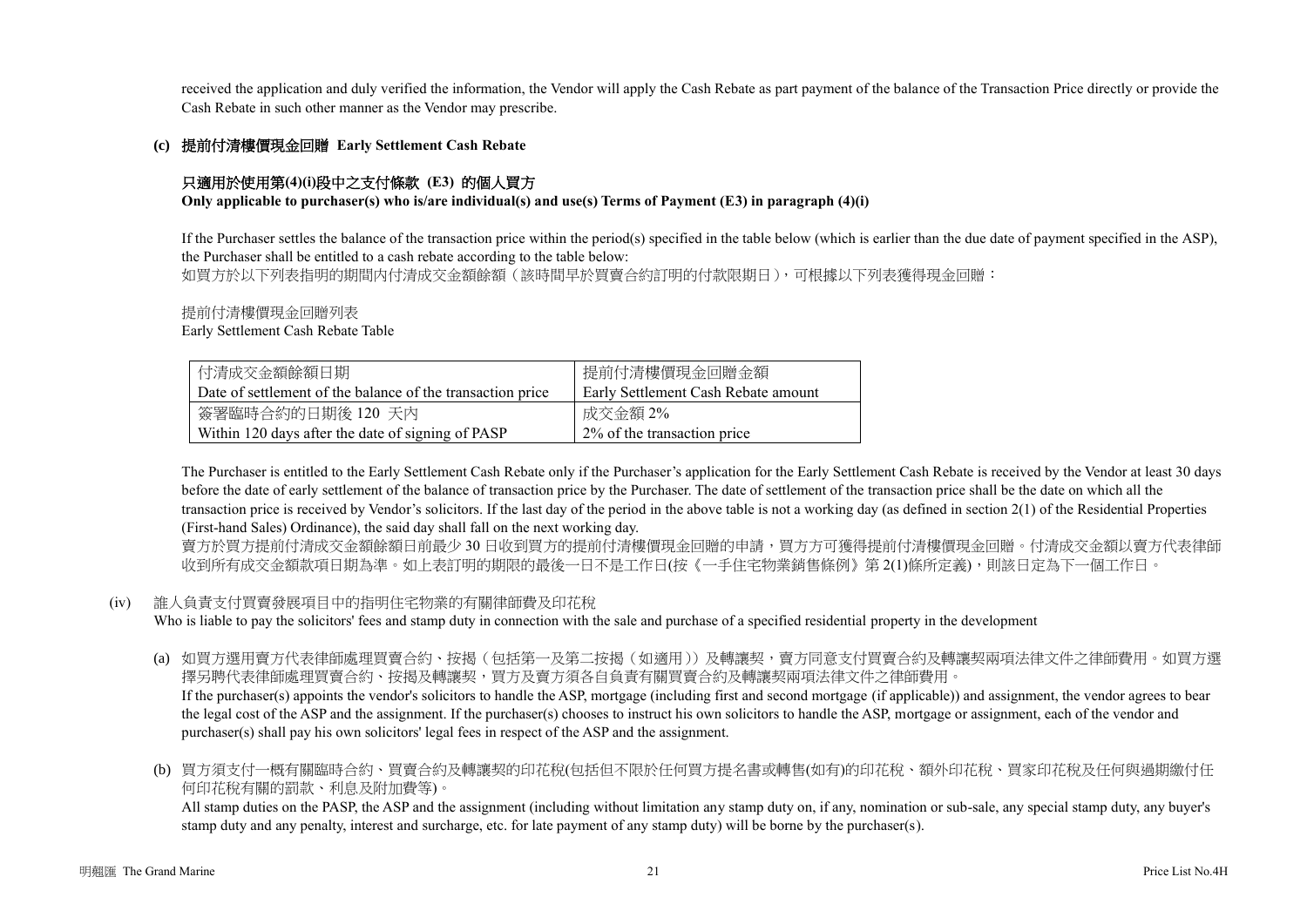## (v) 買方須爲就買賣發展項目中的指明住宅物業簽立任何文件而支付的費用

Any charges that are payable by a purchaser for execution of any document in relation to the sale and purchase of a specified residential property in the development

有關其他法律文件之律師費如:附加合約、買方提名書、有關樓宇交易之批地文件、大廈公契及其他樓契之核證費、查冊費、註冊費、圖則費及其他實際支出等,均 由買方負責,一切有關按揭(包括第一及第二按揭(如適用))及其他費用均由買方負責。

All legal costs and charges in relation to other legal documents such as supplemental agreement, nomination, certifying fee for Government Lease, deed of mutual covenant and all other title documents, search fee, registration fee, plan fee and all other disbursements shall be borne by the purchaser(s). The purchaser(s) shall also pay and bear the legal costs and disbursements in respect of any mortgage (including first and second mortgage (if applicable)).

# 備註 **: Note :**

如買方希望更改付款計劃或更改任何已選擇之折扣、贈品、財務優惠或利益而須更新成交記錄冊內的記錄,買方可於簽署臨時合約後 90 日内向賣方提出申請,並須向賣方繳 付手續費港幣\$5,000 及承擔有關律師費用及代墊付費用(如有)。對前述更改之申請及申請條件的批准與否,視乎有關付款計劃、折扣、贈品、財務優惠或利益的有效性和賣方 的最終決定。

If the Purchaser wishes to change the payment plan or change any of the selected discount(s), gift(s), financial advantage(s) or benefit(s) which requires update to the entry(ies) in the Register of Transactions, the Purchaser can apply to the Vendor for such change not later than 90 days after the date of signing of the PASP, and pay a handling fee of HK\$5,000 to the Vendor and bear all related solicitor's costs and disbursements (if any). The approval or disapproval of the aforesaid application for change and the application conditions are subject to the availability of the relevant payment plan(s), discount(s), gift(s), financial advantage(s) or benefit(s) and the final decision of the Vendor.

### (5) 賣方已委任地產代理在發展項目中的指明住宅物業的出售過程中行事:

The vendor has appointed estate agents to act in the sale of any specified residential property in the development:

賣方委任的代理: Agents appointed by the vendor:

中原地產代理有限公司 Centaline Property Agency Limited 美聯物業代理有限公司 Midland Realty International Limited 利嘉閣地產有限公司 Ricacorp Properties Limited 香港置業(地產代理)有限公司 Hong Kong Property Services (Agency) Limited 世紀 21 集團有限公司及旗下特許經營商 Century 21 Group Limited and Franchisees 迎富地產代理有限公司 Easywin Property Agency Limited 晉誠地產代理有限公司 Earnest Property Agency Limited 香港地產代理商總會 Hong Kong Real Estate Agencies General Association 云房網絡(香港)代理有限公司 Qfang Network (Hong Kong) Agency Limited 領高地產代理有有限公司 Leading Properties Agency Limited

請注意:任何人可委任任何地產代理在購買該項目中的指明住宅物業的過程中行事,但亦可以不委任任何地產代理。

Please note that a person may appoint any estate agent to act in the purchase of any specified residential property in the development. Also, that person does not necessarily have to appoint any estate agent.